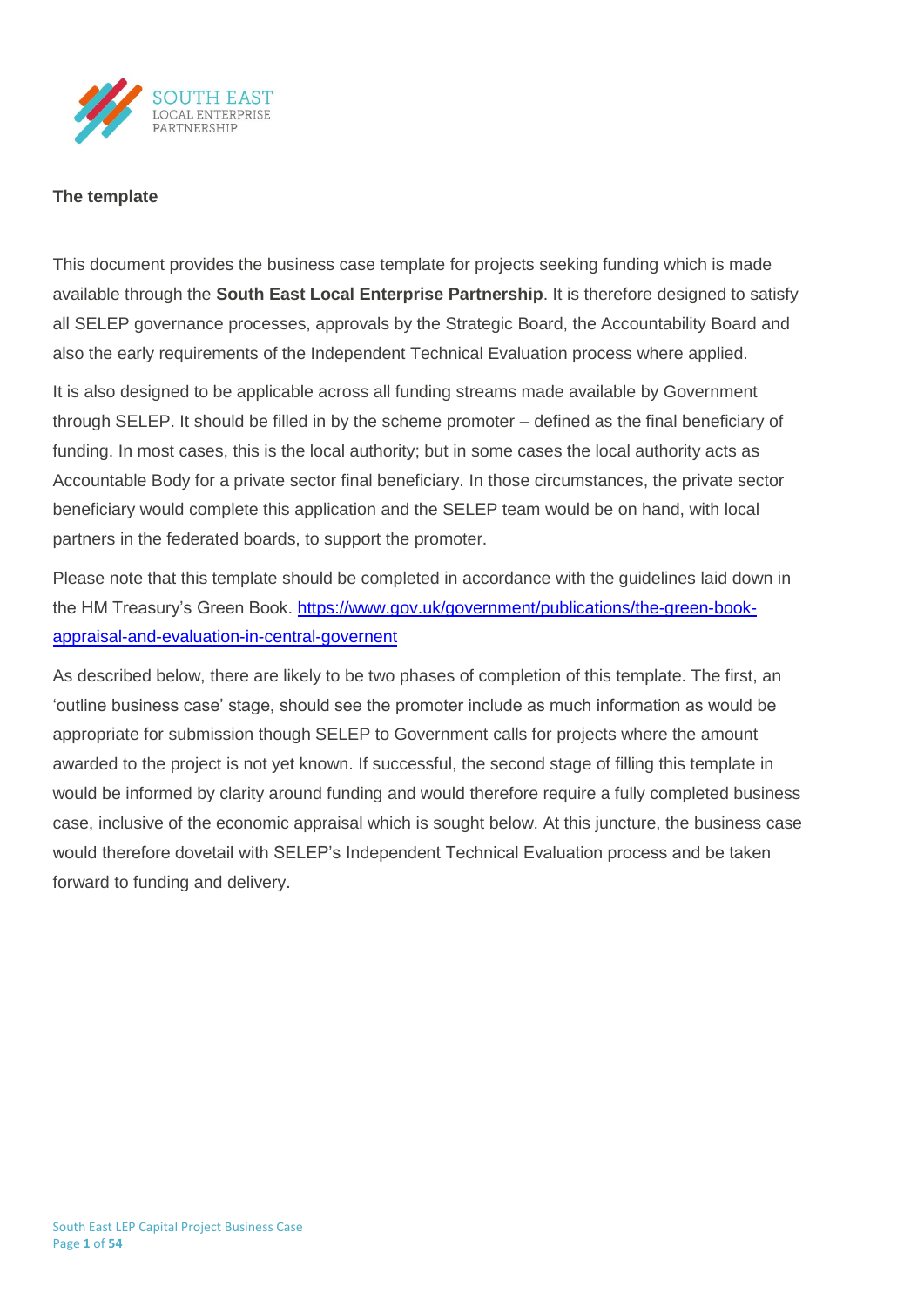

# **The process**

This document forms the initial SELEP part of a normal project development process. The four steps in the process are defined below in simplified terms as they relate specifically to the

| <b>Local Board</b><br><b>Decision</b> | •Consideration of long list of projects, submitted with a short strategic level business case<br>.Sifting/shortlisting process using a common assessment framework agreed by SELEP Strategic<br>Board, with projects either discounted, sent back for further development, directed to other<br>funding routes or agreed for submission to SELEP |
|---------------------------------------|--------------------------------------------------------------------------------------------------------------------------------------------------------------------------------------------------------------------------------------------------------------------------------------------------------------------------------------------------|
|                                       |                                                                                                                                                                                                                                                                                                                                                  |
|                                       | . Pipeline of locally assessed projects submitted to SELEP, with projects supported by strategic<br>outline business cases - i.e., partial completion of this template                                                                                                                                                                           |
|                                       | . Prioritisation of projects across SELEP, following a common assessment framework agreed by<br>Strategic Board.                                                                                                                                                                                                                                 |
| <b>SELEP</b>                          | .Single priorisited list of projects is submitted by SELEP to Government once agreed with<br>SELEP Strategic Board.                                                                                                                                                                                                                              |
|                                       |                                                                                                                                                                                                                                                                                                                                                  |
|                                       | •Following the allocation of LGF to a project, scheme promoters are required to prepare an<br>outline business case, using this template together with appropriate annexes.                                                                                                                                                                      |
|                                       | .Outline Business Case assessed through ITE gate process.                                                                                                                                                                                                                                                                                        |
| <b>SELEP ITE</b>                      | . Recommendations are made by SELEP ITE to SELEP Accountability Board for the award of<br>funding.                                                                                                                                                                                                                                               |
|                                       |                                                                                                                                                                                                                                                                                                                                                  |
|                                       | •Lead delivery partner to commence internal project management, governance and reporting,<br>ensuring exception reporting mechanism back to SELEP Accountability Board and working<br>arrangements with SELEP Capital Programme Manager.                                                                                                         |
| <b>Funding &amp;</b>                  | . Full Business Case is required following the procurement stage for projects with an LGF                                                                                                                                                                                                                                                        |

LGF process. Note – this does not illustrate background work undertaken locally, such as evidence base development, baselining and local management of the project pool and reflects the working reality of submitting funding bids to Government. In the form that follows:

| <b>Version control</b> |  |  |  |  |  |
|------------------------|--|--|--|--|--|
| <b>Document ID</b>     |  |  |  |  |  |
| <b>Version</b>         |  |  |  |  |  |
| <b>Author</b>          |  |  |  |  |  |
| <b>Document status</b> |  |  |  |  |  |
| <b>Authorised by</b>   |  |  |  |  |  |
| <b>Date authorised</b> |  |  |  |  |  |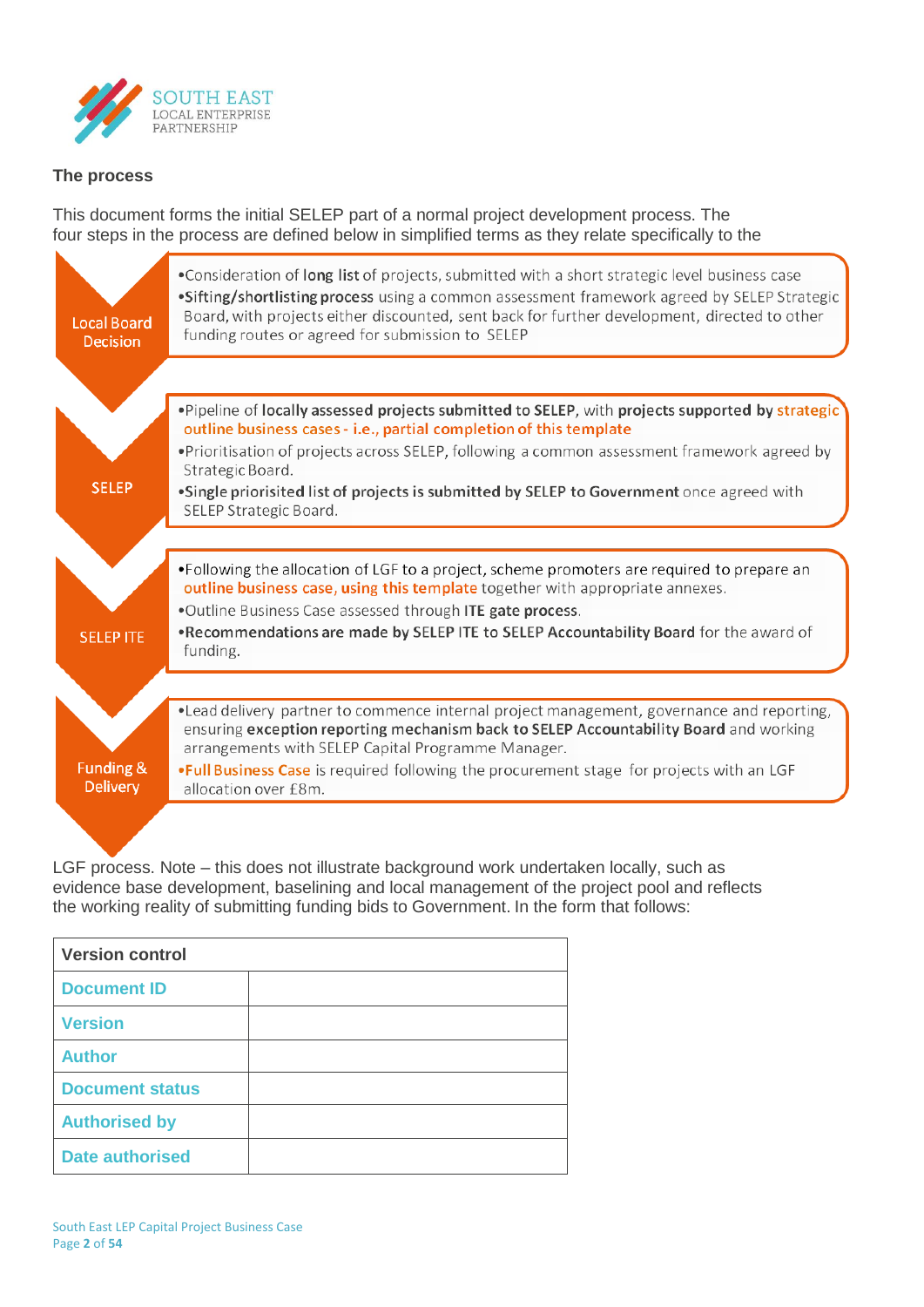

- 1. PROJECT OVERVIEW
- 1.1. Project name: **Flightpath Phase 2**
- 1.2. Project type: **Commercial employment site intensification development for managed workspace**
- 1.3. Federated Board Area: **Essex**
- *1.4.* Lead County Council / Unitary Authority: **Essex**
- 1.5. Development location: **Woodside Industrial Estate Woodside Thornwood Essex CM16 6LJ**
- 1.6. Project Summary:

SELEP LGF intervention is sought for capital infrastructure investment in the second Phase of Project Flightpath for 3636 m sq / 40,000 sq ft of new build commercial mixed use B1/B8 employment workspace development at Woodside Industrial Estate, Woodside, Thornwood, Essex, CM16 6LJ.

The existing site, in excess of 5 acres, currently consists of 36 units and 4091 sq m / 45,000 sq ft of workspace accommodating 157 Full Time Employed (FTE) staff; these will be safeguarded by application. The first phase of construction of project Flightpath, nearing completion early 2019, consists of a further 15 units and 2726 sq m / 30,000 sq ft of workspace projected to create an additional 105 new FTE. Phase 2 (the application project) consists of a further 21 units and 3636 sq m / 40,000 sq ft of workspace projected to create a further 144 new FTE.

In summary, on completion of Phase 2 the site will safeguard 157 FTE in the remaining 30 existing units (6 existing units will be demolished for phase 2) and create 249 new FTE in 36 new units, a grand total of 406 FTE in 66 units & 10,455 sq m / 115,000 sq ft of workspace across the whole site.

The application represents excellent value for money with a funding spend to new jobs created ratio of circa £11,000 per FTE ie. funding cost per Job. This is calculated from the requested LGF intervention of £1.421.5M divided by the projected 144 FTE which will be created in isolation by the 2<sup>nd</sup> phase of the project although the overall picture is much bigger.

This historic site, formally known as Thornwood Camp, was built by the MOD at the start of WW2 and served as the training base for the nearby North Weald Airfield. After the war the site was handed back to the former landowner and established itself as an employment site utilising the array of MOD buildings. These remained mostly unchanged until the new owners, GT Commercial Holdings Limited (GTCH), purchased the site in 2015 with the view to retaining, improving and intensifying this important employment site for future generations.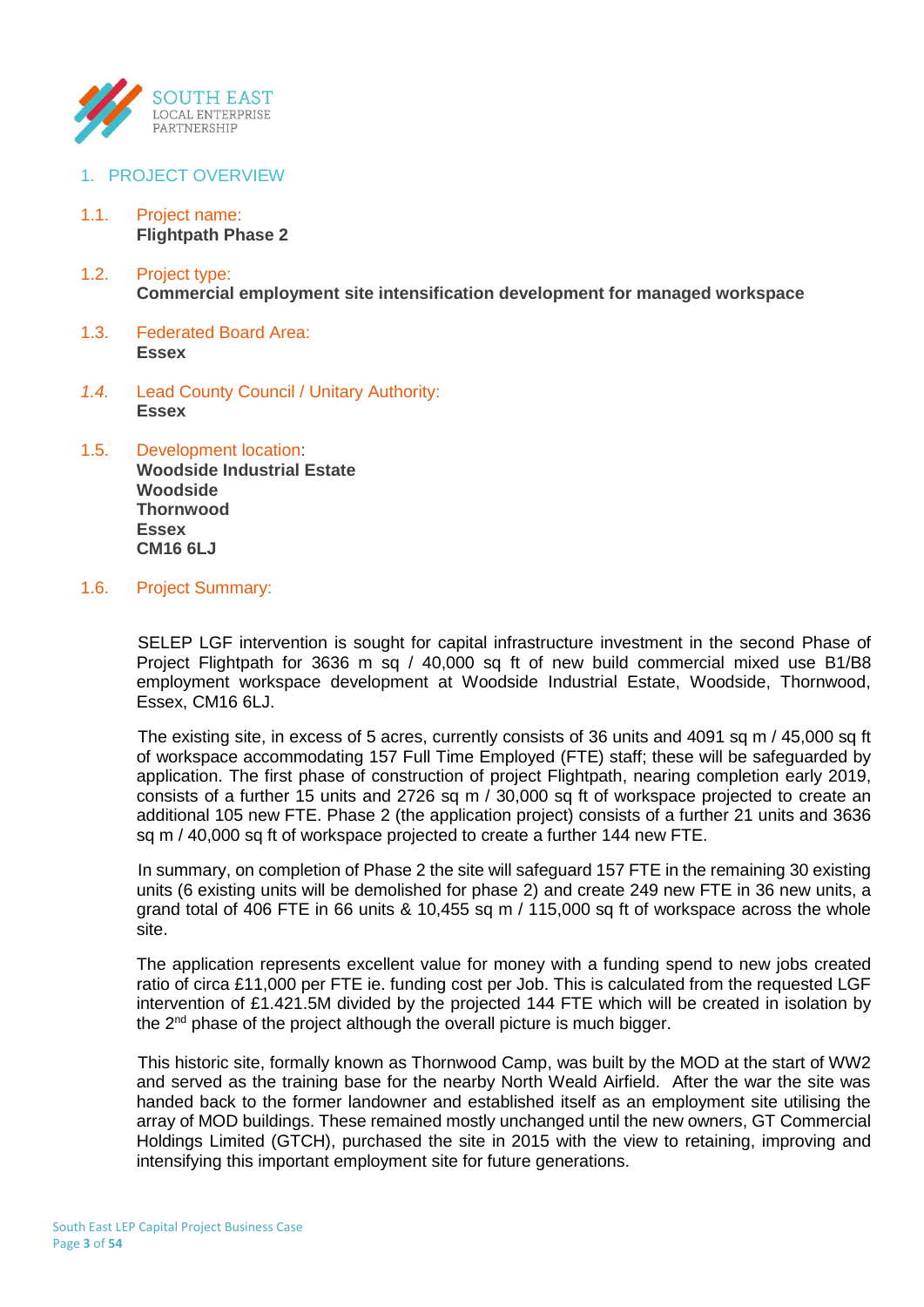

The sites location, just 3 minutes from the M11 and 8 minutes from the M25, make it almost unique in this area of Essex.

The first phase of the development nearing completion consists of 15 x 2 storey B1/B8 industrial mixed use units totalling 30,000 sq ft / 2726 sq m GIA and is due for completion December 2018 / January 2019. This phase represents a substantial investment and commitment in the site from the new owners soon after purchase.

The second and final phase (the application project) of the scheme comprises a further 21 single and two storey industrial B1/B8 mixed use units in 4 blocks totalling 40,000 sq ft / 3636 sq m GIA coupled with estate infrastructure replacement and improvements including re surfacing roads, environmental remediation, security improvements, landscaping scheme and making the whole site (existing and new units) fibre communication ready bringing the site up to date and in line with the needs of modern businesses.

The existing site, pre Project Flightpath, consists of 36 mixed use B1/B8 units in multiple blocks accommodating a total number of 28 SME businesses. Of the 36 existing units, 3 end of life (EOL) buildings consisting 6 units will require demolition to make way for the new buildings in Phase 2. The existing tenants displaced by proposed demolition for phase 2 will be accommodated elsewhere on the estate between the new and remaining existing buildings.

Attached (**APPENDIX F**) are location plan, site plan, block / elevation plans for blocks B, C, D & E which comprise phase 2. Block A is Phase 1 which is due for completion in early 2019, the application is completely delivery ready with all planning permissions and relevant approvals in place.

Without LGF funding the scheme is financially unviable. The LGF contribution of £1.421M will address the scheme viability gap and enable the project to succeed. It will help secure the match funding bank investment in order to deliver the project for March 2021 in line with SELEP objectives and timescales and priorities for economic growth.

## 1.7. Delivery partners:

Please note all operational partners are tried, tested and trusted partners having been selected and used for Phase 1 construction following a competitive EU procurement tender process to identify best in class pricing. Subject to SELEP approval it is not our intention to go back to market and repeat the tender process as we will ensure rates charged are pro rata those from Phase 1 allowing a realistic uplift for labour and material price increases with the emphasis for Phase 2 being on delivery and completion well within the timescales SELEP require and minimising risk to delivery.

GTCH carried out a full competitive tender process for Phase 1 of the project which was a full EU procurement process as required for the LEADER funding. This included obtaining a minimum of 3 quotes from suitably qualified suppliers which were all checked for robustness to include financial, director & VIES VAT checks, this was driven in part by the Eastern Plateau LEADER funding intervention for Phase 1, suppliers were chosen primarily on best in class pricing on the basis quotes were like for like.

The majority of the selected suppliers were engaged to carry out the work very successfully however in some cases availability and changes to the work program meant that a second choice supplier was engaged, best in class pricing doesn't always equate to best in reality.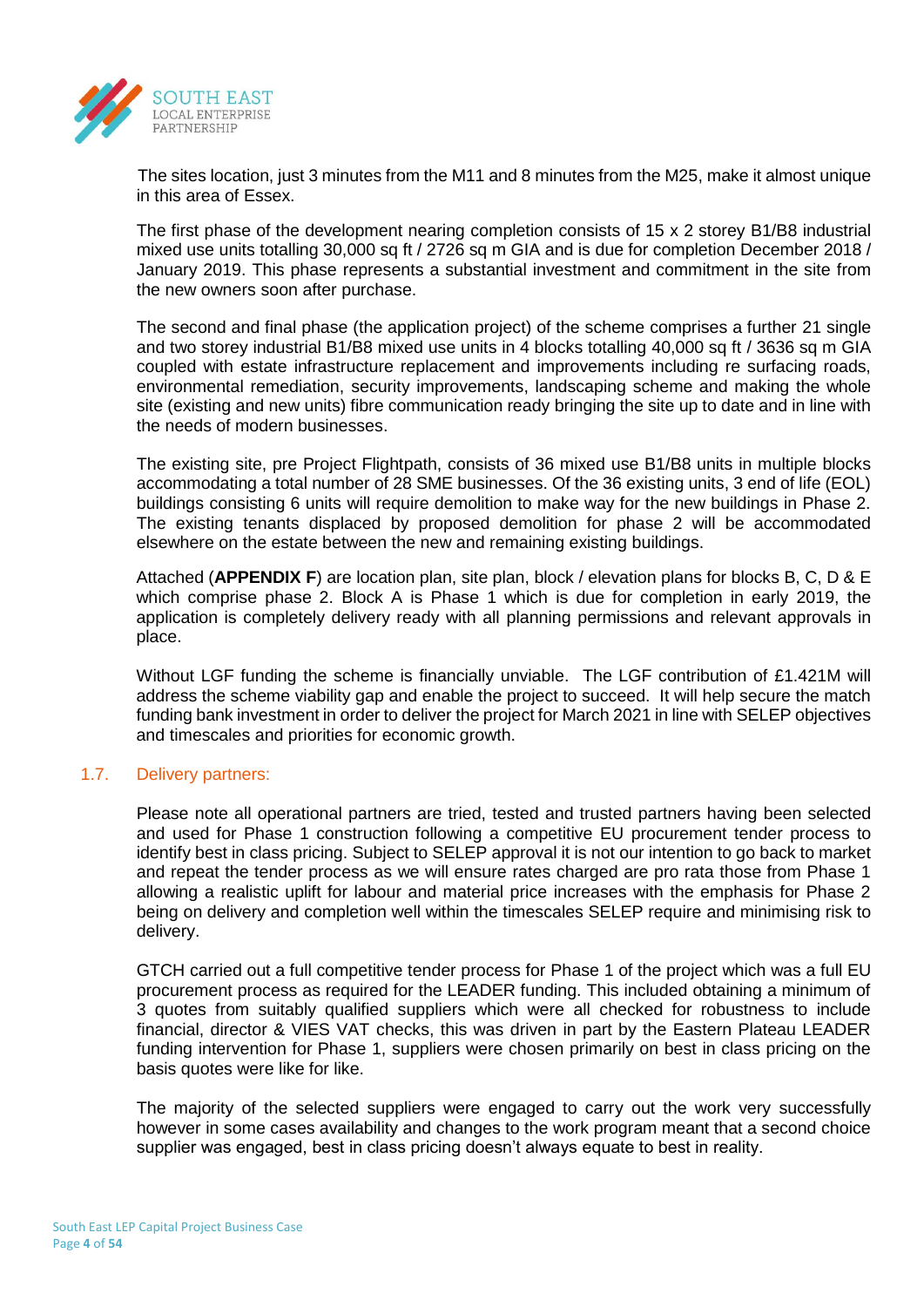

| <b>Partner</b>                                                      | Nature of involvement (financial, operational etc.)                    |
|---------------------------------------------------------------------|------------------------------------------------------------------------|
| <b>GT Commercial Holdings</b><br>Limited (GTCH) (Lead<br>Applicant) | Match funding financially via Lloyds, project management and delivery. |
| <b>GT Comms Limited</b>                                             | Sister company to GTCH (Financial cashflow support)                    |
| <b>Essex County Council</b>                                         | <b>Upper Tier Authority</b>                                            |
| <b>SELEP</b>                                                        | LGF financial funding partner                                          |
| <b>Irwin Mitchell</b>                                               | Lawyer providing advice on state aid                                   |
| <b>Epping Forest DC</b>                                             | Local authority, planning & building control authority                 |
| <b>Lloyds Real Estate</b>                                           | Finance lender providing match funding amount                          |
| <b>CPR Construction Limited</b>                                     | Operational (demolition & groundwork)                                  |
| <b>Ebsworth Brickwork Limited</b>                                   | Operational (blockwork structure construction)                         |
| Ridgeons East Anglia<br>Limited                                     | Operational (materials merchant)                                       |
| Southern Specialist Cladding<br>Limited                             | Operational (roof cladding)                                            |
| <b>Frametech Essex Limited</b>                                      | Operational (roof structure)                                           |
| Gigaclear                                                           | Operational (fibre broadband)                                          |
| <b>Aran Services Limited</b>                                        | Operational (Insulation)                                               |
| <b>Euro Security Systems</b><br>Limited                             | Operational (doors and roller shutters)                                |
| <b>Essex Renewables Limited</b>                                     | Operational (plumbing installations)                                   |
| <b>GMAE Limited</b>                                                 | Operational (electrical & fire alarm installations)                    |
| <b>UTF Drylining</b>                                                | Operational (dry lining)                                               |
| Scaffolding Services Limited                                        | Operational (scaffolding)                                              |
| <b>GRC Industrial Flooring</b><br>Limited                           | Operational (concrete floor screeding)                                 |
| <b>UK Power Networks</b>                                            | Operational (mains power connections)                                  |
| <b>Keelings Chartered</b><br><b>Accountants</b>                     | GTCH & GT Comms Limited firm of accountants                            |

# 1.8. Promoting Body:

**GT Commercial Holdings Limited (09546530) 1 Cooper Drive Springwood Industrial Estate Braintree Essex CM7 2RF**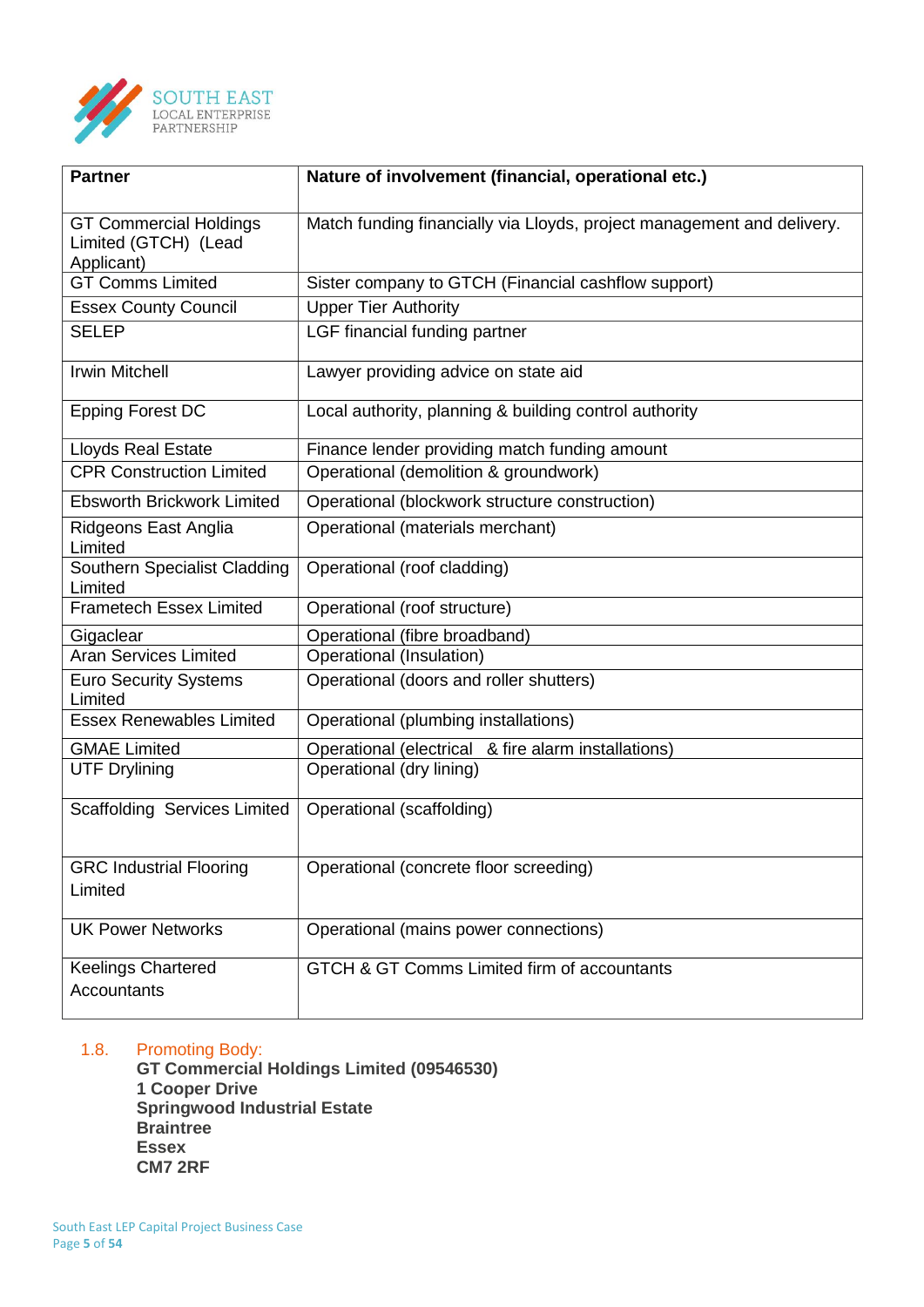

## *1.9.* Senior Responsible Owner (SRO): **Grant Richardson Director GT Commercial Holdings Limited**

# *1.10.* Total project value and funding sources:

| <b>Funding</b><br>source         | Amount (£)                       | <b>Flexibility of funding scale</b><br>or profile                                                                                                                                                                                                               | <b>Constraints, dependencies</b><br>or risks and mitigation                                                                                                                                                                                                                                                                                                                                                                                                                                                                         |
|----------------------------------|----------------------------------|-----------------------------------------------------------------------------------------------------------------------------------------------------------------------------------------------------------------------------------------------------------------|-------------------------------------------------------------------------------------------------------------------------------------------------------------------------------------------------------------------------------------------------------------------------------------------------------------------------------------------------------------------------------------------------------------------------------------------------------------------------------------------------------------------------------------|
| Lloyds Bank                      | £1.4215M                         | Flexible finance, 15 year<br>money, 2.5% over base<br>amortising over 5 years on a<br>15 year repayment profile.<br>Offer of loan attached see<br>APPENDIX O, loan not yet<br>secured but offer is firm and<br>recent received within a week<br>of application. | Site held as security against<br>default, no Personal<br>Guarantees, existing site<br>income can support finance<br>repayments until completion<br>of phase 2.<br>Constraint is the level of<br>borrowing is insufficient to<br>fund project without LGF<br>intervention of 50%.                                                                                                                                                                                                                                                    |
| <b>GT Comms</b><br>Limited       | Up to<br>£200K as<br>contingency | Limited cash flow support via<br>company to company loan for<br>project duration and potential<br>to extend loans on balance<br>sheet to cover potential<br>overspends.                                                                                         | GT Comms has provided<br>significant financial support<br>for GTCH to aid the purchase<br>of the site and phase 1 of the<br>development, resources are<br>limited however cash flow<br>support to a limited degree<br>will be available if required.<br>GT Comms Limited is an<br>established company, trading<br>since 1998, with a strong<br>financial grounding to support<br>its own operations (in<br>Telecoms/It sectors) but<br>cannot fund Phase 2 of this<br>project without compromising<br>its own financial operations. |
| <b>SELEP LGF</b><br>Intervention | £1.4215M                         | <b>TBC</b>                                                                                                                                                                                                                                                      | Risk of non-selection for LGF<br>funding would mean project<br>would not go ahead in the<br>short/medium term and would<br>be delayed for a number of<br>years.                                                                                                                                                                                                                                                                                                                                                                     |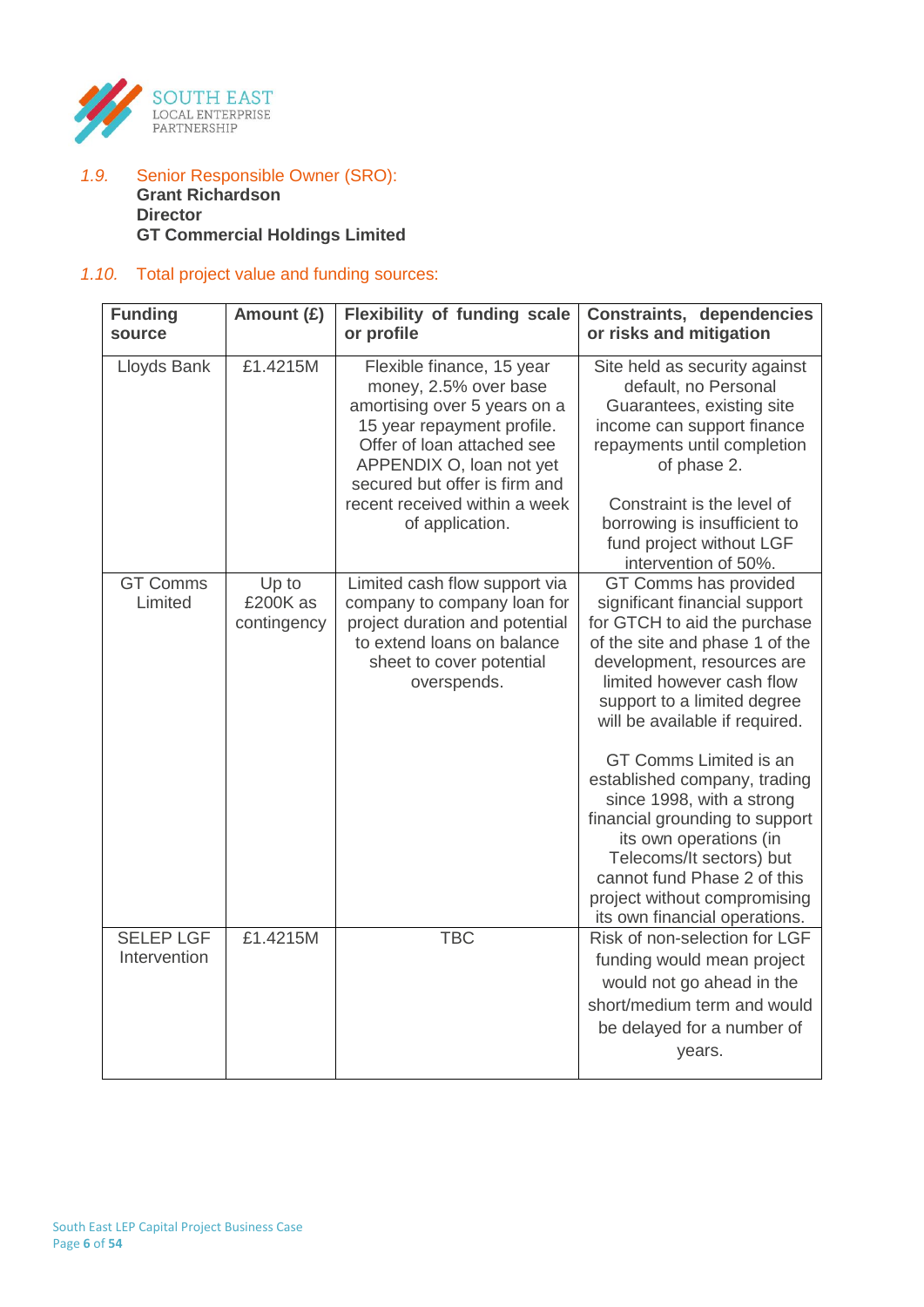

| <b>Total project</b><br>value | £2.843M | Accurate quoted costings<br>using trusted suppliers and<br>contractors from phase 1 &<br>all quotes attached<br>(APPENDIX K). | Limited constraints<br>dependencies or risks, many<br>lessons have been learned<br>from phase 1 development<br>such that phase 2 should be<br>a very robust project with<br>phase 1 knowledge built and<br>costed in at the SOBC stage. |
|-------------------------------|---------|-------------------------------------------------------------------------------------------------------------------------------|-----------------------------------------------------------------------------------------------------------------------------------------------------------------------------------------------------------------------------------------|
|-------------------------------|---------|-------------------------------------------------------------------------------------------------------------------------------|-----------------------------------------------------------------------------------------------------------------------------------------------------------------------------------------------------------------------------------------|

# 1.11. SELEP funding request, including type (LGF, GPF etc.):

LGF funding is sought to the value of £1.421M against a total project value of £2.843M therefore offering match funding on a 50:50 basis and representing an excellent value, low risk private sector project for SELEP. GT Commercial Holdings (GTCH) engaged national law firm Irwin Mitchel as recognised state aid specialists to report of the state aid situation, Irwin Mitchell have confirmed that the funding would not constitute state aid as the scheme is an infrastructure project and as such would qualify for GBER under Article 56. Please see attached memorandum (**APPENDIX J**) from Irwin Mitchell confirming this.

GT Commercial Holdings has arrived at this figure and match funding based on the availability of commercial finance. We have been able to secure 50% project funding from Lloyds Bank based on the match funding from SELEP. We have been unable to raise any other finance commercially without contractually committing the site to unviable tenant constraints, which in turn make the entire project unviable; this is not the case with the Lloyds offer (which was provided in **Appendix O**), this is further described in Section 2.5.

## *1.12.* Exemptions:

No exemptions applicable.

## 1.13. Key dates:

Subject to confirmation of LGF intervention, construction & expenditure could start as early as March 2019 with a completion / opening date no later than Sept 2020. The project is delivery ready with planning permission approved, all conditions satisfied & all consents in place. The quoted completion / opening date includes for a liberal comfort factor should there be any unforeseen issues, quoted timescale are in excess of the real timescales achieved during the construction of phase 1 by some 50% (given that phase 2 is 25% larger in scale than phase 1 and comprises 4 separate buildings rather that 1 single building as phase 1) so completion date quoted is worst case scenario and should give SELEP confidence in the promoters ability to deliver the project well within the quoted timescale.

Should the LGF funding decision be delayed until March 2020 the project could still be delivered and the LGF intervention spent by the end of March 2021.

It should be again noted that the project is truly delivery ready in every sense with full detailed planning permission approved, full building control approval and all planning conditions satisfied.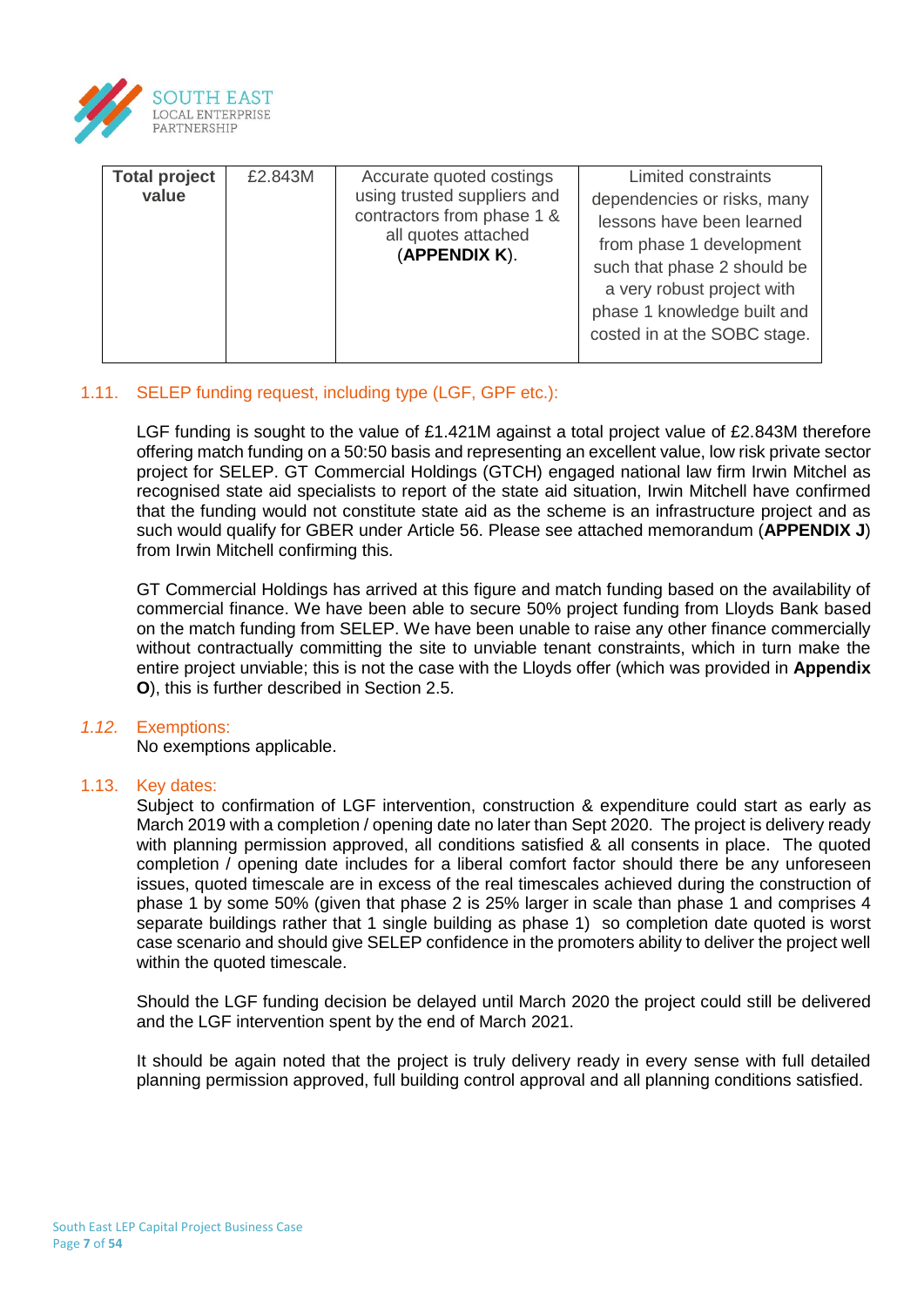

# 1.14. Project development stage:

| Project development stages completed to date (these were all completed for phase 1<br>and do not require LGF intervention) |                                                                                                             |                                   |                      |  |  |  |  |  |
|----------------------------------------------------------------------------------------------------------------------------|-------------------------------------------------------------------------------------------------------------|-----------------------------------|----------------------|--|--|--|--|--|
| <b>Task</b>                                                                                                                | <b>Description</b>                                                                                          | <b>Outputs</b><br>achieved        | <b>Timescale</b>     |  |  |  |  |  |
| Planning                                                                                                                   | Apply for full detailed                                                                                     | Granted (with                     | 18/01/17             |  |  |  |  |  |
| permission                                                                                                                 | planning permission                                                                                         | conditions)                       |                      |  |  |  |  |  |
| Planning<br>conditions                                                                                                     | Satisfy and<br>discharge planning<br>conditions                                                             | Completed                         | 31/10/17             |  |  |  |  |  |
| <b>Building control</b>                                                                                                    | Gain full plans<br>approval to<br>commence<br>construction                                                  | Completed                         | 31/10/17             |  |  |  |  |  |
| Upgrade site<br>power supply                                                                                               | Upgrade site<br>substation to<br>1000KVA to support<br>all new build                                        | Completed                         | 15/10/18             |  |  |  |  |  |
| Site storm water<br>attenuation system                                                                                     | Install storm water<br>attenuation system<br>for whole site                                                 | Completed                         | 15/10/18             |  |  |  |  |  |
| Pre let units                                                                                                              | Take reservations off<br>plan from                                                                          | In progress,<br>7units of 15 from | 15/10/18             |  |  |  |  |  |
|                                                                                                                            | prospective tenants                                                                                         | the yet to be                     |                      |  |  |  |  |  |
|                                                                                                                            |                                                                                                             | completed Phase                   |                      |  |  |  |  |  |
|                                                                                                                            |                                                                                                             | 1 pre-let without                 |                      |  |  |  |  |  |
|                                                                                                                            |                                                                                                             | any advertising                   |                      |  |  |  |  |  |
|                                                                                                                            | Project development stages to be completed (require LGF intervention)                                       |                                   |                      |  |  |  |  |  |
| <b>Task</b>                                                                                                                | <b>Description</b>                                                                                          | <b>Timescale</b>                  |                      |  |  |  |  |  |
| Demolition and<br>site clearance                                                                                           | Demolish existing end of life buildings, re<br>direct and clear oversite ready for<br>construction          |                                   | 02/04/19 to 28/05/19 |  |  |  |  |  |
| Foundations and<br>services                                                                                                | Prepare site ready with foundations,<br>services and drainage ready to receive<br>substructure construction | 01/06/19 to 31/08/19              |                      |  |  |  |  |  |
| Construction of<br>blockwork shell<br>units                                                                                | Erect sub structure, place floors, erect<br>super structure, place first floor and<br>stairs ready for roof | 01/09/19 to 30/12/19              |                      |  |  |  |  |  |
| Construction of<br>roof, render finish                                                                                     | Erect roof structure and cover, install<br>windows and doors and render exterior<br>of buildings            |                                   | 01/01/20 to 29/05/20 |  |  |  |  |  |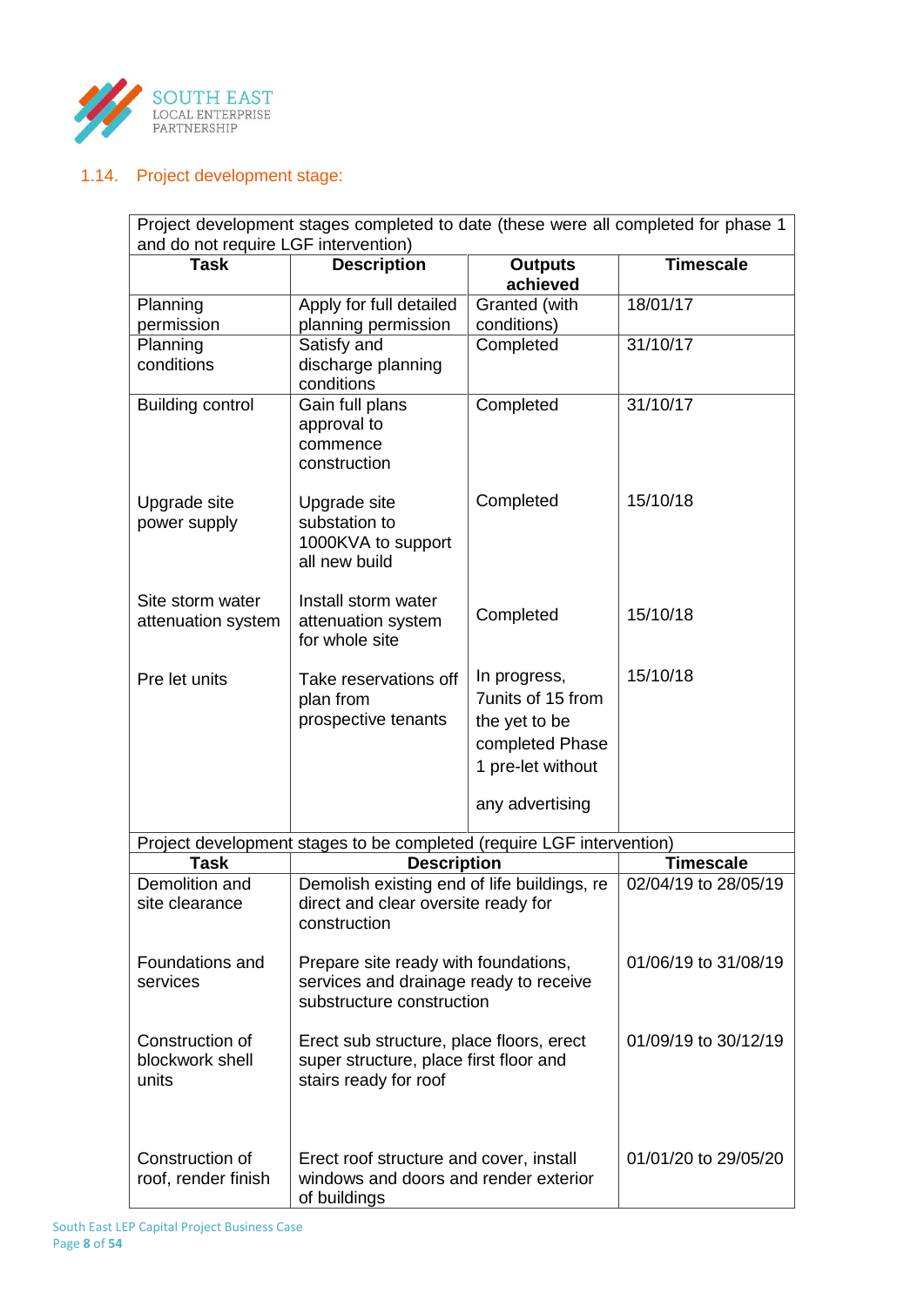

| exterior of          |                                               |                      |
|----------------------|-----------------------------------------------|----------------------|
| buildings            | Fit out buildings internally with plumbing,   | 01/06/20 to 31/08/20 |
| Fit out buildings    | toilets, electrics, fire alarms etc ready for |                      |
| internally ready for | occupation                                    |                      |
| occupation           |                                               |                      |
|                      | Complete estate common areas,                 | 01/09/20 to 31/09/20 |
| Finish estate        | resurface roads, landscape, upgrade site      |                      |
| infrastructure,      | security and communications                   |                      |
| roads,               |                                               |                      |
| communications,      |                                               |                      |
| security and         |                                               |                      |
| landscaping          |                                               |                      |

## 1.15. Proposed completion of Outputs:

Project Outputs for Phase 2 are confidently estimated at 144 FTE, this is based upon the real measured ratio of 3.5 FTE per 1000 sq ft (91 sq m) floor space of the businesses that occupy the existing buildings (old stock) on the site. Please see (**Appendix H)** for the current tenant list and FTE calculations supporting the above quoted ratio.

Therefore 40,000 sq ft of new space will create 140 FTE, in addition the phase 2 project will create a further 4 FTE employed by the applicant at the site with the roles of maintenance, admin / accounts, daytime security personnel and overnight security personnel based permanently at Woodside, therefore 144 FTE in total.

These FTE are expected to be in position and outputs completed post 24 months project completion, with at least half that number expected to be delivered within 12 months of project completion. The rest will come through as the new businesses that have located to Woodside realise the benefits of the project and grow at the rate we typically see when these types of businesses are provided with the appropriate size and quality of accommodation that will be on offer. It is expected due to the high level of demand experienced since taking over the estate that all units will be fully occupied within 12 months post project completion however the total projected FTE will come on stream up to 24 months post project completion as the new tenant businesses relocate, settle in a grow their businesses accordingly. It is a fact that GTCH take several calls a week for commercial space at Woodside and invariably have no vacant stock to offer prospective tenants, further to this if there is any movement of existing tenants any resulting vacant building is let and committed to a new tenant prior to the existing moving out such that we experience zero void periods on the buildings.

We know from experience that once businesses are given the appropriate quality and size accommodation they need they grow quickly, we have many examples of this since taking over the estate and offering grow on space to business migrating from home or smaller premises, please see **APPENDIX Q** for testimonials.

We fully expect the new buildings to present a higher ratio of FTE per sq ft compared with the older stock on site given that we know that higher quality accommodation will attract more progressive, higher technology and faster growing businesses. The upgrade of the whole site to fibre communication network will also provide a boost for existing businesses on the estate and encourage growth through faster communications, however, for the purpose of calculating outputs, we have remained conservative.

Currently the site has existing built space of 45,000 sq ft with a confirmed as at October 2018 FTE employment rate of 157. Based on the proven ratio of 3.5 FTE per 1000 sq ft (91 sq m) we can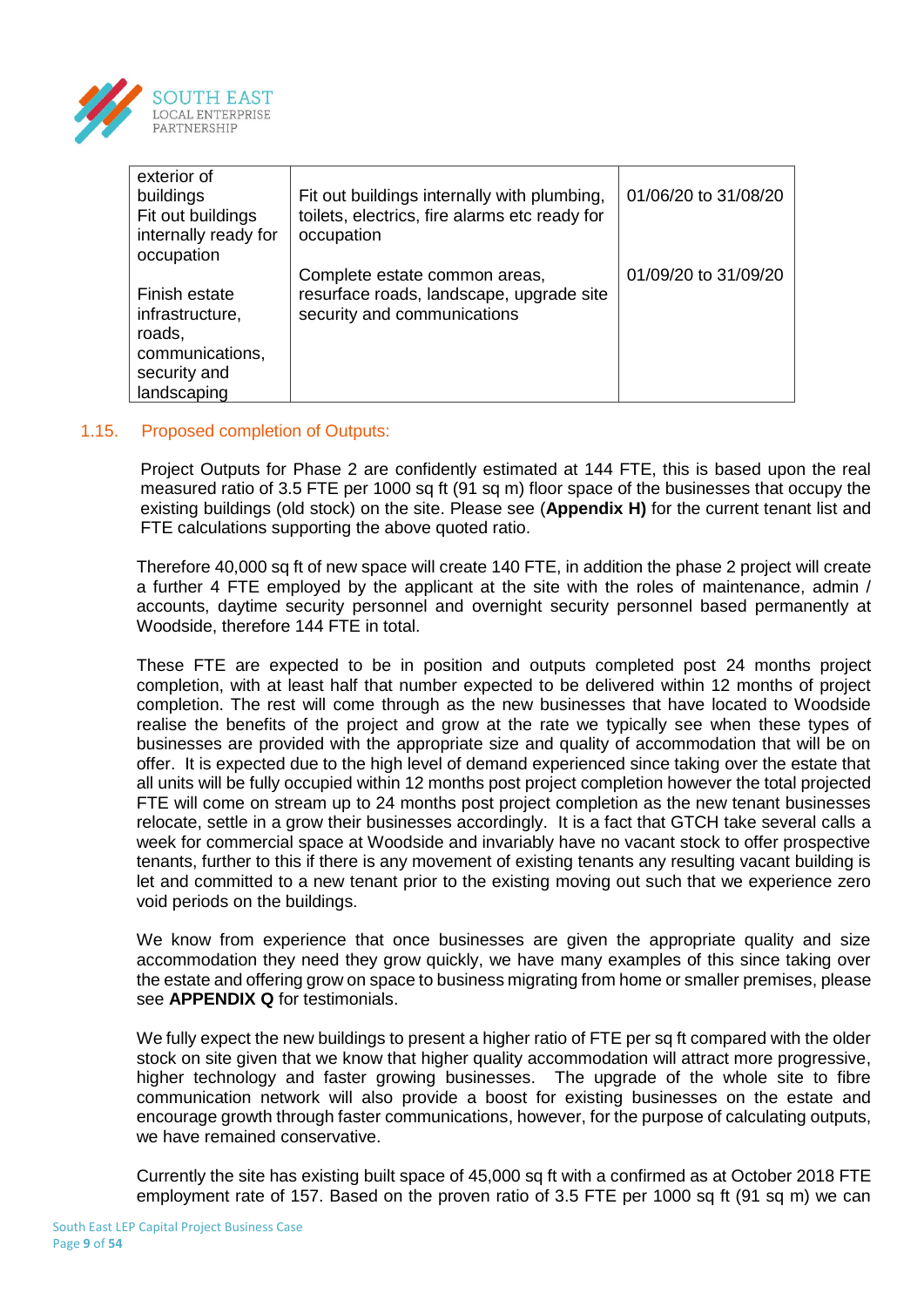

conservatively assume another 105 FTE will be provided with the completion of Phase 1 in during 2019.

Please see **Appendix H** for the current tenant list and FTE calculations.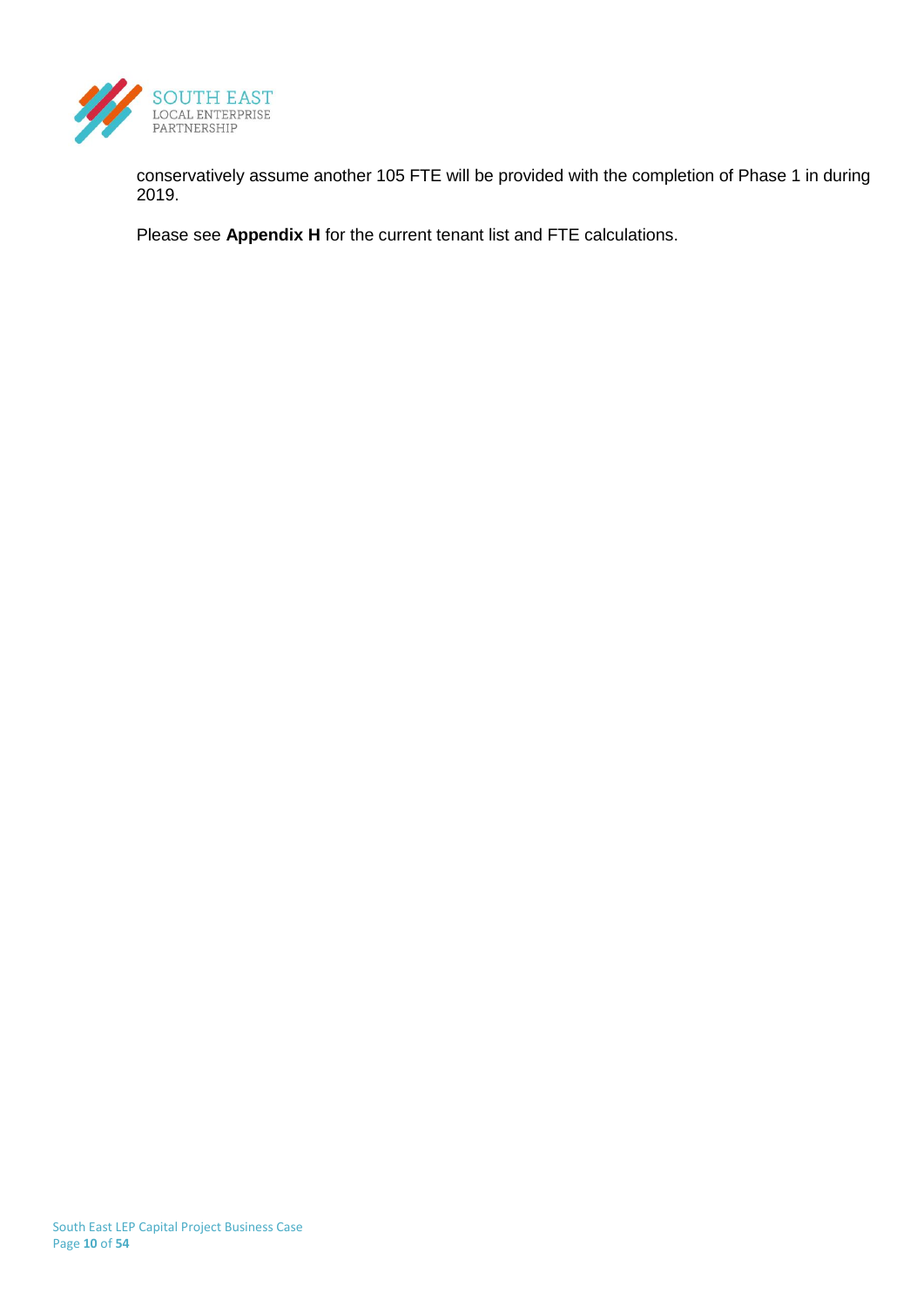

# 2. STRATEGIC CASE

## *2.1.* Scope / Scheme Description:

The strategic context for this intervention against the SELEP Strategic Plan (2014) would be to achieve the following:

- Encourage new businesses within the SELEP area and seek out development partners (in this case GT Commercial Holdings)
- Create sustainable private sector jobs
- Foster entrepreneurial business culture
- Recognise the constraints on the regional and wider road network
- Provide more high skilled jobs within the SELEP area
- Increase Productivity within the SELEP area
- Encourage employer and private sector influence on skills improvement and development
- Add value to the M11 West Anglia Corridor.

Project Flightpath in its entirety is a scheme to intensify and modernise Woodside Industrial Estate through the development of 36 mixed use B1/B8 new build commercial units for rental totalling 70,000 sq ft (6,363 sq m) GIA of new employment space specifically for SME. It will provide new high quality mixed use commercial accommodation for local businesses, both existing businesses seeking grow on space and new start-ups alike, thus creating sustainable private sector jobs in line with SELEP Strategy.

Phase 1 (block A on the attached site plan and block / elevation plans (**APPENDIX F**) of the development commenced December 2017 and is due for completion January 2019 and comprises one terraced block of 15 x 2 storey units ranging from 1500sq ft to 2300 sq ft, totalling 2726 sq m / 30,000 sq ft GIA.

Phase 1 was self-financed with an intervention from the Eastern Plateau LEADER funding to the sum of 200,000 Euros representing about 12% of the final build cost. Conditions relating to this intervention are that the scheme (Phase 1) must be run in the spirit of the project and no disposal of the assets permitted for a period of 5 years post completion, this aligns with GTCH intentions for the site and has no impact or relation on the wider site or phase 2.

The second and final phase, the application project (blocks B, C, D & E on the attached site plan and block / elevation plans (**APPENDIX F**) comprises a further 21 units in 4 blocks, a mixture of single and two storey buildings ranging from 1000 sq ft to 2600 sq ft totalling 3636 sq m / 40,000 sq ft GIA coupled with further estate infrastructure replacement and improvements including resurfacing roads, landscaping plan, security improvements and making the whole site (existing and new build) fibre communication ready. All of these factors will provide commercial space to foster business growth within the area, a key SELEP objective, as well as encouraging employer and private sector influence on skills improvement and development.

The project objective is to provide new high quality commercial employment sites through the intensification and regeneration of this existing and popular commercial site, conveniently located close to the M11 & M25, but within the Epping Forest District. This adds value to the M11 corridor, provides employment within the SELEP area and fosters an entrepreneurial business culture, another key SELEP objective.

This scheme addresses the chronic shortage of commercial space in this location, wider district and county, as cited in the Epping Forest District Council local plan completed by economic development consultancy Hardisty Jones. The report identified the loss of a number of commercial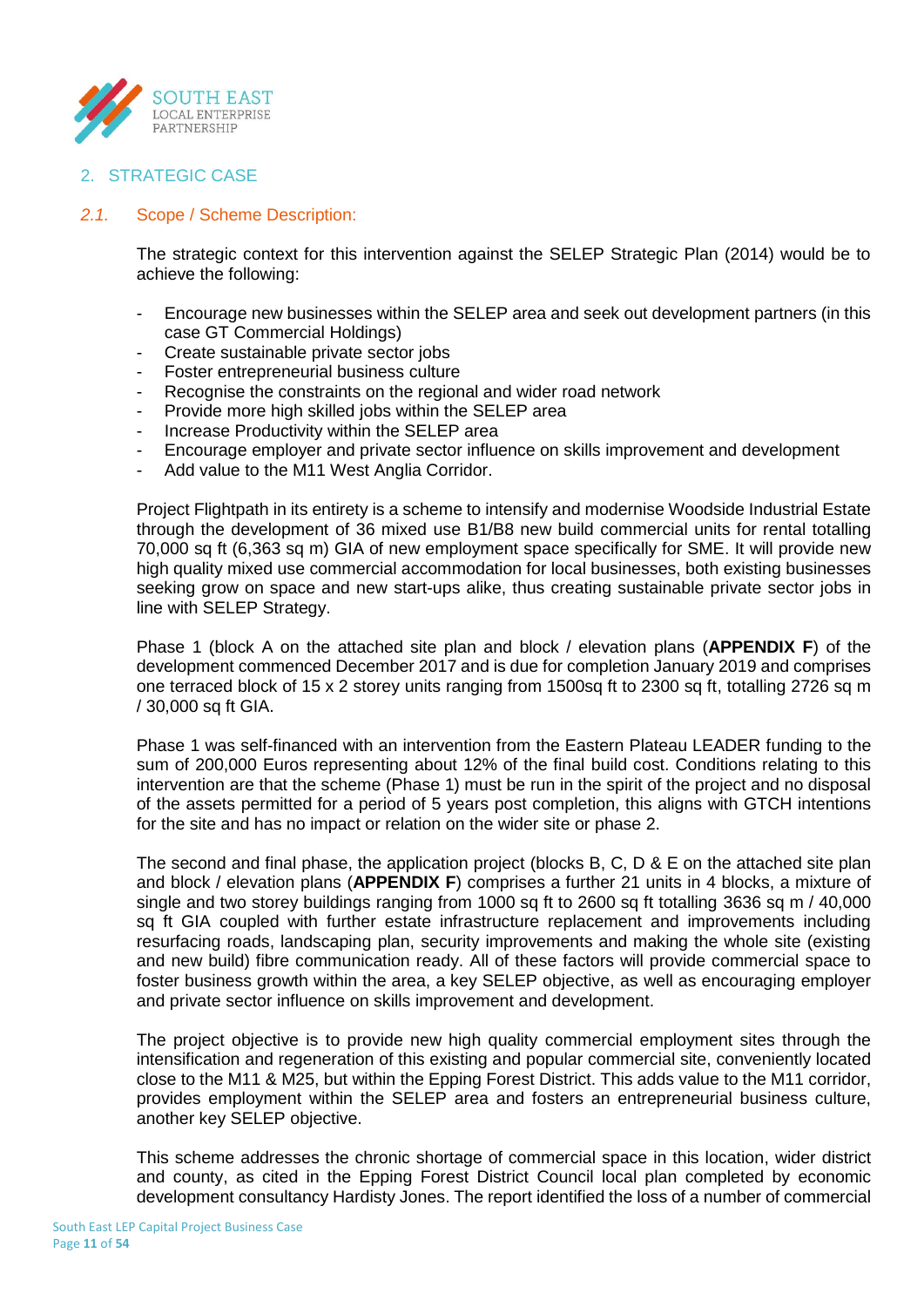

sites and employment locations to residential developments, along with identifying the fact that the increase in residential locations increased the need for local employment sites, please see Policy Context (2.3) below for further information. The Employment Land Review 2010 noted that vacancy levels of available stock were very low in the Epping Forest District suggesting a vacancy rate of not higher than 6% of stock which is be considered to be very low.

Project Flightpath provides a delivery ready site and delivery partner for SELEP, encourages business growth, new business start-up and improvement and development of employment skills within the SELEP area, all key SELEP objectives.

The intervention would also bring about benefits in work/life balance if residents are employed within the district as they will spend less time travelling, they will reduce their need to travel outside of the district. This in turn reduces the pressure on major trunk roads (M11,M25, A12) during peak periods which benefits the wider region and adds to improving air quality through reducing journey times and distance.

All of these factors fit with the aims of the local and county authorities to improve health, wellbeing and reduce transport related issues. This project recognises the constraints on the wider road network and seeks to redress them by providing high quality workspace locally, in line with the SELEPs desire to reduce the trunk road traffic and the external pressures this brings.

It also meets the requirements set out in the SELEP strategic economic plan recognising the need to improve the availability of commercial premises in the area, particularly incubation centres and grow on space, both of which this project clearly addresses and to a scale not seen in recent years in the area.

Please find attached APPENDIX I letters of reservation, further to these there are a number of existing businesses on the site that wish to relocate to the new larger premises which in turn will free up smaller spaces for new start-ups. Interest in the development throughout the construction phase has been consistent and GTCH has a list of prospects who wish to view the buildings once nearer completion, thus far GTCH has undertaken no advertising whatsoever given the current stage of construction, it is our intention to advertise the units once the scaffolding for phase 1 is removed and the units are nearer completion, we know from experience that typically businesses look to move within 3 to 6 months of looking for premises and this fits well with our completion timescales of early 2019 given that scaffolding will be removed early November 2018.

The level of demand for quality premises in this location is unprecedented in our experience of running this site over the last  $3\frac{1}{2}$  years, as landlords we have had the pick of tenants every time a space has come available affording us the choice to hand pick prospective tenants which are best fit for the site and business community which we are building there.

Phase 2 offers a mix of small single storey units and larger 2 storey units, the 7 single storey buildings will be in extremely high demand and we envisage these will almost certainly be let off plan.

The overall project, existing and phases 1 & 2 will safeguard the current 157 FTE, create 249 FTE with 144 FTE weighted to Phase 2 through the delivery of 21 new high quality mixed use B1 / B8 industrial / workspace units ready for occupation by the middle of 2020. Completion of phase 2 of the development completes the scheme and secures beyond any doubt this important historic site as an employment location for future generations.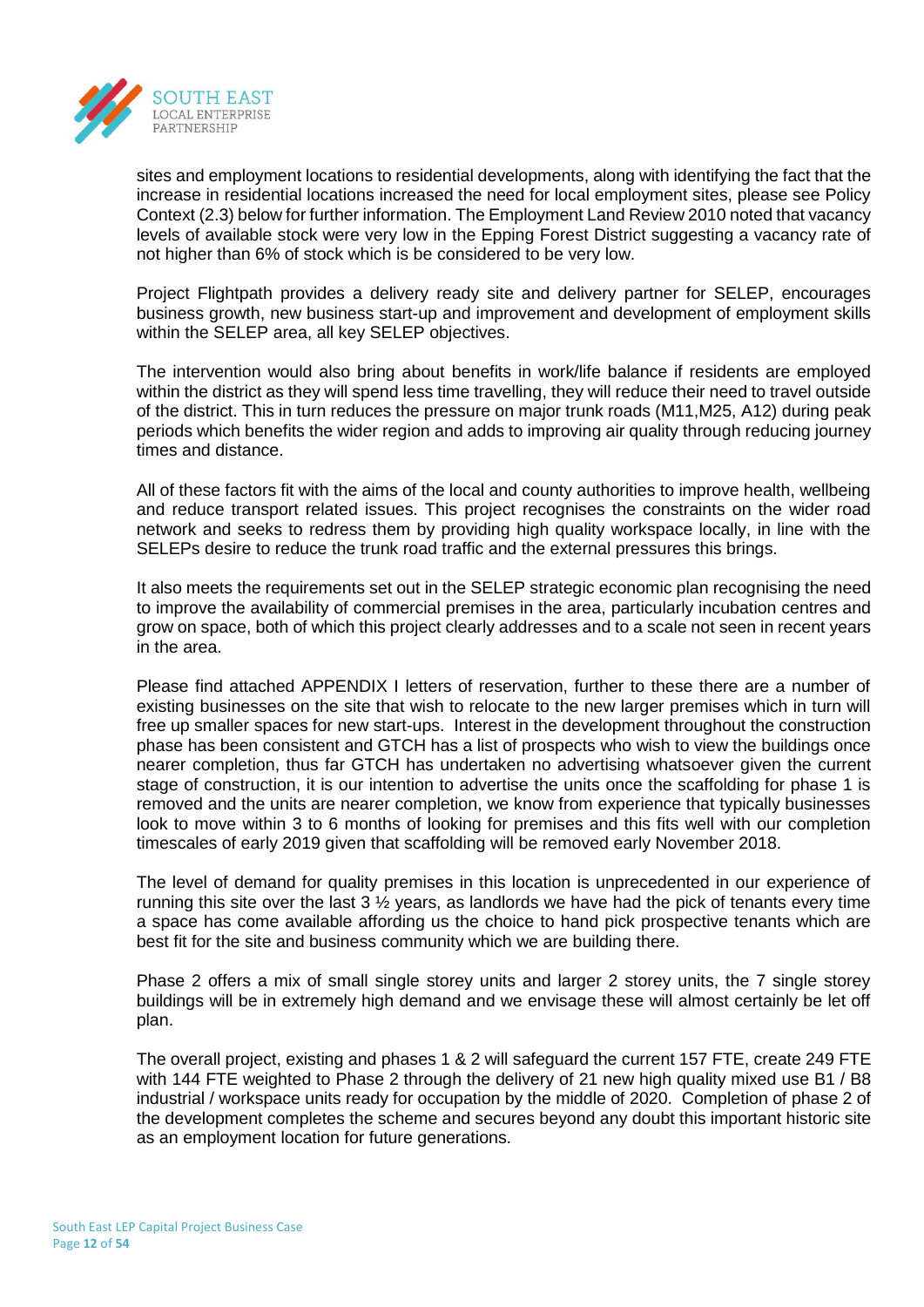

## *2.2.* Location description:

## Please see Location Plan Map in **Appendix F**

Woodside Industrial Estate is located just outside of the town of Epping off the B1393 which runs from Harlow to Epping. The site is 3 minutes from Junction 7 of the M11 and 8 minutes from Junction 25 of the M25, 20 minutes from Stansted Airport, 30 minutes from Docklands & London City Airport and 40 minutes from the City of London & Cambridge. It is also well placed for the Ports of Felixstowe and Harwich along with a number of distribution centres within an hour of the location. It is around 3 minutes from the vibrant town of Epping which has good complimentary facilities for leisure and hospitality. Epping is also served by the Central Line so the site has a direct public transport link through Central London to Heathrow connecting it to many major termini on the UK and international transport network.

The site has good established access and has no height or weight restrictions for access on the roads leading to and from the site, they are well maintained but not over used and a survey carried out by Essex Highways found no detrimental impact would be felt from the increase in density on the site (See **Appendix P**).

Woodside Industrial Estate, formally known as Thornwood Camp, sits on a brownfield site of 5 acres and is steeped in history dating back to the start of WW2. It was erected by the MOD on requisitioned farm land and used throughout WW2 as the training and accommodation base for the nearby North Weald Airfield. Shortly after the war it became the home of the air cadets before being handed back to the former owners (a local farming family) who gradually converted the former MOD buildings, first for farming and storage related uses, and later for wider commercial use, after which the site was established as a commercial site and gained recognition and the necessary permission for such. The site, along with the nearby North Weald Airfield, was used in the filming of the Battle of Britain film (1969) and some of its buildings can be seen in the background of the aircraft take off sequences.

The site was purchased by GT Commercial Holdings in 2015 after a closed tender purchase process and saved from the clutches of the residential property developers. As proud new owners GTCH immediately set about refurbishing some of the existing buildings that weren't considered end of life and formulating a master plan for the estate in close collaboration with the local authority planning and economic development departments. The historic buildings retain many original features, most prominent of which are the original Crittal windows painstakingly refurbished by the GTCH to retain the historic look and feel of the place.

The site is uniquely located directly opposite the well-known and much loved Epping Forest which gives the site a uniquely peaceful work environment (it should be noted the site itself is not restricted by any conservation restrictions or building listings).

The site offers established good access from main routes for small and large vehicles alike, good public transport routes nearby and is conveniently located well away from residential neighbours so as not to provide any conflict. Woodside really does provide a fantastic place to locate a business and the current tenants numbering 28 businesses really do love the location and all it has to offer.

## *2.3.* Policy context:

GT Commercial Holdings have considered the SELEP Strategic Plan (2014) in the Policy context for intervention and have identified the plan as aiming to achieve the following within the SELEP area.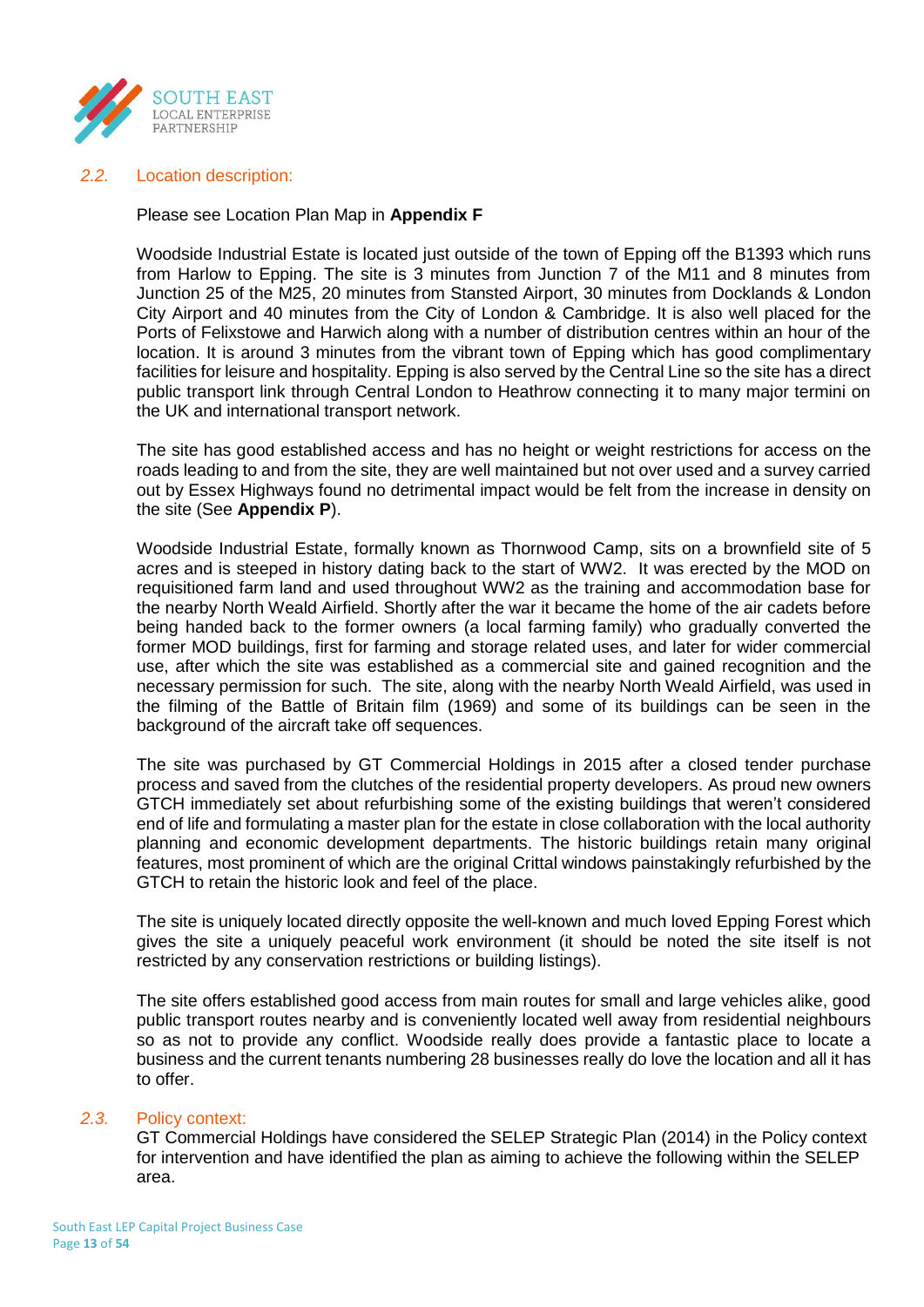

Encourage new businesses within the SELEP area and seek out development partners, in this case GT Commercial Holdings who are the sole owners of Woodside Industrial Estate. This scheme seeks to deliver 21 new units on an existing brownfield site; these will be in varying sizes and will offer suitable start up and growth spaces in an area which currently has virtually no available space of any size and generally aged stock of poor quality as cited in the Hardisty Jones report to EFDC.

The national planning policy framework (NPPF) and planning practice guidance (PPG) put economic development at the heart of the planning process, contributing to the achievement of sustainable development. NPPF and PPG are clear that future economic growth needs to be considered at the level of the functional economic market area.

It is widely acknowledged that the commercial property market in and around London is massively skewed and near breaking point for a number of reasons, namely reducing commercial property stock levels due to residential development pressures and increased demand for commercial space following a strong economic recovery post-recession. Given the sites proximity to London but within the SELEP area, the SELEP objective of providing local employment sites, along with aims to reduce pressures on the wider transport network, mean this project clearly fits with SELEP's objectives.

It is a fact that areas of East London have seen double digit losses of commercial stock in percentage terms to residential development over recent years and there appears to be no reverse in the trend.

Hardisty Jones Associates, Economic Development, regeneration and sustainability specialists were commissioned by Epping Forest DC in 2015 to report on Economic and employment evidence to support the local plan and economic development strategy.

The following are the key points from the report relative to this project:

The growth projection for the local plan period 2011-2033 suggests an increase of 10,000 jobs based in the district, this is an increase of 18% on current employment, there will be a need for up to 32 hectares in the B use classes that the scheme provides for, however, there are a number of constraints which will limit employment growth if they are not tackled. These constraints include the limited availability of readily available sites and premises to accommodate growth which will not accommodate the full growth requirements set out above, restrictions on the potential to allocate further sites and the aging commercial stick in the District which will be on average 70 years old by the end of the local plan period.

The SELEP Strategic Plan (2014) identifies a number of growth requirements within the area but recognises that the availability of sites (with appropriate planning permissions) are essential in the delivery of SME employment space over the course of the Strategic Plan. The ability to deliver such workspaces is also key to delivering skills uplift and the provision of quality high skilled jobs within the private sector, again key objectives within the SELEP Strategic Plan.

Achieving the projected level of employment growth will require the protection of existing employment sites and renewal of older stock, all of which this project delivers on.

Over the local plan period jobs for Epping Forest District residents will need to be created, critical to delivering growth within the district are delivery of new sites and premises and the identification and allocation of a sufficient amount and quality of employment sites in the appropriate parts of the district. This is in-line with SELEP objectives.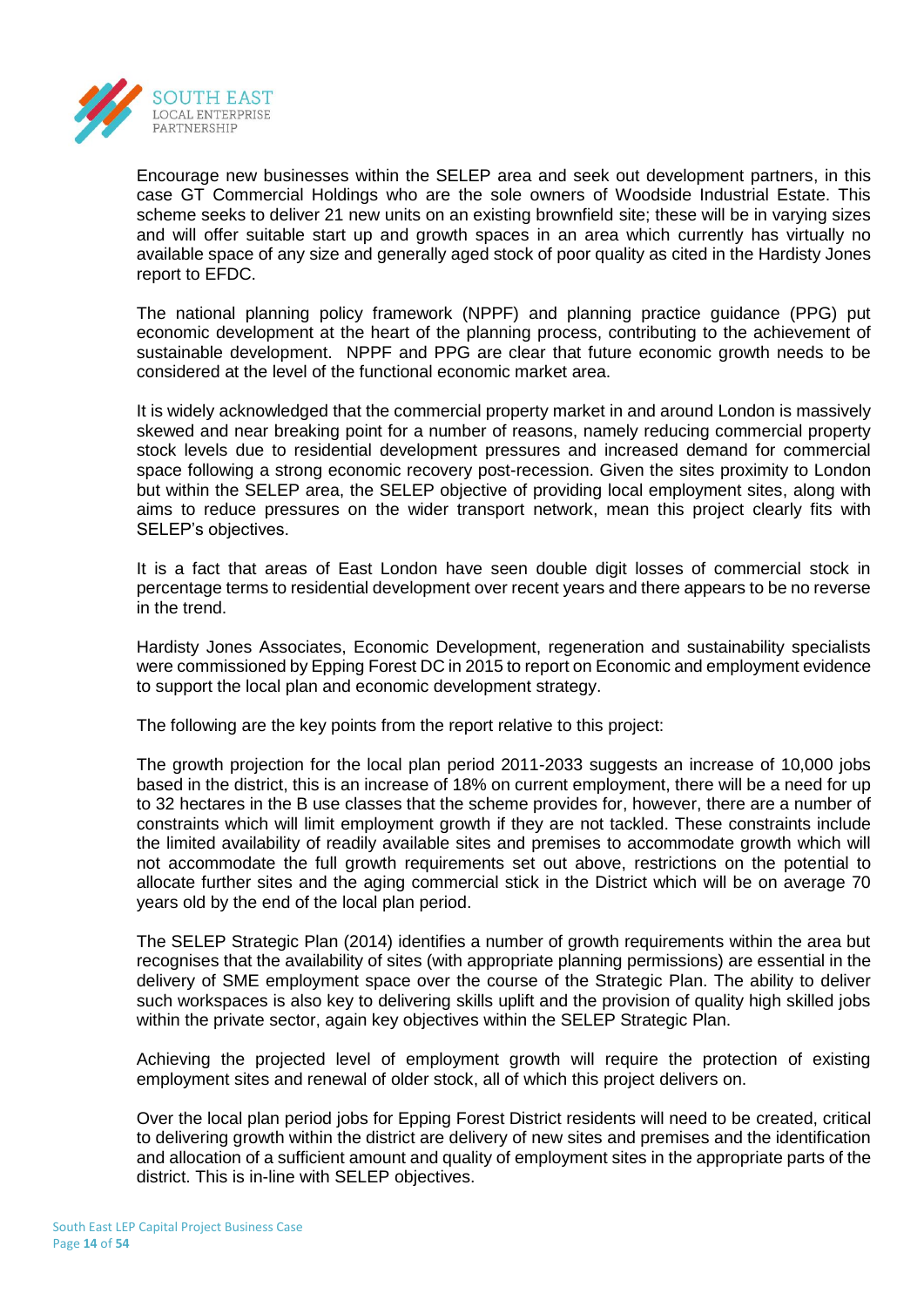

The commercial and industrial property market in Epping Forest District, and the broader regional property market, is healthy with demand rising. The availability of stock is falling as vacant properties are being occupied and there is little new build property coming to market, this situation has worsened drastically since the Hardisty Jones local report was published in 2015 driven by the march of residential property developers aggressively purchasing commercial sites for residential development.

Epping Forest District suffers acutely from this as a large percentage of land is considered green belt and therefore protected from any development, which in turn pushes all development into smaller areas. Commercial development typically does not offer the pace of return against residential development hence why brownfield sites are purchased and converted to residential sites.

The biggest constraint to take up in the wider area is lack of available stock. This is common to most of London and the South East. Little speculative development is taking place and any such development is usually taken up quickly. The increasing take up is reducing the amount of available stock. In much of the wider region, including Epping Forest District, the limited amount of available land is restricting the amount of development that can take place therefore this project meets current planning policy on the development of brownfield sites.

A major priority for all authorities in the SELEP area is to improve the availability of commercial premises – particularly incubation centres, co-working spaces and grow on premises, all of which this scheme delivers on - but to also address the impact of permitted development rights, which have seen a large number of commercial offices converted to residential premises in the area.

## *2.4.* Need for intervention:

Project Flightpath requires SELEP intervention for the following reasons:

To construct Phase 2 of Project Flightpath and secure this important sites future as an employment site for the long-term.

The clear market failure which the project seeks to redress is the loss of small and medium sized commercial space within the district (and within the wider region of Essex). This reduction, as already highlighted (See 2.3) has forced local businesses who seek to grow out of the district or into inefficient sized spaces which place restrictions (financial and physical) on their ability to develop and grow.

This is compounded by the growth in the local population (reference The Epping Forest Portrait) which needs local employment spaces for residents within the district.

The driver to resolve this is to increase the locally available commercial space, in a range of sizes, to both support entrepreneurial start-ups and to provide space for businesses wishing to grow into larger spaces.

By providing SELEP LGF intervention, space can be provided so existing businesses remain, new businesses locate and businesses stay within the district as they grow. This is at a time when the number of start-up businesses is growing, work patterns are changing and there is uncertainty around the wider economy which is impacting upon larger organisations.

The intervention will aid the increase of a range of commercial space (B1/B8) locally. This in turn brings employment and increased footfall into the local area. The Joint Strategic Needs Assessment (JSNA) and Epping Forest Portrait both identify that there is a higher percentage of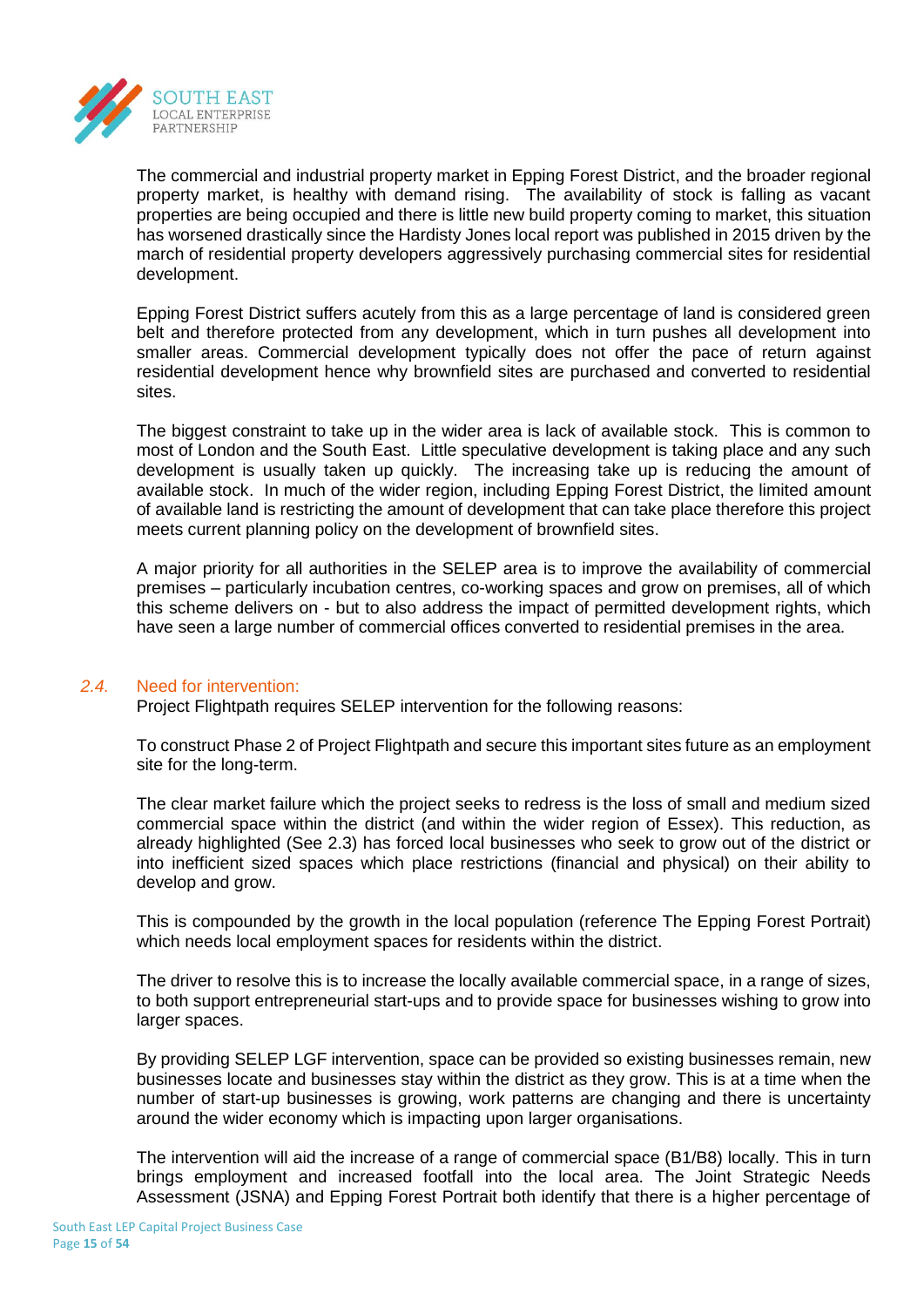

young unemployed within the Epping district. It is logical to assume that a growth in the provision of commercial space (and the same report highlights that most businesses within the district employ 9 or less staff) will increase employment and apprenticeship opportunities alike as the need for skills and additional staff grows.

The site currently has a low building density and the planned Phase 2 will increase this density in line with planning provisions and national policy but unlike other schemes has no detrimental impact on the environment or taking other space away from residential or leisure demands as the whole development is taking place within the original site boundaries and not over spilling into surrounding green belt land.

GT Commercial Holdings purchased the site in 2015 and since then have invested heavily in the site both in terms of refurbishing the existing buildings, gaining planning permission for the intensification and modernisation of the site and the construction on Phase 1 of the development which is due for completion early 2019; to this end our financial resources to continue with the development post completion of phase 1 are, for the foreseeable, exhausted. The only option to accelerate the completion of the scheme to meet the need for demand (which is now), is to raise the finances externally.

Bank finance for speculative commercial development at commercially viable rates, and without restrictive terms, is virtually non-existent in the marketplace.

These are the reasons Project Flightpath was split into 2 phases despite there being clear economies of scale to build out the development in one go, it was just not financially feasible and we were prepared to take a longer term view to complete the scheme.

Fortuitously GTCH were lucky enough to secure Eastern Plateau LEADER funding, albeit a small percentage (12% of actual build cost), to assist with Phase 1 construction costs, this, coupled with an intercompany loan, all the rental income from the existing buildings and just in time cash flow planning saw phase 1 off the ground.

For clarity the directors and shareholders of GTCH have not made any withdrawals from the company since formation in April 2015 either by way of wages or dividend, every penny the company has collected in rent has been invested back into the site in repair, refurbishment, and planning and new build construction costs, this is illustrated in the attached company accounts for years 16, 17 & 18, see (**APPENDIX N)**.

The possibility of SELEP intervention has given the potential to accelerate the completion of Phase 2 and the site as a whole and bring forward 21 new high quality commercial premises to meet the need and demand which is now.

With the possibility of match funding being available and the increased security phase 1 offers we have been successful in securing an offer of bank finance from Lloyds for the remaining 44% / £1.25M required to match the potential SELEP intervention at commercially viable rates that the business can make sense of.

This step change in attitude from the bank is positive given that when we approached Barclays, Lloyds & Metrobank to raise finance for Phase 1 we were completely unsuccessful. Now 3 years on, and with the near completed phase 1 included, the proposal makes for less risky lending and that coupled with our financial commitment to the site, and SELEPs backing, means Lloyds are willing to lend the balance to match fund the project, please find attached proof of lending availability **(APPENDIX O**)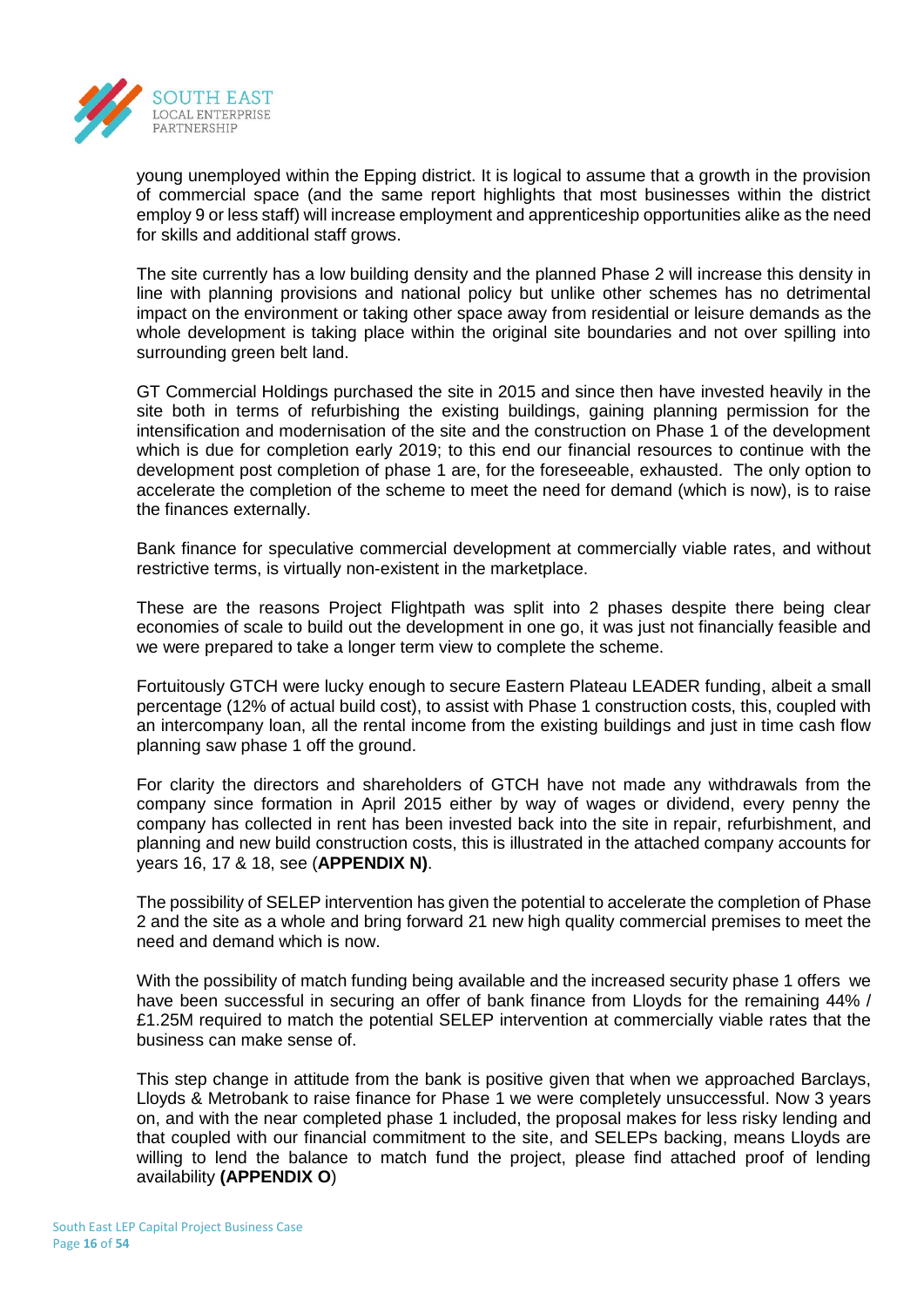

Speculative commercial development finance is notoriously difficult to secure from mainstream lenders at commercially sensible rates and terms, the banks had such a bad time with commercial property following the banking crisis and recession that it simply is a business that they are not interested in, unless the terms are stacked completely in their favour. This in part illustrates why there are so few developers building small commercial stock and should give some confidence to SELEP, as it does the promoters, that a mainstream lender is now willing to support this scheme.

The local plan highlights a need to raise the scale and quality of employment spaces and already low levels of employment space available to meet the needs of businesses in the Epping Forest District. Further evidence highlights historically poor performance in delivering developments that meet the standards require to drive the local economy forward.

A number of reports have highlighted an insufficient and inadequate supply of quality employment space across the district.

Without SELEP intervention there is limited evidence to suggest that the private sector will respond to growth opportunities in the Epping Forest District.

Woodside Industrial Estate has not been development since first being allocated for employment use in the planning system in 1953, the site itself is recognised as an ideal location for businesses to access wider markets across the SELEP area but investors have been reluctant to invest in the site due the its relatively small scale.

Recognising the for the Woodside Industrial Estate site, it is currently anticipated that through SELEP intervention the site could support over 144 in the SELEP labour market.

## 2.5. Sources of funding:

GT Commercial Holdings Limited have approached several mainstream lenders for commercial development finance since we took over ownership of Woodside Industrial Estate in May 2015 and each time have been unsuccessful in securing private finance.

For Phase 1 we approached Natwest, Barclays and Metrobank and none were interested given the nature and condition of the aged stock on the site and the unknown situation regarding securing planning permission.

Since then we have refurbished some of the aged stock that was earmarked to remain post project Flightpath and have the Phase 1 building nearing completion, but not yet let, hence not generating any income nor being in a position to offer any cash to part fund any future development. We remain in a fairly weak position to secure private finance for the full amount on commercially viable terms or rates to continue with Phase 2 without LGF intervention.

We have self-financed the project thus far and with the help of LEADER funding we will complete Phase 1, it was our intention to postpone phase 2 of the development for a number of years until the companies financial situation improved and we could pay down some of the intercompany debt that GTCH is carrying before commencing with Phase 2.

However the opportunity to potentially gain match funding from SELEP LGF and accelerate the completion of the project is very attractive. Although this will mean taking on additional lending in the form of a bank loan the completed site, over the long-term will make a healthy return to pay down the debt raised to purchase and develop the site overall.

We have been back to market very recently with a view to raising sufficient finance to match fund this SELEP application and Metrobank have changed their lending criteria and are now only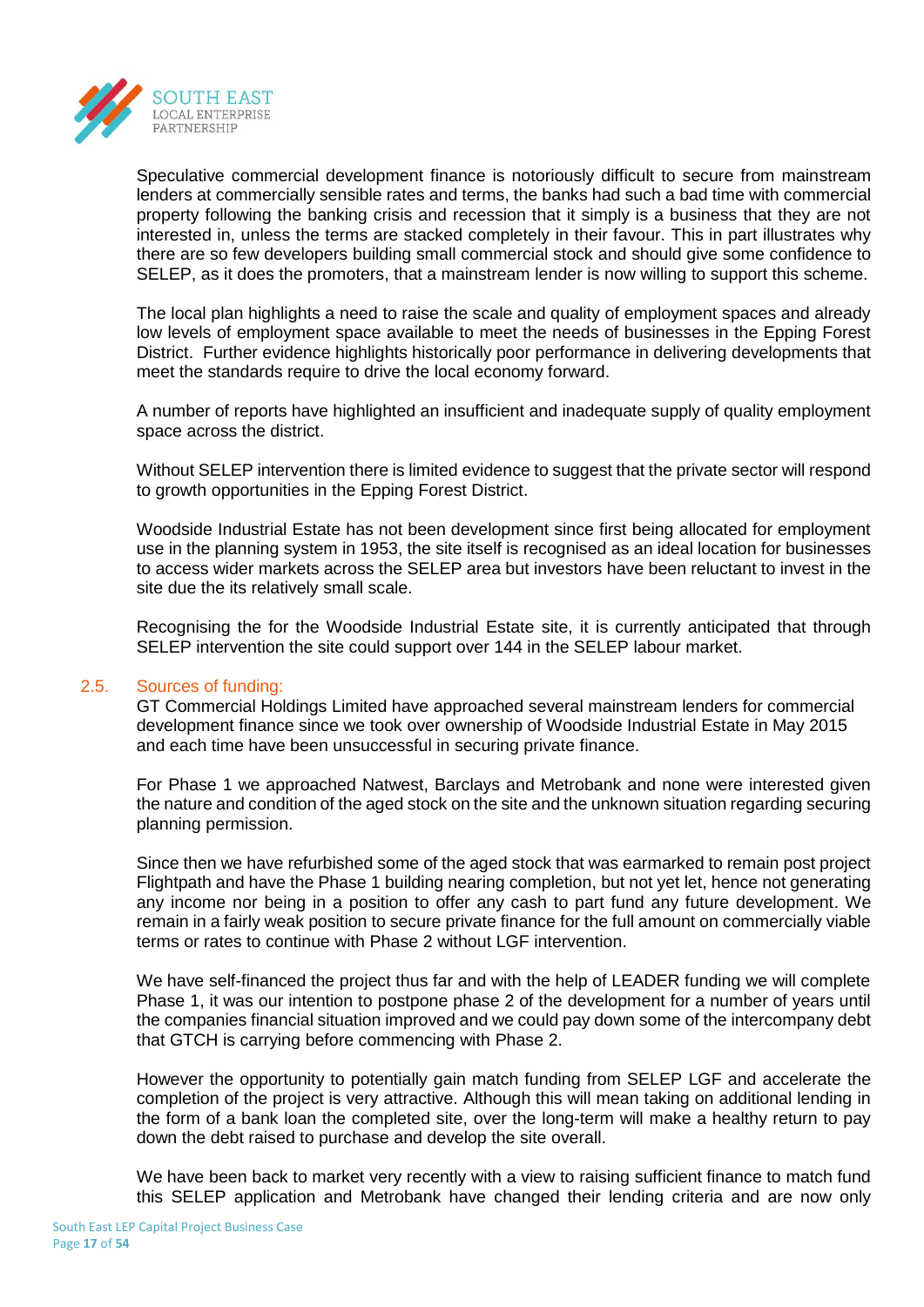

interested in large scale development with a minimum lend of £3M, and still require personal guarantees as well as the entire site as security.

Lloyds however were more receptive as we have a banking relationship with them, although their position remains the same as other lenders for larger amounts given the aged stock on the site and the unfinished Phase 1 development, there is sufficient security in the site and clear financial commitment from GTCH thus far for them to offer us sufficient finance to match fund the potential SELEP intervention at commercially viable rates and terms.

The applicant business has made enquiries regarding securing private investor finance however there are a number of issues that are presented when attempting to raise finance in exchange for equity, these are not limited to the following:

- Loss of ultimate control over the site against the ethos of the long term protection of this important employment site
- investors expectations of level of return to make investment viable
- the existing financial structure and outstanding loan profile secured against the site
- the nature of tenant profile being SME on relatively short term leases, prohibitive terms imposed by investors

In terms of other public funding streams that fit the type of scheme EARFD growth fund closed on 21st May 2018 and was limited to a maximum intervention of 200K Euros which would not have been a sufficient intervention to make the scheme viable.

## *2.6.* Impact of non-intervention (do nothing):

In the absence of LGF intervention the project would not proceed. The impact of non-intervention would mean the project would be delayed by at least 10years until Phase 1 and the wider site paid down some of the debt taken on board when purchasing the property in 2015 and financing the first phase of project Flightpath. By the time Phase 1 is completed GTCH will owe circa £4M in intercompany and personal loans so this really is a long term investment and substantial financial commitment from GTCH.

Given the directors solid commitment both financially and in terms of time & effort, project Flightpath represents a high value private sector project for SELEP.

Non-intervention would see the 21 new employment spaces delayed for at least 10 years and the 144 FTEs would not materialise as a result, both factors resulting in a stifling of economic growth for the district. Further impacts of non-intervention are the loss of infrastructure improvements for existing tenants, most notably the whole site upgrade to fibre broadband communications, security upgrades and landscaping.

## *2.7.* Objectives of intervention: Project Objectives:

Objective 1: Construction of Phase 2 project Flightpath to deliver 21 new high quality commercial premises for SME in line with SELEP SEP & local, regional and national planning policy, this aligns with SELEP priority of encouraging new businesses, creating sustainable private sector jobs and fostering an entrepreneurial business culture.

Objective 2: Completion of overall site development and infrastructure to include security upgrades and fibre communications to whole site including new build and existing buildings to bring the site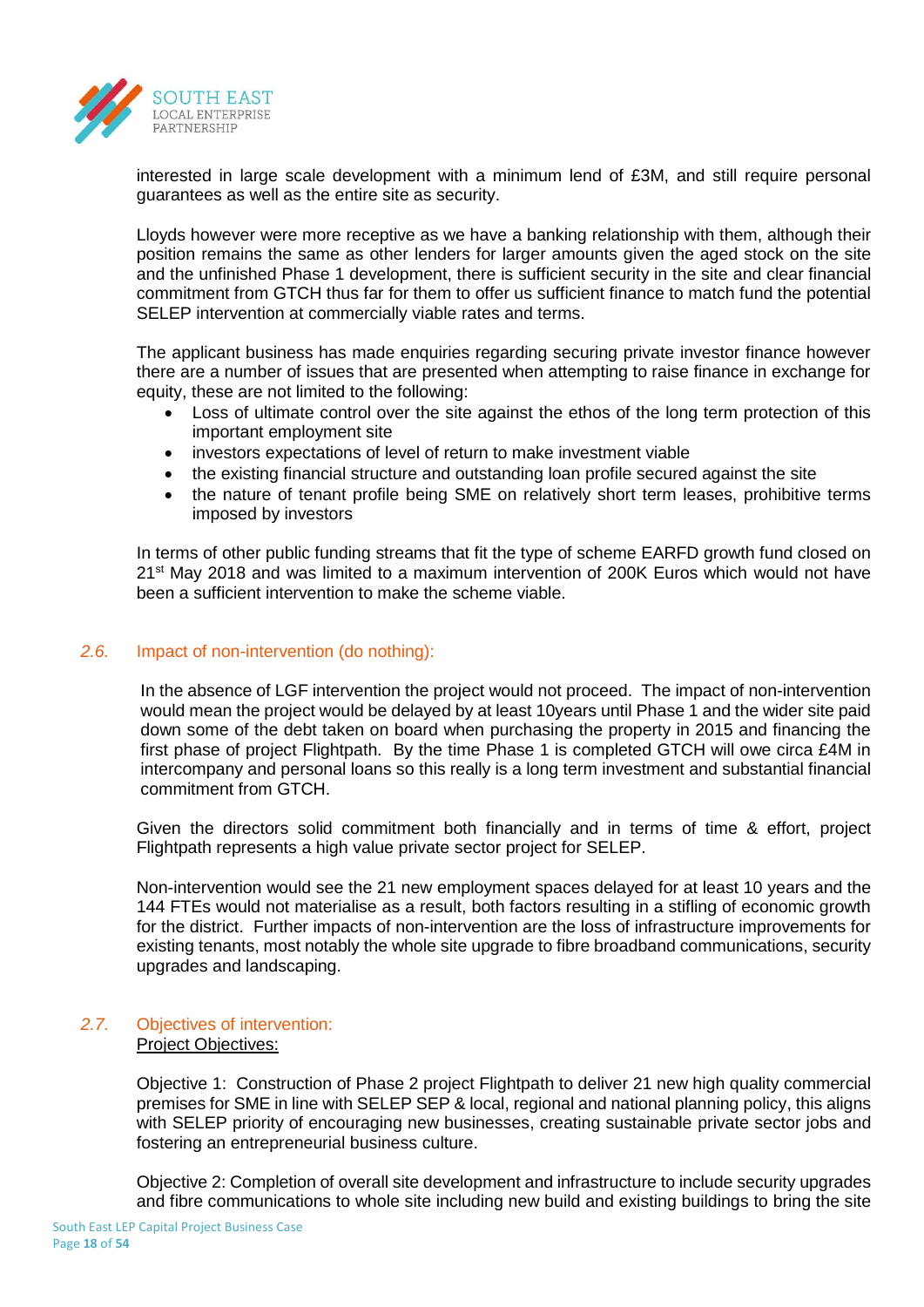

up to date in line with the expectations of business owners, this aligns with SELEP priority of addressing the productivity challenge.

Objective 3: Promote localism and increase business to business transactions within the local area, this aligns with SELEP priority to encourage an entrepreneurial business culture and encourages new business.

Objective 4: Increase and continue to develop to business community at the site, this aligns with SELEP priority to create sustainable private sector jobs and upskill the local workforce.

Objective 5: Provision of start-up and grow on space so that the site can offer a range of single and two storey premises from 1000 sq ft to 2600 sq ft thus offering a road map from start up through to medium size, this aligns with SELEP priority to encourage new businesses, create sustainable private sector jobs and help foster an entrepreneurial business culture.

Objective 6: Increase economic development in the district and increase revenues to the LA through business rate collections on the larger premises, this recognises the pressure on public spending.

Objective 7: Increase revenues for GTCH, paying down company debt and creating 4 new FTE for the company all located at the site, this aligns with SELEP objective to create sustainable private sector jobs.

Objective 8: Expanding the site to create more jobs and employment prospects for local people & encouraging entrepreneurism, this aligns with the SELEP objective to encourage new businesses and fostering the entrepreneurial culture.

Objective 9: Creating a pleasant working environment close to local amenities where businesses aspire to locate to, this aligns with SELEP priority to create sustainable private sector jobs.

Objective 10: Maximum intensification and remediation of an existing brownfield site in line with local, region and national planning policies.

Objective 11: Safeguarding existing jobs.

## Problems or opportunities the project is seeking to address:

Problem / Opportunity 1: Addressing the chronic shortage of commercial space availability of any description in the district and wider area.

Problem / Opportunity 2: Securing the sites long term future beyond any doubt as an employment site.

Problem / Opportunity 3: Creating opportunity and location for business and economic growth

Problem / Opportunity 4: Lack of quality commercial accommodation in the district and wider area

Problem / Opportunity 5: Lack of appropriately sized commercial space for business needs in the district.

Problem / Opportunity 6: Lack of incubation sites and grow on space for existing businesses in the local district and wider area.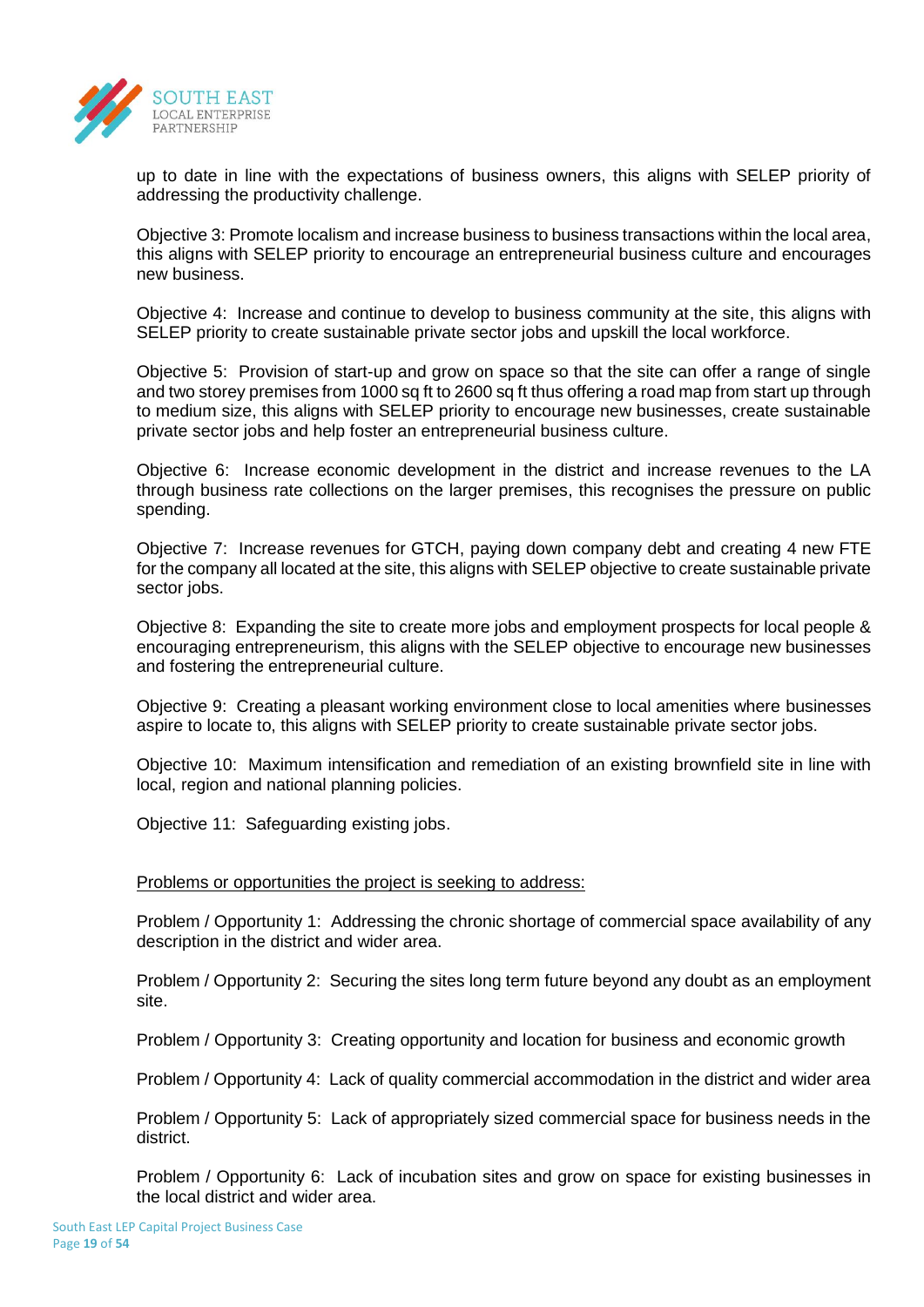

*[Complete the following using a system of 0,*  $\checkmark$ *,*  $\checkmark\checkmark$ *,*  $\checkmark\checkmark$  *which maps the objectives to their in ability to address each problem. Add rows and columns as required and note not all sections of the table may require completion; max. 1 page.]*

|              |                                  | Problems / opportunities identified in |                                  |                                  |                                  |                                  |
|--------------|----------------------------------|----------------------------------------|----------------------------------|----------------------------------|----------------------------------|----------------------------------|
|              |                                  | <b>Need for Intervention section</b>   |                                  |                                  |                                  |                                  |
|              | Problem /                        | Problem /                              | Problem /                        | Problem /                        | Problem /                        | Problem /                        |
|              | <b>Opportunity</b>               | Opportunity                            | <b>Opportunity</b>               | <b>Opportunity</b>               | <b>Opportunity</b>               | <b>Opportunity</b>               |
|              |                                  | 2                                      | 3                                |                                  |                                  | რ                                |
| Objective 1  | $\sqrt{\sqrt{}}$                 | $\checkmark\checkmark\checkmark$       | $\sqrt{\sqrt{}}$                 | $\sqrt{\sqrt{}}$                 | $\sqrt{\sqrt{}}$                 | $\checkmark\checkmark$           |
| Objective 2  | $\checkmark\checkmark\checkmark$ | $\checkmark\checkmark\checkmark$       | $\checkmark\checkmark\checkmark$ | $\checkmark\checkmark\checkmark$ | $\checkmark\checkmark\checkmark$ | $\checkmark\checkmark\checkmark$ |
| Objective 3  | $\mathbf{0}$                     | $\sqrt{\sqrt{}}$                       | $\checkmark\checkmark\checkmark$ | $\Omega$                         | $\mathbf{0}$                     | $\checkmark\checkmark\checkmark$ |
| Objective 4  | $\overline{0}$                   | $\sqrt{\sqrt{}}$                       | $\sqrt{\sqrt{}}$                 | $\Omega$                         | $\Omega$                         | $\checkmark\checkmark\checkmark$ |
| Objective 5  | $\sqrt{\sqrt{}}$                 | $\sqrt{\sqrt{}}$                       | $\sqrt{\sqrt{}}$                 | $\sqrt{\sqrt{}}$                 | $\sqrt{\sqrt{}}$                 | $\checkmark\checkmark\checkmark$ |
| Objective 6  | $\sqrt{\sqrt{}}$                 | $\sqrt{\sqrt{}}$                       | $\sqrt{\sqrt{}}$                 | $\sqrt{\sqrt{}}$                 | $\sqrt{\sqrt{}}$                 | $\checkmark\checkmark\checkmark$ |
| Objective 7  | $\Omega$                         | $\sqrt{\sqrt{}}$                       | $\sqrt{\sqrt{}}$                 | $\Omega$                         | $\Omega$                         | $\mathbf 0$                      |
| Objective 8  | $\checkmark\checkmark\checkmark$ | $\sqrt{\sqrt{}}$                       | $\sqrt{\sqrt{}}$                 | $\sqrt{\sqrt{}}$                 | $\sqrt{\sqrt{}}$                 | $\sqrt{\sqrt{}}$                 |
| Objective 9  | $\checkmark\checkmark\checkmark$ | $\sqrt{\sqrt{}}$                       | $\checkmark\checkmark\checkmark$ | $\sqrt{\sqrt{}}$                 | $\checkmark\checkmark\checkmark$ | $\checkmark\checkmark\checkmark$ |
| Objective 10 | $\sqrt{\sqrt{}}$                 | $\checkmark\checkmark\checkmark$       | $\sqrt{\sqrt{}}$                 | $\sqrt{\sqrt{}}$                 | $\checkmark\checkmark\checkmark$ | $\checkmark\checkmark\checkmark$ |
| Objective 11 | $\checkmark\checkmark\checkmark$ | $\sqrt{\sqrt{}}$                       | $\checkmark\checkmark\checkmark$ | $\checkmark\checkmark\checkmark$ | $\checkmark\checkmark\checkmark$ | $\checkmark\checkmark\checkmark$ |

## *2.8.* Constraints:

Project Flightpath has few constraints that could reasonably affect the suitability of the preferred option.

Given that Project Flightpath already has a successful Phase 1 development of similar size, scale and cost nearing completion with limited issues or constraints experienced we do not foresee any high level constraints.

All social and environmental issues have been satisfied as part of the lengthy detailed planning process which took 18 months and substantial cost to secure, all legal consents are in place as are all building control approvals, land drainage consent and so on.

Project Flightpath really does offer a very low risk scheme for SELEP given the success, smooth running & timely delivery of Phase 1 which is coming in broadly on budget and is forecast to complete on time in line with the Phase 1 business case outputs.

## *2.9.* Scheme dependencies: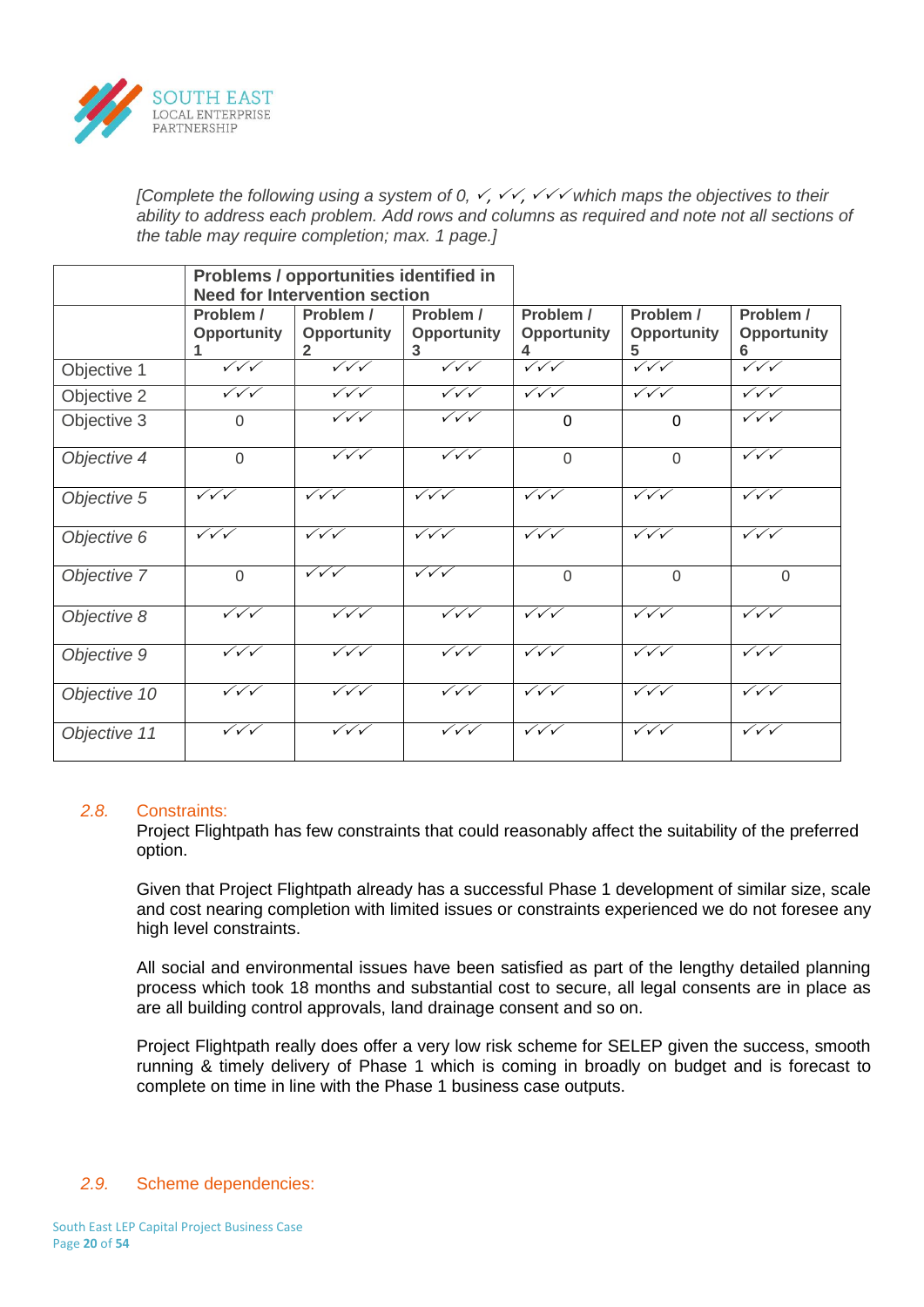

Internal Dependencies: GT Commercial Holdings Limited (GTCH) have no related or interdependent activities that will affect this project. GTCH was set up to facilitate the purchase of Woodside Industrial Estate in 2015 and given the scale of the site, project and financial commitment no further activities have been or will be undertaken by the company until well after this scheme is fully completed and a sufficient amount of company debt is paid down.

GT Commercial Holdings (GTCH) has a sister company GT Comms Limited established by the majority shareholder of GTCH back in 1998.

GT Comms is a successful telecommunications company offering nationwide IT and Voice engineering services to high street retail and banking clients, although not directly related or interdependent GT Comms Ltd has strong covenant and has provided solid financial backing and assistance to GTCH both in terms of the purchase of Woodside Ind Est & the development costs of phase 1.

It is important to note that both of the directors and shareholders of both businesses are financially and personally committed to a great degree in delivering the success and benefits of the scheme and ultimately have much more to lose proportionally should the benefits of the scheme not be realised. This intrinsically links the proposers to seeing the job through to completion and the continued running of the project well into the future in order to achieve a return on their investment both financially and in time.

Both companies are run in a financially astute fashion and score well on all credit rating portals in terms of credit and contract value limits.

External Dependencies: The principle external dependency is occupier demand for the new business premises, the delivery of job outputs will be dependent on the take up of built floorspace, the supporting market evidence has been provided by professional qualified property advisers operation in the local commercial property market and has informed the development appraisal assumptions in terms of take up and values (see commercial case).

Given the inherent market risks associated with this type of property development sensitivity testing has been applied in the economic case to model the effects of a slower than forecast take up rate. With LGF funding support GTCH are prepared to commit matched commercial finance to bring forward development of commercial units on a speculative basis.

This commitment underpins the delivery of the whole scheme by establishing the site as a key location for business growth in the area. This arrangement provides a significant level of risk cover for the LEP in terms of securing the necessary private sector finance match funding to bring the scheme forward.

## *2.10.* Expected benefits:

Flightpath Phase 2 has wide ranging and long lasting benefits for the local area. The existing site until the start of Phase 1 was broadly unchanged from the original MOD layout and buildings remained unmodernised, some at the end of their useful life.

The primary project benefit is to secure and cement the future of this important historic site as a commercial employment site forever more through delivering the final phase of construction and modernisation and accelerating to market the final 21 new high quality employment sites for SME granted in the planning permission of 2015. This primary object aligns clearly with SELEP SEP, local, regional and national planning policies.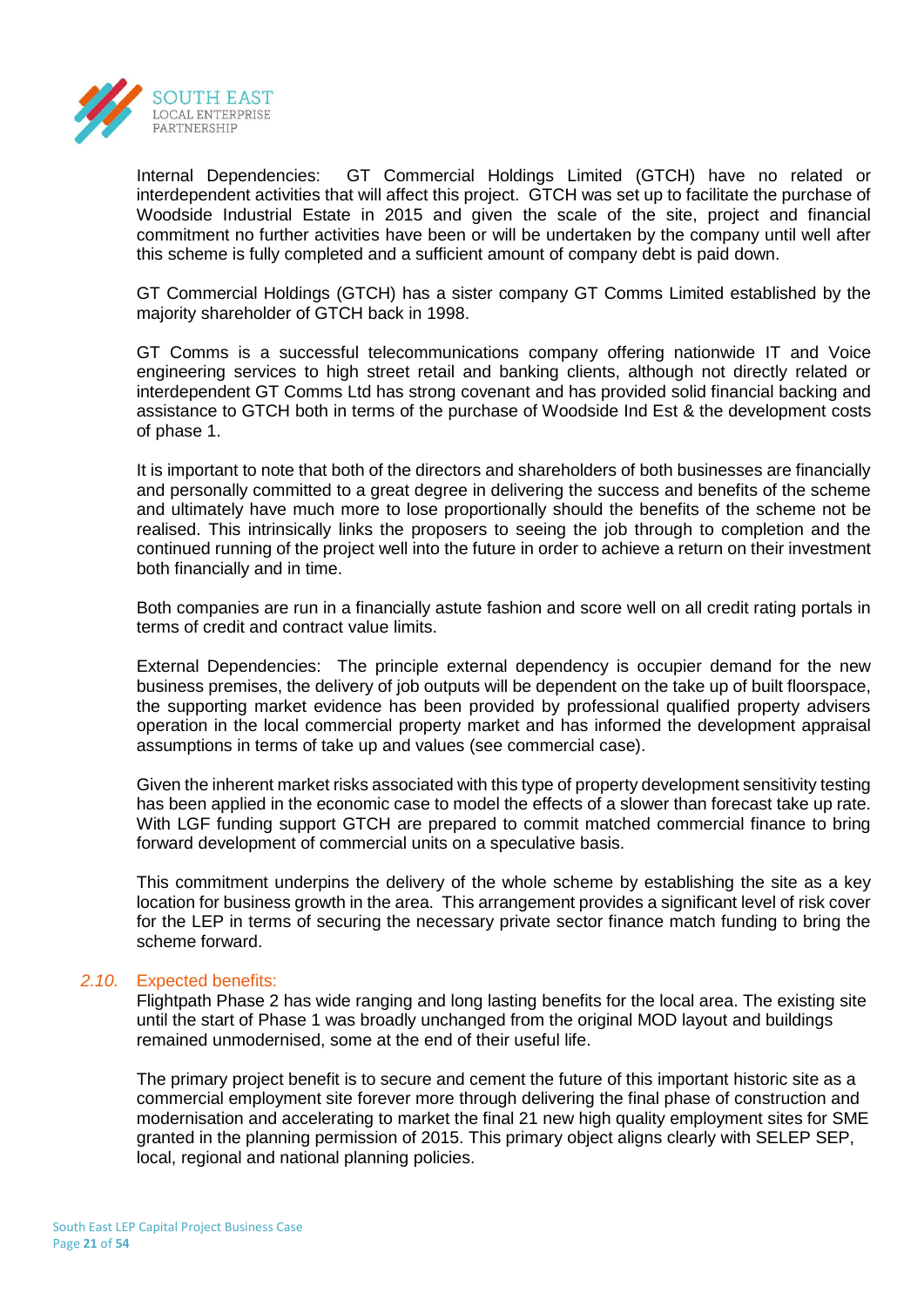

Environmentally the scheme will remediate any potential brownfield ground contamination found, clean out and reinstate surface water ditches, provide an attractive landscaping scheme and incorporate an extremely large subterranean storm water attenuation tank to service the whole site thus helping protect the residential properties downstream of the development from potential flooding even in the worst case 1 in 100 year event for which the tank has been designed. Communal recycling stations for various types of waste will be built into the scheme to promote recycling.

Socially the scheme provides local business owners with high quality mixed use commercial spaces of varying sizes from which to base their operations close to home in order to improve the work life balance and promote local jobs for local people.

The site offers a unique location opposite Epping Forest and otherwise surrounded by open farmland with far reaching countryside views, yet within minutes of major motorway routes, it screams Location Location Location. The scheme promotes localism through business to business trade from the local petrol station to the restaurants, coffee shops and other offerings of the vibrant Epping High Street popular as a convenient & popular meeting place for business owners.

Using the 2015 published GVA figures, West Essex recorded GVA per head of £24,878, this multiplied by the 144 FTE which will be created by phase 2 of the project delivers an economic boost to the district in excess of £3.5M per annum, compared to the SELEP intervention required of £1.4215M to deliver this project this benefit alone represents a year one ROI of 212%. Whilst in reality the 144 FTE will take a period of time to truly materialise it can easily be seen that conservatively using the GVA method in isolation of any other benefit this investment should see return in excess of intervention value in year one alone. Not forgetting that accelerating this scheme will also deliver an additional economic boost for the local area of £2.843M in the construction sector and offer certainty to local and regional contractors (all exclusively selected from the SELEP area) post Brexit.

The addition of 21 commercial spaces provides not only jobs but then further creates opportunities for the employed staff to develop their own skills and uplift their knowledge, this further cycles the growth of the businesses and development of total skills within the SELEP area. This fits with the objectives of the SELEP Strategic Plan to grow business within the area and create a base of skilled sustainable jobs. This also increases the productivity of worker with the provision of Fibre Communications.

There are further environmental benefits in the form of new build energy efficient buildings, LED lighting throughout to reduce energy consumption and landscaping improvements to benefit the user experience & local wildlife alike.

The provision of space locally will mean local residents will be employed onsite, thus reducing transport needs, this means more residents will be able to take advantage of sustainable transport options, including walking and cycling.

The scheme represents a high value project for SELEP given the intervention rate per new FTE created is circa £11,000, this is calculated from the requested LGF intervention of £1.6M divided by the projected 144 FTE which will be created by the project.

To qualify our projected FTEs created by the scheme we have compared our calculations based upon our own jobs per sq ft density existing on the site against the former homes & communities agency 2015 employment density figures, below is the calculations: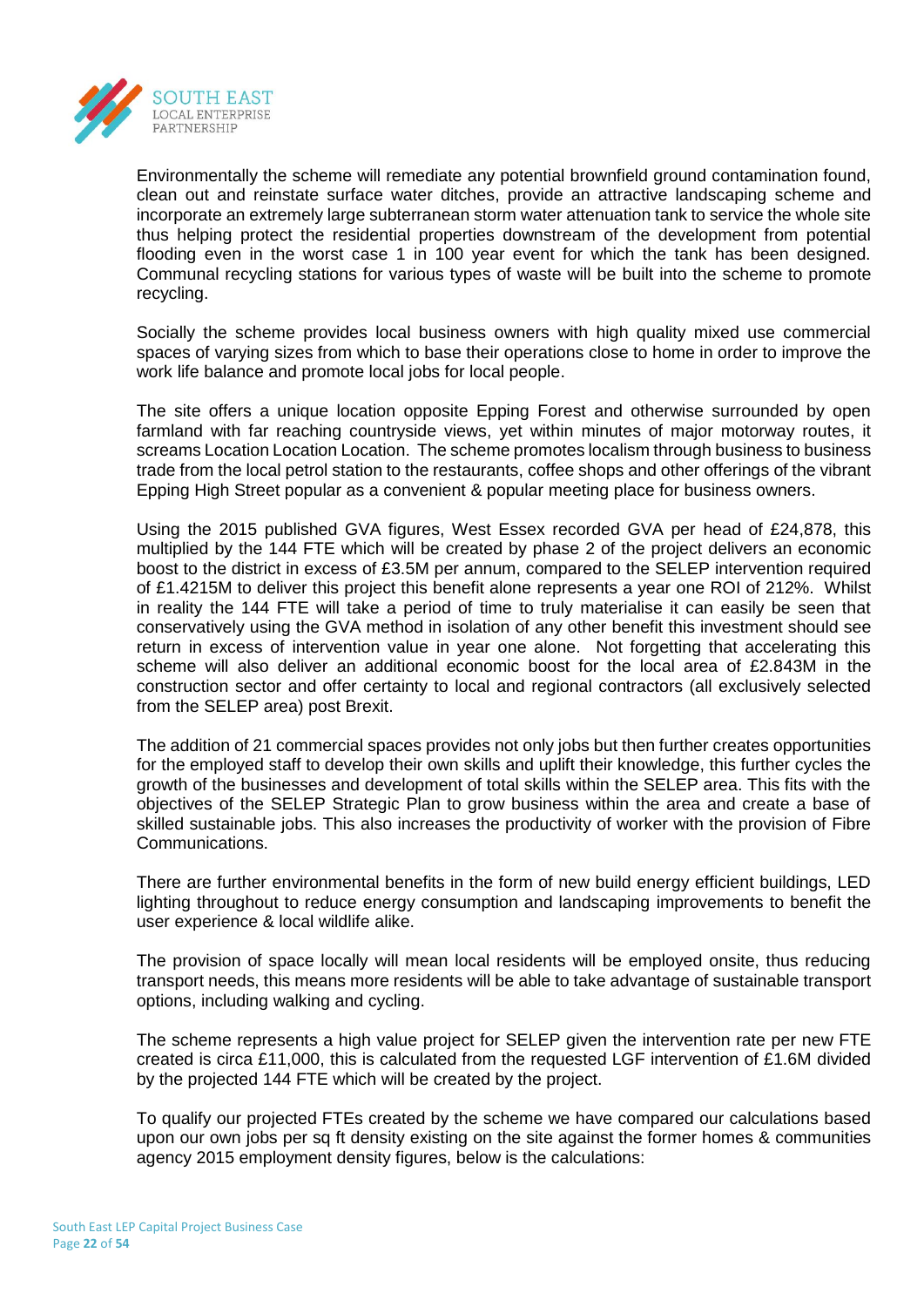

| Space                    | $NIA \, m2$ | m2 per job | <b>Total Jobs created</b> |
|--------------------------|-------------|------------|---------------------------|
| Light Industrial (50% of |             |            |                           |
| space)                   | 1858        |            | 40                        |
| Office (50% of space)    | 1858        | 17         | 154                       |
| Total                    | 3716        |            | 194 Jobs Created          |

It can be seen from the promotors own evidence that the projected outputs for FTEs created is conservative against the HCA employments densities guide. The higher office content of the new build units will in line with the HCA figures will deliver increased jobs density over the historic building on the site which offer a lower office content in relation to light industrial space. Based on current site plans it is anticipated that phase 2 would accommodate a mix of light industrial space (50%) and office space (50%) with 12m2 IA floor space to support an office based job and 47m2 NAI floor space to support an office based job.

## *2.11.* Key risks:

The key risks the project faces affecting delivery and benefit realisation is supplier failure and inclement weather, these are both lessons we have learned from Phase 1 of the scheme, either could cause delays to the delivery and benefit realisation of the project however neither would prohibit ultimate completion, delivery and realisation.

The quoted completion date includes a generous buffer for inclement weather, it is a fact that the scheme would, driven by the required start and completion dates span two winter periods and it is almost certain that weather will at times slow progress so this has been built in to our assumptions from the knowledge gained during phase 1.

The construction of Phase 2 will again be self-managed by the SRO who has a wealth of experience gained over the last 10 years in this field through consistently delivering projects of a similar nature on time and on budget each project in turn being larger in scale that the previous, phase 2 will be the  $5<sup>th</sup>$  similar project and largest undertaken by the SRO since entering the commercial property business during the recession in 2008/9.

The benefit of the SRO directly managing the build over a main contractor is cost control and risk mitigation through using several suppliers each undertaking specific stages of the build, eg groundwork, roof, electrics etc each overlapping to deliver a quick build time, spending of the LGF intervention within the required timescales and benefit realisation when the need is required which is now or ASAP.

The promoters undertook a comprehensive competitive tender process (following EU procurement guidance) for every element of phase 1 and made supplier selections based on best in class pricing (a policy driven by LEADER funding) on the basis quotes were like for like. However best in class pricing doesn't always equate to best in reality and in some cases alternative suppliers i.e. not the first choice, were ultimately selected to carry out the work following further negotiations on price, quote content, availability, our confidence in the supplier to carry out the work and timescales to complete.

Thus far, with the exception of one supplier who we shall not use for phase 2 (scaffolding), we have been extremely happy with the supplier selections made with the work carried out being of high quality, on time at competitive pricing, it is our intention to use the same suppliers for phase 2 construction as all are familiar with the straightforward build method, expected program and required delivery and completion dates.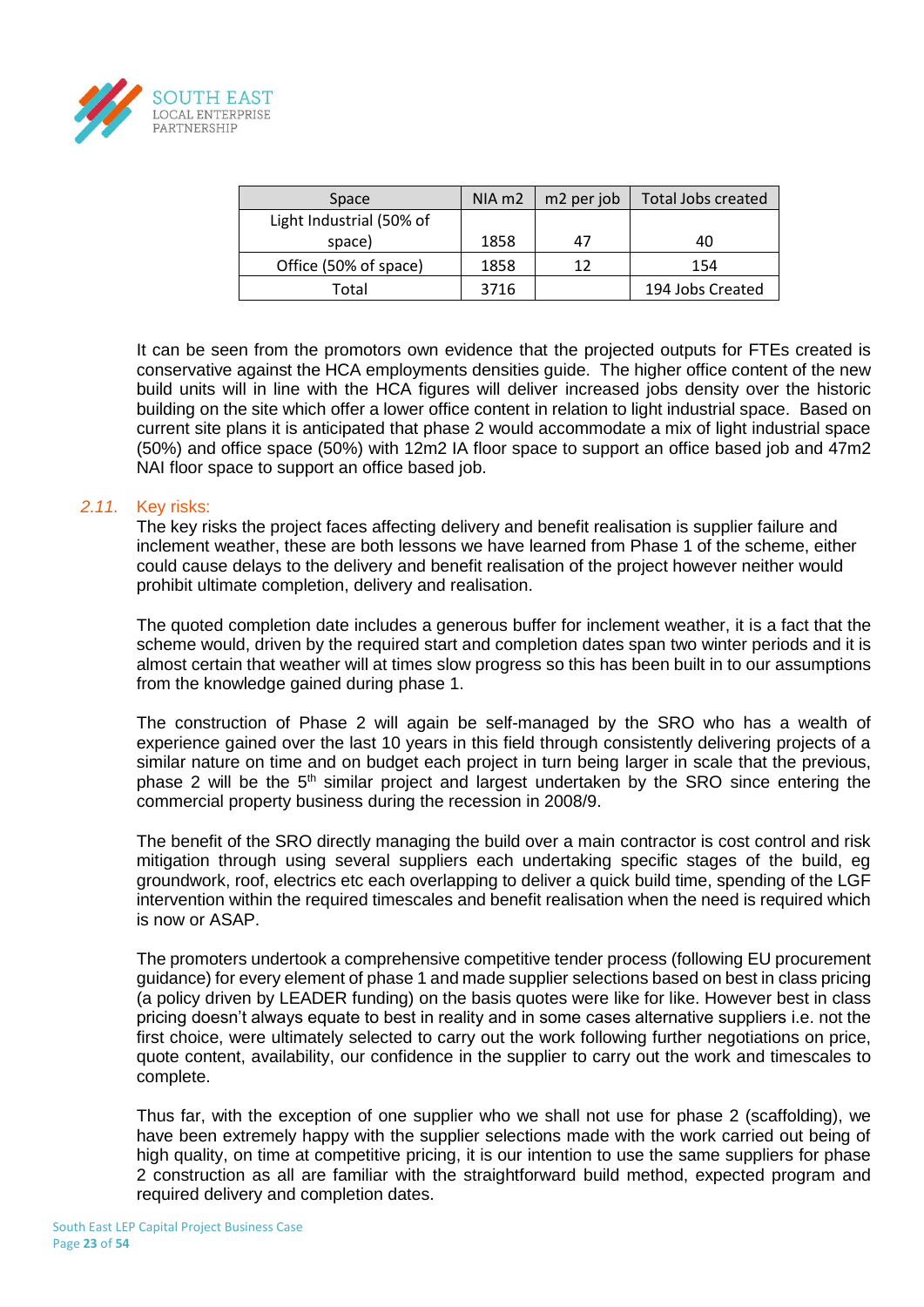

Financially risks are low, subject to successful SELEP LGF intervention and with match funding on offer from a mainstream lender, the funds to deliver the project will be available when required, with trusted suppliers with whom we have established good working relationships during Phase 1 & who are familiar working with us ready to undertake the work the project presents a very low risk high value, well thought out and planned private sector scheme for SELEP.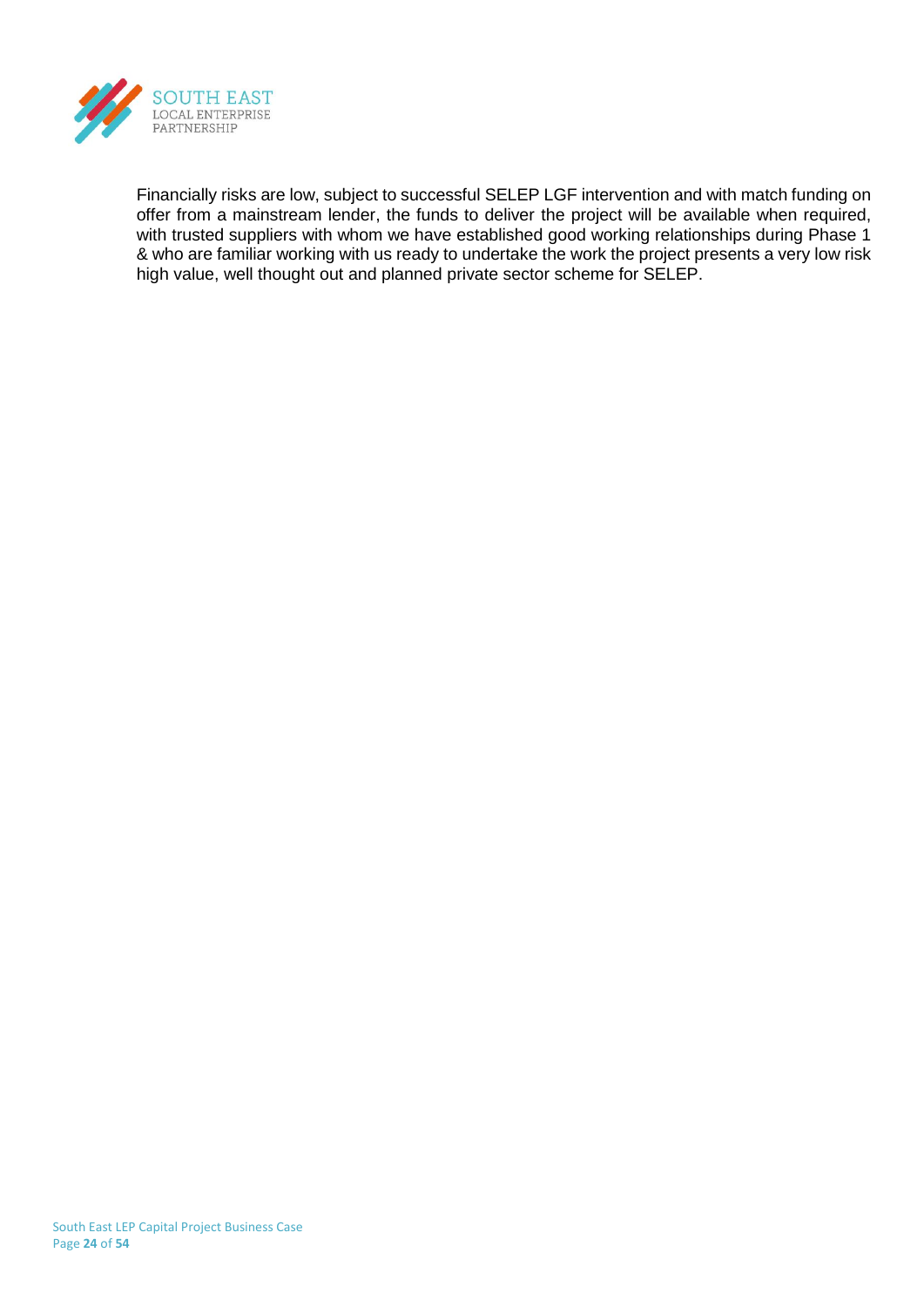

3. ECONOMIC CASE

## *3.1.* Options assessment:

## Long list of options considered:

Description of all options which have been considered to address the problem(s) identified in the **Need for Intervention** section above, including options which were considered at an early stage, but not taken forward.

Below is a timeline of the options GTCH considered shortly after purchasing Woodside Industrial Estate in order of scale and activity relating to the site.

- 1) Do nothing, GTCH purchase site and just continue with previous owner's business model of renting out the sub-standard space at below market rates to undesirable tenants and managing the problems that go with that.
- 2) Do nothing and obtain residential planning permission, demolish site and lose employment space forever making way for new housing, site is identified for development so at risk, this is the easy option and most profitable in the short term.
- 3) Do bare minimum but don't invest in the site, GTCH purchase site and manage the site, move on undesirable non-paying tenants and replace them with new tenants and just maintain existing buildings and take an income from the site.
- 4) Do something and invest a little in the site, GTCH purchase site and refurbish existing buildings to attract higher quality tenants and better return on investment, ultimately leave the current buildings for the foreseeable future and maintain the site on an as and when required basis.
- 5) Do something and think about unused space throughout the site, GTCH purchase site and refurbish existing buildings to attract better quality tenants and better ROI, think about uses for the parcels of brownfield land around the site, the plot extends to circa 5 acres about 2 acres of which is unused and split into odd shaped parcels interspersed throughout the site, consider open storage, various yard uses or container storage to increase rental revenues and make use of brownfield land without bearing any potential remediation costs.
- 6) Do something and think about infilling open spaces with new buildings, GTCH purchase site and refurbish some existing buildings, manage site and attract new higher quality higher revenue tenants and look at options to infill open spaces around site with new buildings, planning history for the site suggests this has been attempted before with no success whatsoever, our chances based on planning history would suggest this is unlikely to be successful.
- 7) Do something and think a little bigger, GTCH purchase site, refurbish existing buildings in condition that warrant the investment to attract better quality and higher revenue tenants, start thinking a little bigger about the one large open space on the site which consists of hard standing occasionally used as overflow parking and a lorry yard, lorry yard is not the image GTCH ultimately want for the site, start thinking about new build on this brownfield area.
- 8) Do something and think long term master plan. GTCH purchase site, refurbish existing buildings in condition that warrant the investment to attract better quality and higher revenue tenants, start to think about a long term master plan for the site, a large scale proposal to completely overhaul and modernise the site, engage the LA planning and economic development departments as stakeholders from the outset. Look at large open area on site as well as clusters of buildings at end of useful life for demolition and replacement.

Options assessment: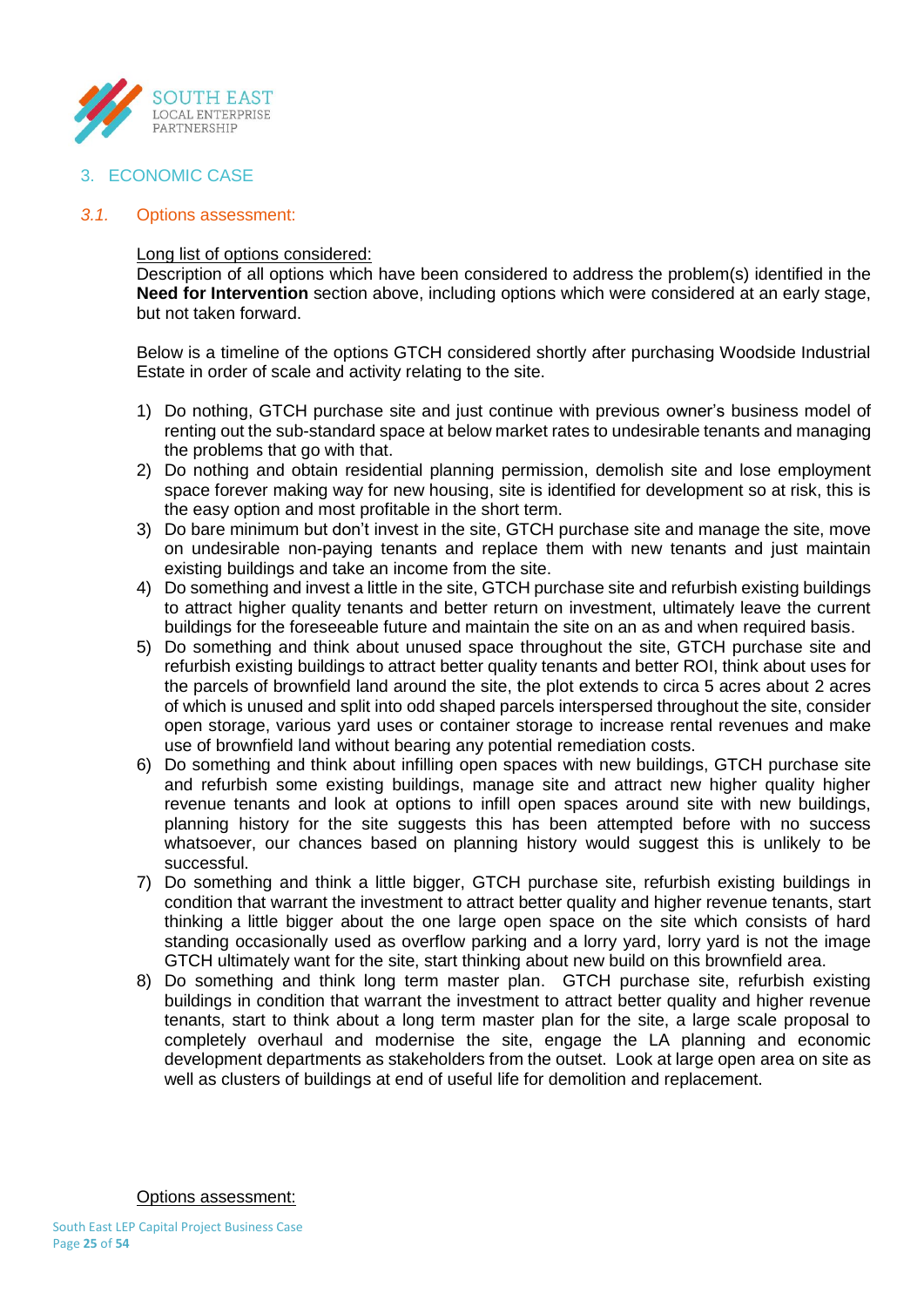

Describe how the long list of options has been assessed (assessment approach), rationale behind shortlisting/discarding each option.

- 1) Doing nothing isn't an option, GTCH paid top market value for the site following a long closed tender purchase process, the site was poorly run by the previous owners, rental revenues were low and many tenants were holding over and in need of being brought into a regularised lease situation.
- 2) GTCH directors & shareholders (Grant Richardson & Luke Wastell) are passionate about business, Grant has run his own business most of his adult life and Luke joined Grant from Birmingham University as a graduate back in 2004 via the Shell STEP graduate placement scheme facilitated by the then Business Link.

Grant diversified into commercial property during the recession and enjoyed the variety that two such diverse businesses could offer having been involved in telecommunications since the age of 16 a change was needed, fast forward to 2015 and whilst seeking the next project Woodside Industrial Estate came up for sale, whilst there was much interest from residential property developers we were never really interested in the site to just demolish it and build houses so although this was considered as an option albeit it briefly it did not sit well with either director, their driver being to develop and protect the site as a valuable commercial location.

- 3) Difficulty in attracting quality tenants due to age and poor condition of buildings. Doing bare minimum wasn't an option, much like option 1 given what GTCH had to pay to secure the site we were almost compelled to do something in order to achieve any sensible return on investment.
- 4) Improving the current buildings was an option in some cases and where the opportunity to has been available i.e. the property vacant then GTCH has refurbished buildings to meet current regulations and attract higher quality tenants to the site, however some buildings on the site are just of an age and condition where they are at the end of useful life and beyond economic refurbishment. Issues with increasing commercial EPC requirements, old buildings expensive to refurbish to a standard where they will comply with tightening legislation.
- 5) External storage and yard space is in high demand in the local area and commands a real premium, GTCH takes several calls each week for open storage and yard space at Woodside, whilst the offers we get are attractive in terms of being easy and profitable requiring little or no investment they would do nothing for the reputation, look and feel of the site, the local area has many farm type locations where open storage and yard type accommodations exist, we did not feel it was appropriate even in the short term to encourage these activities at Woodside.
- 6) Issues with poor economies of scale when building individual buildings across multiple locations on the site. No joined up plan for the site as a whole, struggling to make sense of lots of individual buildings that would result, majority of site is block type accommodation consisting of multiple units so single units wouldn't match in well with existing, single infill buildings don't offer an efficient use of land, the land is the most valuable asset and careful consideration must be given to how it's used.
- 7) Start considering a block of new build units on the hard standing area to the North of the site, could comfortable site a terrace of 7 units, then consider the two smaller car parks adjacent that are linked to 2 units opposite and the lorry park at the north west corner of the site, if we could reduce and relocate the 2 parking areas elsewhere on site and extinguish the lorry park activity then 15 units could be sited all the way along the Northern end of the site, scheme presents economies of scale but is there bigger potential in the site if we are going to make a large planning application? Construction costs are high especially for high quality built spaces, start considering funding options.
- 8) Start looking at the of life buildings on the site which stand alone and are separated by open spaces as mentioned in option 6, instead of infilling we could demolish these end of life buildings and build new blocks on the cleared land, that coupled with the open land, car parks and lorry park to the north represents a large scale scheme possible 30 plus new units could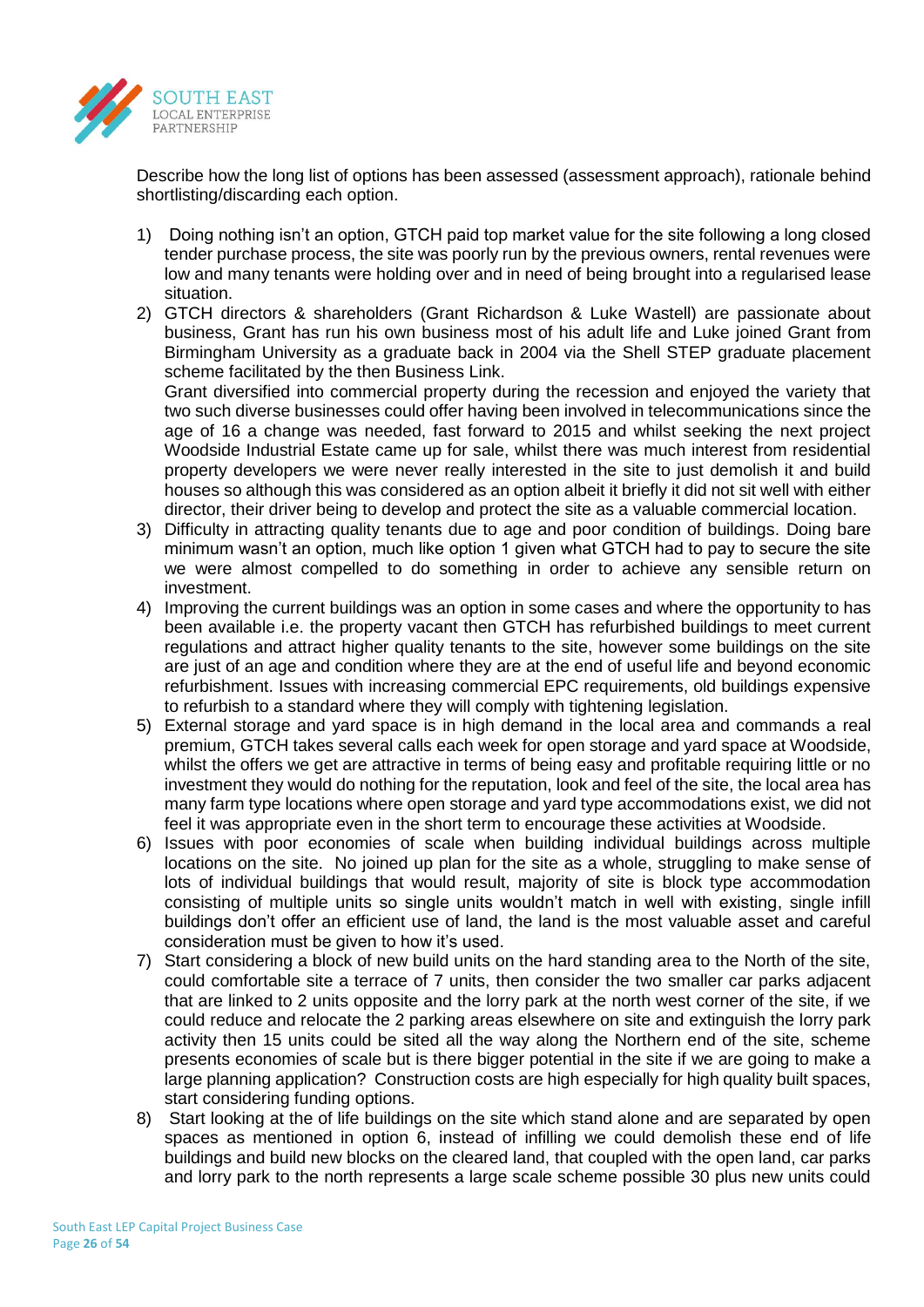

be created, maybe even some 2 storey buildings around the perimeter of the site where trees provide good screening.

# Short list of options:

Doing nothing wasn't an option, the site had always been under invested in, poorly maintained and was crying out for modernisation and intensification, the applicants had previously carried out small to medium scale schemes at other sites and had the appetite for a much larger and longer term project. The owners had paid full market value for the site. It was acknowledged that given our experience of creating small employment spaces and running them successfully since the recession and the fact we were known by the local planning and economic development authorities for doing so, we would have a fair chance of gaining some sort of permission to expand the site. Therefore our trusted architect was engaged to look at a feasibility study.

Given our appetite and desire to make a change to the place and put our mark on it the options list was quickly reduced to options 7 & 8, option 5 was considered numerous times in the interim purely driven by the level of demand we were getting for open yard and container storage which represented quick easy revenue however we took the view that establishing these activities and uses on the site at a time when we were about to embark on a major planning application would be false economy and we preferred to take a long term view not driven by earning a fast buck.

## *3.2.* Preferred option:

In reality option 8 was borne out of the completed feasibility study for option 7 and then the realisation that if we were going to formulate an application on the scale of option 7 then we may as well go for maximum intensification in line with current planning policy for brownfield sites and if successful in gaining permission phase the development of the site in line with the company's financial limitations.

Therefore after several months of pre planning surveys, drawings back and forth from the architect, numerous site visits, meetings with the Local Authority (LA) planning and economic developments departments (usually at the same time to formulate a joined up approach) we arrived at a finalised scheme and this was submitted to the LA planning department as the preferred option as a fully detailed planning application for the demolition of 6 end of life units & construction of 37 new units in 5 blocks at the site, this was quickly revised to 36 units following consultation with the LA tree protection officer and it is that application thereafter unchanged that was finally approved in January 2017 under Epping Forest District Council planning ref EPF/327/15.(**APPENDIX L**)

## *3.3.* Assessment approach:

- 1) Define the extent of the change proposed; the goal here is to describe as fully as possible the environment and situation for the change.
- 2) Determine the key differences in the changed state proposed from a point of reference of the original state, the basis of the impact assessment is to compare the proposed state of the scheme after the change with the state before the change. The goal is to identify the all the differences large and small between the pre and post change states.
- 3) Focus on possible effects of the key differences from #2. Study each of the differences listed, ask if the difference listed has the potential to cause unexpected side effects.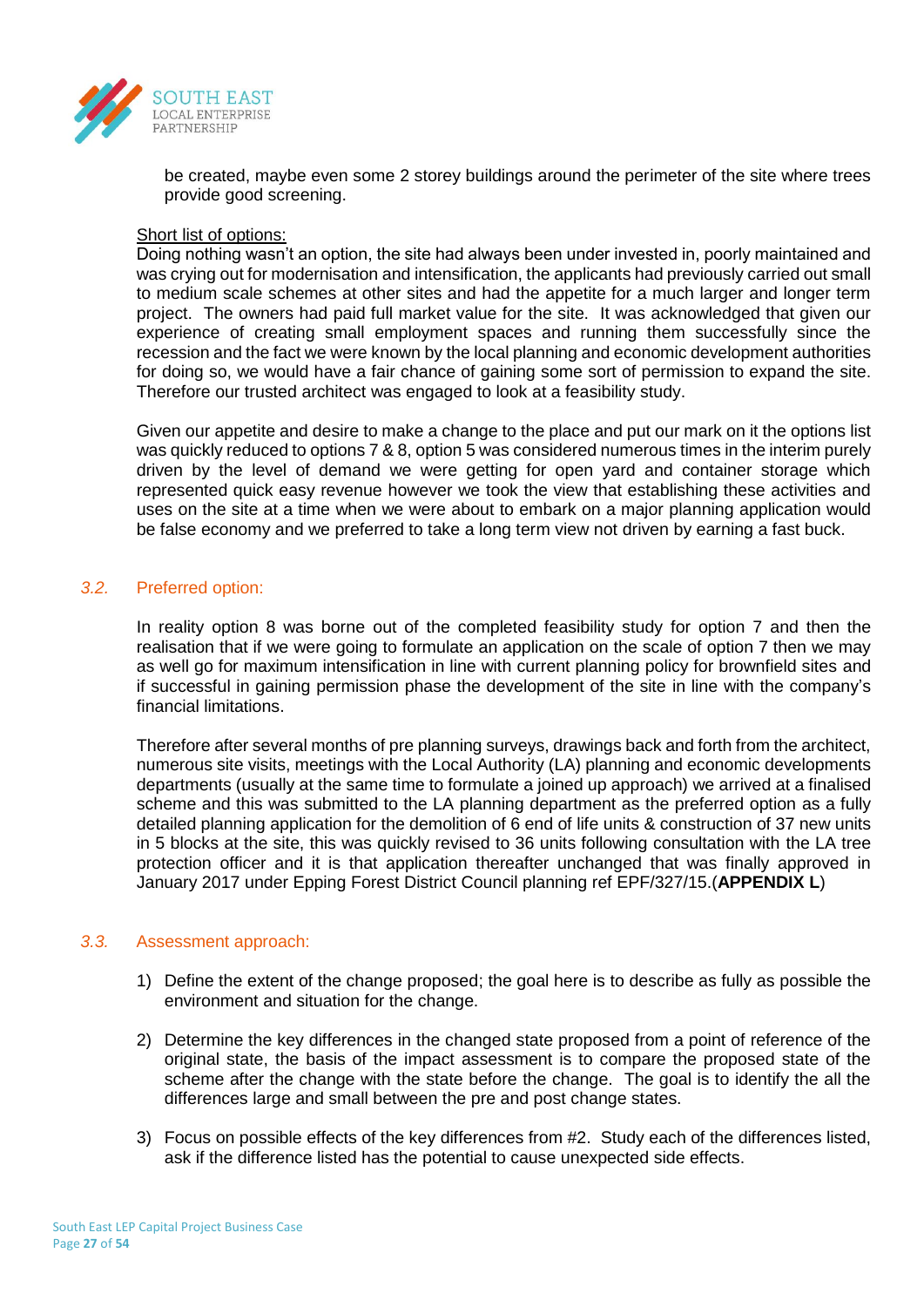

- 4) Sort and prioritise the possible effects #3 from the key differences #2 based on risk and probability.
- 5) Make a decision using the results. Use the results of the sorted, prioritised risk assessment to identify vulnerabilities and make recommendations to mitigate the risks.

GTCH KPI strategy is broadly based on a SWOT & SLEPT analysis. This is underpinned with the director's highly successful entrepreneurial style, extensive experience over 20 years running a highly successful SME and more relevantly other business units successfully elsewhere. These flexible and adaptable tools help to assess the past, current and future and is an ongoing cycle of innovation, development and change.

The assessments are carried out and monitored in a number of ways. This flexible real world approach allows any actions to be taken or issues to be dealt with immediately, sills the directors have gained through experience of running similar size projects before.

It is evident and a proven successful strategy particularly in project management, mitigating risk, failure and / or dissatisfaction.

Quantitative research has recently been undertaken by the GTCH admin team collecting employment data for this application from all the existing businesses on the site. This has been tabled (see **APPENDIX H**) to calculate the expected growth and bottom line impact the project is expected to realise, adding value and GDP.

Conducting one to one telephone contact, acts as a qualitative as well as quantitative measure providing the businesses (customers) with a contact / name and opportunity to discuss any issues past and present. Again if required feedback can be referred immediately, prioritised and responded to within a given timescale.

Two way communication particularly with GTCH customers is considered very important, especially during this period of change and perhaps uncertainty for some, combined with wider political implications, e.g. BREXIT.

As the project gets underway in 2019 it is envisaged that on this particular site more formal ongoing qualitative assessments will be introduced engaging customers, community, partners, key stakeholders in the form of focus groups., site meetings, sector clusters will be developed encouraging the performance management growth cycle (plan, do, review).

Do minimum scenario is to leave the estate in its current form and not invest or improve the place, ultimately this does not make sound commercial sense and as such would not support the level of investment in initial purchase cost, in time the revenues would deteriorate in line with the condition of the site and the risk of the site being lost forever as am employment site in favour of residential development becomes a real threat.

Do something scenarios range from the long list of options 2 through to option 8 or a mixture of elements from each.

## *3.4.* Economic appraisal assumptions:

Please see **APPENDIX E** for key appraisal assumptions.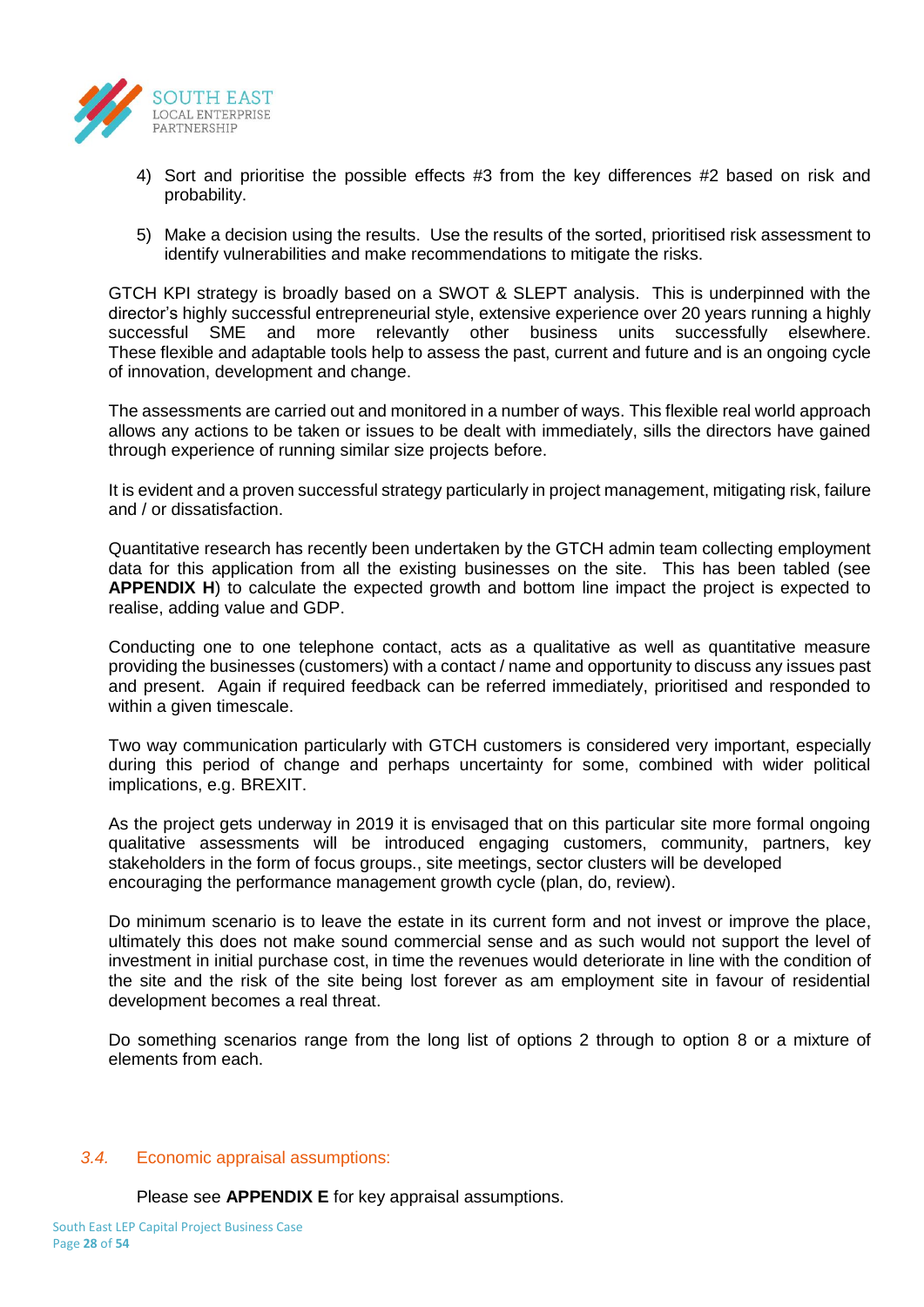

Please see **APPENDIX H** for FTE assumptions calculations.

Approach to economic modelling:

Economic modelling has been used to reach an estimate of net additional FTE employment gains realised through the construction and occupation of Woodside Industrial Estate Phase 2.

The overall approach to the modelling has been to estimate the gross direct jobs which could be supported by the development of Woodside Ind Est (phase 2) and then to determine the net additionality of the proposed scheme. The approach taken is in line with HM Treasury Green Book guidance for economic appraisal and wider research into additionality for similar types of projects supported by public sector investment.

In the preferred option it is assumed that these costs would support both construction related employment directly and indirectly in the supply chain between 2019 & 2021.

For the assessment of new additional jobs supported by Woodside Industrial Estate Phase 2 once operational, the following assumptions have been used in the modelling:

- Gross direct job estimates gross direct employment gains have been derived from our own research based on the real jobs per m2 in existence at the site however recognised floor space per job benchmarks published by the HCA (employment density quide 3<sup>rd</sup> edition 2015). Based on current site plans it is anticipated that phase 2 would accommodate a mix of workshop (50%) and office (50%) space, with 12m2 of NIA floor space required to support an office based job and 47m2 NIA to support a workshop based job, even so we have remain conservative in our approach and used the lower FTEs assumptions from our own research.
- Take up rates It has been assumed that the development coming forward would achieve 100% occupancy once fully developed. The profiled annual takeup development has been based on the developers estimates, informed by local market demand. In the preferred option it has been assumed that following construction, first occupancy on site could occur 2021 and the site would be and fully occupied by 2022.
- Deadweight The site has not come forward for development despite being identified for employment use in the planning system since 1953, as such, it is assumed that without LGF intervention Woodside Industrial Estate would not be developed in the foreseeable future. The deadweight assumption is that no development would occur in the absence of public intervention.

From the above it has been possible to reach an estimate of the net additional FTE employment gains that could be supported by Woodside Industrial Estate through the operation phase.

The rationale behind displacement assumptions are as follows:

It is not envisaged that the scheme will cause displacement as there are no similar offerings in the local area. The only other business park similar in quality locally is 2 miles away. Is Bassett Business Park which is an established incubation centre and comprises 25 units, 13 of which are 250 sq ft and 12 of which are 500 sq ft. Bassett do not have any grow on space and typically Woodside is the go to location when businesses outgrow Bassett sometimes after taking multiple units there which is a costly option mainly driven by lack of appropriate space to take the next step.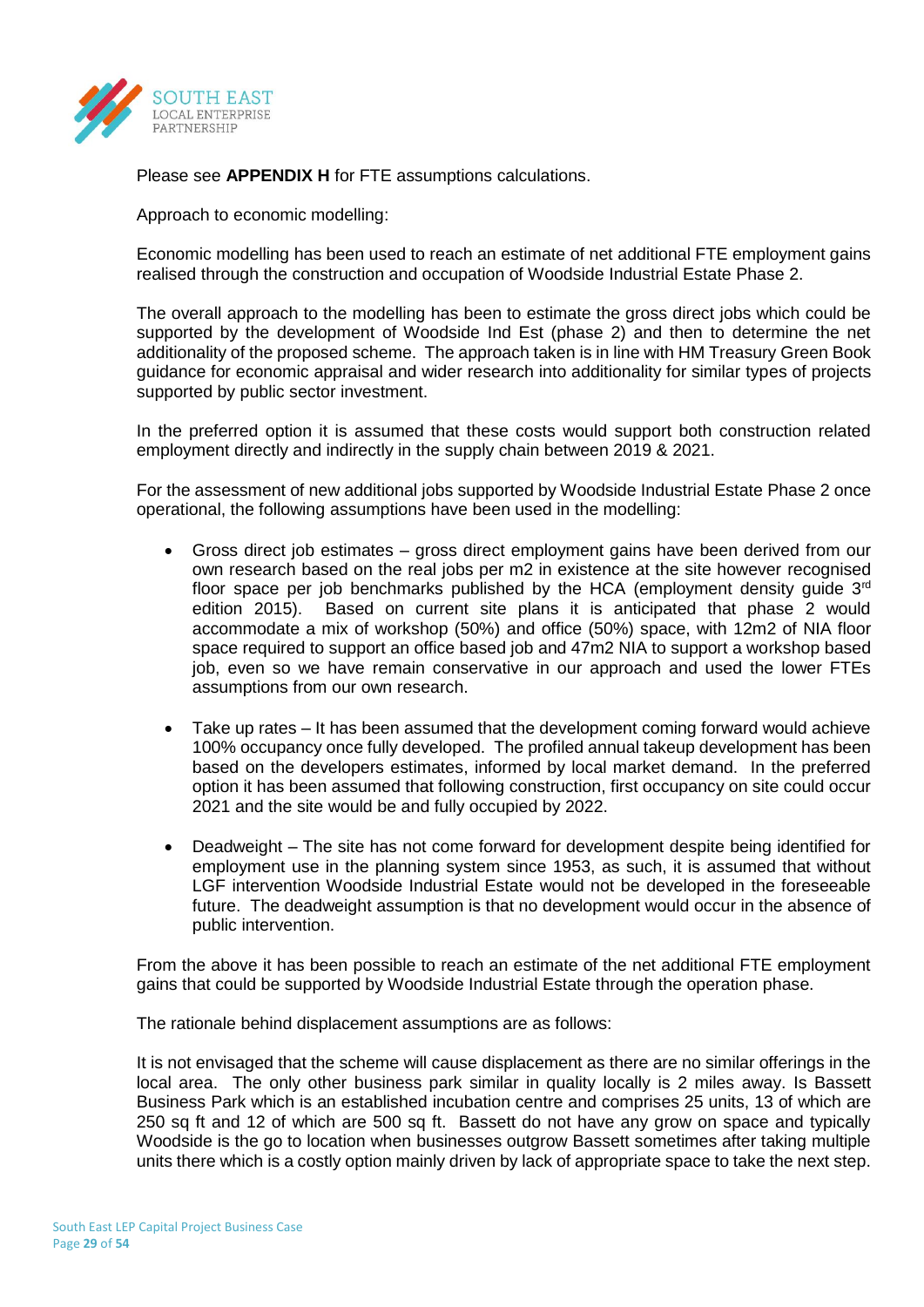

We regularly feed enquiries to Bassett as we generate lots of interest for small spaces however do not cater for (with the exception of one unit @ 500 sq ft) spaces less that about 800 sq ft. Bassett like Woodside Industrial Estate virtually never experience void periods which illustrates the demand especially given that pro rata space at Basset is much more expensive than at Woodside, this is typical the smaller the unit size.

Other local accommodation that exists within a similar radius is mainly ex farm based buildings converted for commercial use which are invariable aged, poor quality and not fit for purpose however priced accordingly so still have their place in the market as not everyone's driver is high quality space. To this end the project should not cause displacement and if there is limited displacement locally the reality is there is so much demand for commercial space in the area at this level that any potential displacement would be quickly taken up by waiting businesses at whatever level it occurs.

We have for the purposes of modelling applied a Displacement rate of 10% to our calculations, which can be found below, for the reasons outlined above but applied to show we have considered this impact within our calculations.

It is clear that the commercial property market in the area is not in equilibrium as the demand far outstrips the supply of available stock causing businesses to have to overpay to secure suitable premises, competition for employment space is strong.

This can discourage production and decrease the supply of goods or services below what consumers truly demand. Consumers experience shortages and producers earn less than they would otherwise all factors driven by the shortage of employment space in the district and wider surrounding area.

## **Sensitivity Analysis:**

A number of sensitivity tests have been applied to the preferred option to reflect various scheme risks.

The main risks to the delivery of Phase 2 of Woodside Business Park include:

- a) Using the HCA job per sq mt density as opposed to our own known figures of employment per sq mtr.
- b) The scheme having a 25% increase in its build costs
- c) The scheme having a 25% lower takeup rate of tenants and in turn delivering 25% fewer iobs
- d) The scheme having cost increase and a lower takeup rate because of other external factors.

Based on these scenarios we have considered four potential scenarios within the modelling. These are as follows:

- Scenario One: Using HCS Job Density per Sq Mtr to give our total number of jobs created.
- Scenario Two: The project encounters a 25% increase in build costs.
- Scenario Three: There is a 25% lower takeup of generated space which in turn leads to 25% lower jobs created across the development.
- Scenario Four: There is a cost overrun of 25% and a 25% lower takeup rate with 25% fewer jobs generated by the project.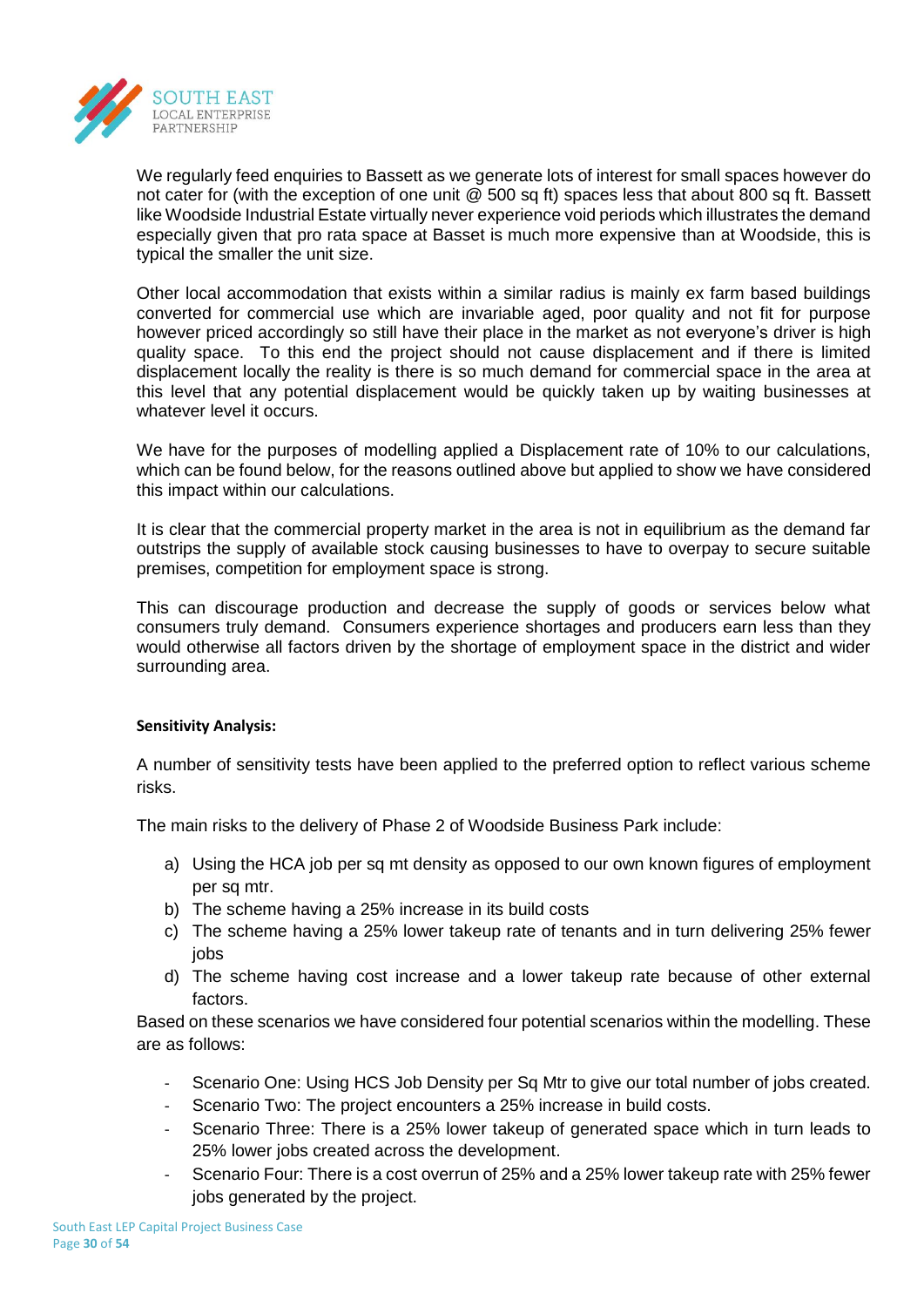

| Scenario                                                   | <b>New</b><br><b>FTE</b><br>created<br>by 2022 | <b>LGF</b><br>requested | LGF<br>cost per<br>FTE.<br>created | Funding<br>match | Present<br>Value<br><b>Benefits</b><br>(A) | Present<br>Value<br>Costs<br>(B) | Present<br>Value<br>of<br>impacts (C | <b>Net</b><br>Present<br><b>Public</b><br>Value<br>$(A-B+C)$ | <b>Initial</b><br><b>Benefit</b><br>Cost<br>Ratio<br>(A/B) | Adjusted<br><b>Benefit</b><br>Cost<br>Ratio<br>$((A+C)/B)$ |
|------------------------------------------------------------|------------------------------------------------|-------------------------|------------------------------------|------------------|--------------------------------------------|----------------------------------|--------------------------------------|--------------------------------------------------------------|------------------------------------------------------------|------------------------------------------------------------|
| Scenario 1 -<br><b>HCA</b><br>Use<br>employment<br>density | 194                                            | £1.4215M                | £7,327                             | £1.421,500       | £14.194M                                   | £4.35M                           | £1.421,500                           | £11.26M                                                      | 3.26                                                       | 3.59                                                       |
| Scenario 2 -<br>25%<br>cost<br>overun                      | 144                                            | £1.4215M                | £9,871                             | £2,132,250       | £13.66M                                    | £5.062m                          | £2,132,250                           | £10.73M                                                      | 2.70                                                       | 3.12                                                       |
| Scenario 3 -<br>25%<br>reduction in<br>take up             | 108                                            | £1.4215M                | £13,162                            | £2,132,250       | £12.05M                                    | £4,35M                           | £2,132,250                           | £9,832M                                                      | 2.77                                                       | 3.26                                                       |
| Scenario 4 -<br>25%<br>cost<br>&<br>overun<br>25%          |                                                |                         |                                    |                  |                                            |                                  |                                      |                                                              |                                                            |                                                            |
| reduction in<br>take up                                    | 108                                            | £1.4215M                | £13,162                            | £2,132,250       | £12.76M                                    | £5.062M                          | £2,132,250                           | £9.83M                                                       | 2.52                                                       | 2.94                                                       |

## Assumptions:

- Using our own figures of 3.5 employees per 1000sq ft of built space based on the current density of the existing site for Scenarios 2,3 and 4.
- Any cost overruns (Scenarios 2 and 4) would be to the cost of the promoter and not LGF. As such this would increase the Present Value of Impacts at an input level.
- The GVA for Epping Forest in 2015 was £24,878 which we have used in all Present Value Calculations.

As the sensitivity analysis we have conducted shows that in all scenarios the project still delivers a high VFM ratio. In actuality by using our own measure for the current site, employment density as opposed to the HCA 2015 numbers per sq mtr, we have a more conservative Initial and adjusted BCR.

It is however felt that as this is a more accurate reflection of the density that GTCH is expecting to be taken up onsite, with the real world evidence of the density found on the site.

The other Scenarios take account of external market factors which may affect the projects success, although it should be noted that contingency has been accounted for in the project costs (all quotes from suppliers were asked to include costs for 12 months inflation) and a full costing exercise with accurate quotes has already taken place.

With Scenario 3 we have modelled a 25% reduction in requirement and subsequent lower FTE job creation. For reference we have based this on our own jobs density. Below is the same calculation used the HCA Employment Density which gives a strong VFM calculation. As noted previously we have used our known real world evidence but as this shows on all cases the project scores very highly.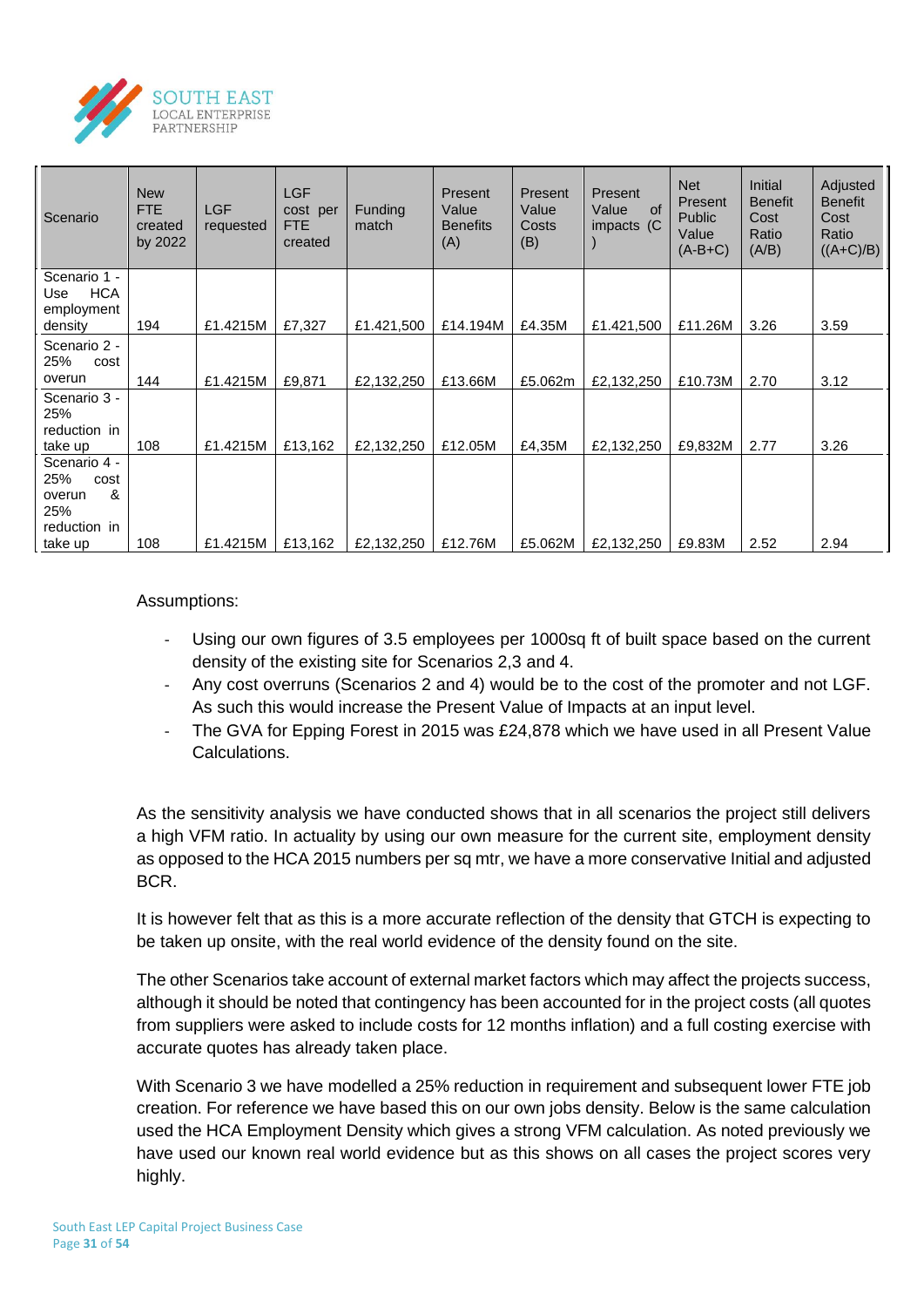

| Scenario                                                              | <b>New</b><br><b>FTE</b><br>created<br>by 2022 | <b>LGF</b><br>requested | <b>LGF</b><br>cost<br><b>FTE</b><br>per<br>created | <b>Funding</b><br>match | Present<br>Value<br><b>Benefits</b> | Present<br>Value<br>Costs | Present<br>Value<br>- of<br>impacts | <b>Net</b><br>Present<br><b>Public</b><br>Value | <b>Initial</b><br><b>Benefit</b><br>Cost<br>Ratio | Adjusted<br><b>Benefit</b><br>Cost<br>Ratio |
|-----------------------------------------------------------------------|------------------------------------------------|-------------------------|----------------------------------------------------|-------------------------|-------------------------------------|---------------------------|-------------------------------------|-------------------------------------------------|---------------------------------------------------|---------------------------------------------|
| <b>HCA</b><br>Employment<br>Density,<br>25%<br>Reduction in<br>Takeup | 146                                            | £1.4215M                | £9,736.00                                          | £1.4215M                | £11,756M                            | £4.35M                    | £1.4215M                            | £8.827M                                         | 2.7                                               | 3.03                                        |

We have also included in the modelling the LGF cost per job, which gives at the very worst scenario based on the lowest FTE figures and density a cost per job of £13,162.00. In context of the average GVA job of £24,878.00 in the Epping Forest area.

The analysis shows the return of the funding taking both the lowest cost per job (£7,327.00) and the highest cost per job (£13,162.00) as identified in the sensitivity analysis.

# **Optimism Bias:**

A 24% increase in project cost requirements has been applied to the project costs to account for unmitigated optimism bias. This is based on the Supplementary Green Book Guidance for Optimism Bia (HM Treasury) for Standard Building projects. We have accounted for this in our sensitivity analysis at 25% increase in costs which reflects the upper end of optimism bias in capital projects.

In reality there is no no cost risk to the LGF funding given that all cost overruns or increases in costs will be the responsibility of the scheme promoter GT Commercial Holdings Ltd GTCH)

Notwithstanding this risk transfer, some optimism bias can in any event be mitigated based on the cost evidence and experience that GTCH has from Phase One of the development. For robustness, optimism bias is retained at "4% for worst case sensitivity purposes.

Under the preferred option, even allowing for the 'upper limit' optimism bias, the BCR would be a very positive 3.03:1 and the cost per additional job of £11.062.00.

## **Displacement:**

We have considered that there may be a small amount of displacement from other smaller business sites within the area, although based on our experiences of tenants we have and are attracting to the site we do not believe this to be high. For best practise we have applied a rate of 10% in the below calculations to prove evidence we have considered this scenario.

## **Leakage:**

We have considered leakage in our calculations as a scenario and although we anticipate it to be low in practise, we are already seeing new businesses to the site from Phase 1 using other tenants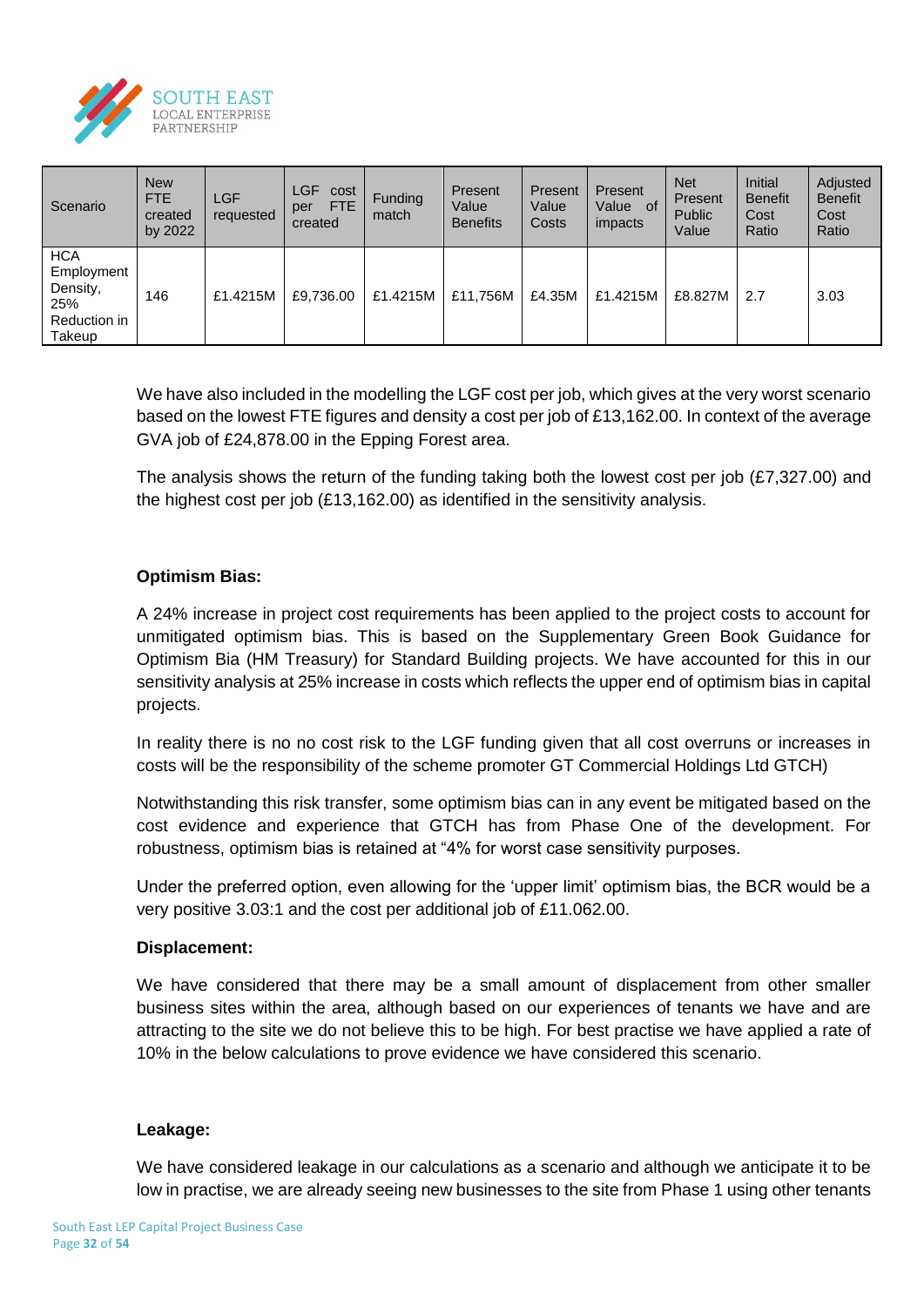

on the site for business services, we do appreciate that some new or existing businesses may choose to use those outside of the district.

As the below table shows we have included a 10% displacement figure in our calculations.

Having both simulated the Displacement and Leakage we have arrived at a BCR of 2.27 over 5 years and BCR of 2.05 over 10 years. Both show the project represents good value for money over this period.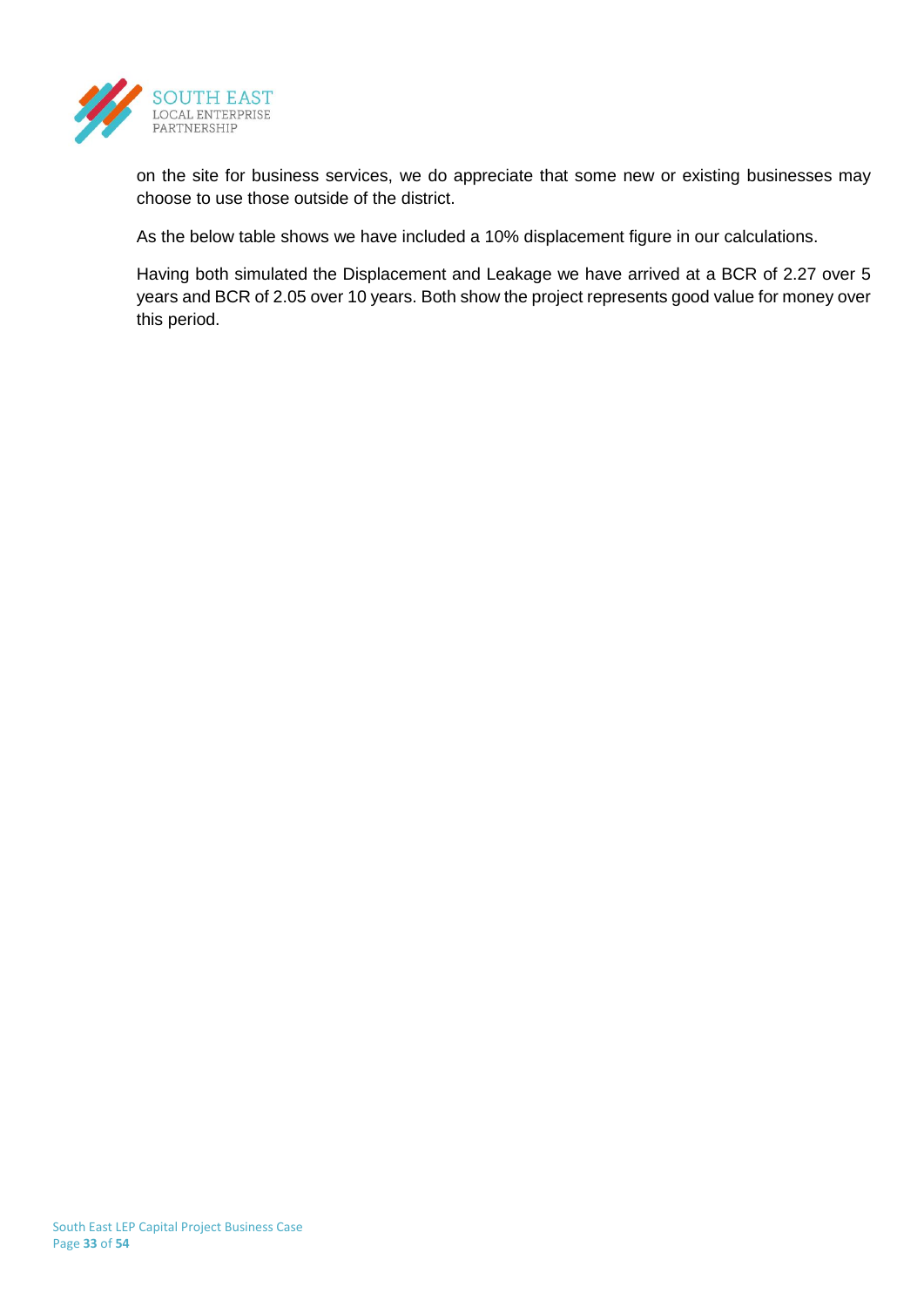

| Year                                                                   | $\mathbf 0$  | $\mathbf{1}$ | $\overline{2}$ | 3                   | $\overline{4}$      | 5                   | 6                   | $\overline{7}$    | 8            | 9                   | 10                  |
|------------------------------------------------------------------------|--------------|--------------|----------------|---------------------|---------------------|---------------------|---------------------|-------------------|--------------|---------------------|---------------------|
|                                                                        | 2020         | 2021         | 2022           | 2023                | 2024                | 2025                | 2026                | 2027              | 2028         | 2029                | 2030                |
| Total jobs created per<br>annum (Gross jobs)                           | 49           | 145          | $\mathsf 0$    | $\mathsf{O}\xspace$ | $\mathsf{O}\xspace$ | $\mathsf{O}\xspace$ | $\mathsf{O}\xspace$ | $\mathbf 0$       | $\mathbf 0$  | $\mathsf{O}\xspace$ | $\mathsf{O}\xspace$ |
| GVA per job                                                            | £24,878      | £24,878      | £24,878        | £24,878             | £24,878             | £24,878             | £24,878             | £24,878           | £24,878      | £24,878             | £24,878             |
| Deadweight (% of total<br>jobs that be created<br>without LEP funding) | 10%          | 10%          | 10%            | 10%                 | 10%                 | 10%                 | 10%                 | 10%               | 10%          | 10%                 | 10%                 |
| Leakage (%)                                                            | 10%          | 10%          | 10%            | 10%                 | 10%                 | 10%                 | 10%                 | 10%               | 10%          | 10%                 | 10%                 |
| Displacement (%)                                                       | 10%          | 10%          | 10%            | 10%                 | 10%                 | 10%                 | 10%                 | 10%               | 10%          | 10%                 | 10%                 |
| Multipliers (eg 1.02)                                                  | $\mathbf{1}$ | $\mathbf{1}$ | $\mathbf{1}$   | $\mathbf{1}$        | $\mathbf{1}$        | $\mathbf{1}$        | $\mathbf{1}$        | $\mathbf{1}$      | $\mathbf{1}$ | $\mathbf{1}$        | $\mathbf{1}$        |
| Less Deadweight                                                        | 44.1         | 130.5        | 0.0            | $0.0\,$             | $0.0\,$             | 0.0                 | $0.0\,$             | 0.0               | $0.0\,$      | 0.0                 | 0.0                 |
| Less Leakage                                                           | 39.7         | 117.5        | 0.0            | 0.0                 | $0.0\,$             | $0.0\,$             | $0.0\,$             | $0.0\,$           | $0.0\,$      | 0.0                 | $0.0\,$             |
| Less Displacement                                                      | 35.7         | 105.7        | 0.0            | 0.0                 | $0.0\,$             | 0.0                 | $0.0\,$             | 0.0               | $0.0\,$      | $0.0\,$             | $0.0\,$             |
| Plus Multipliers                                                       | 35.7         | 105.7        | 0.0            | 0.0                 | 0.0                 | 0.0                 | $0.0\,$             | 0.0               | $0.0\,$      | $0.0\,$             | $0.0\,$             |
| Net Additional Jobs per<br>Annum                                       | 35.7         | 105.7        | 0.0            | $0.0\,$             | $0.0\,$             | 0.0                 | $0.0\,$             | 0.0               | $0.0\,$      | 0.0                 | 0.0                 |
| Annual GVA (Gross)                                                     | £888,667     | £2,629,729   | £0             | $\pmb{\text{f0}}$   | £0                  | £0                  | £0                  | £0                | £0           | £0                  | £0                  |
| Cumulative GVA (Gross)                                                 | £888,667     | £3,518,396   | £3,518,396     | £3,518,396          | £3,518,396          | £3,518,396          | £3,518,396          | £3,518,396        | £3,518,396   | £3,518,396          | £3,518,396          |
| Discount Rate                                                          | 0.00%        | 2.00%        | 2.00%          | 2.00%               | 2.00%               | 2.00%               | 2.00%               | 2.00%             | 2.00%        | 2.00%               | 2.00%               |
| Discount Factor                                                        | 100%         | 98%          | 96%            | 94%                 | 92%                 | 91%                 | 89%                 | 87%               | 85%          | 84%                 | 82%                 |
| <b>Discounted Cumulative</b><br>GVA (Net Additional)                   | £888,667     | £3,449,408   | £3,381,772     | £3,315,463          | £3,250,454          | £3,186,720          | £3,124,235          | £3,062,975        | £3,002,917   | £2,944,036          | £2,886,310          |
| <b>Funding Request</b>                                                 | £710,750     | £710750      | £0             | $\pmb{\text{f0}}$   | £0                  | £0                  | $\pmb{\text{f0}}$   | $\pmb{\text{f0}}$ | £0           | £0                  | £0                  |
| Discounted costs                                                       | £710,000     | £696,078     | £0             | £0                  | £0                  | £0                  | £0                  | $\pmb{\text{f0}}$ | £0           | £0                  | £0                  |

|          | Net<br>additional<br><b>GVA</b> | <b>BCR</b> |
|----------|---------------------------------|------------|
| 5 years  | £3,186,720                      | 2.27       |
| 10 Years | £2,886,310                      | 2.05       |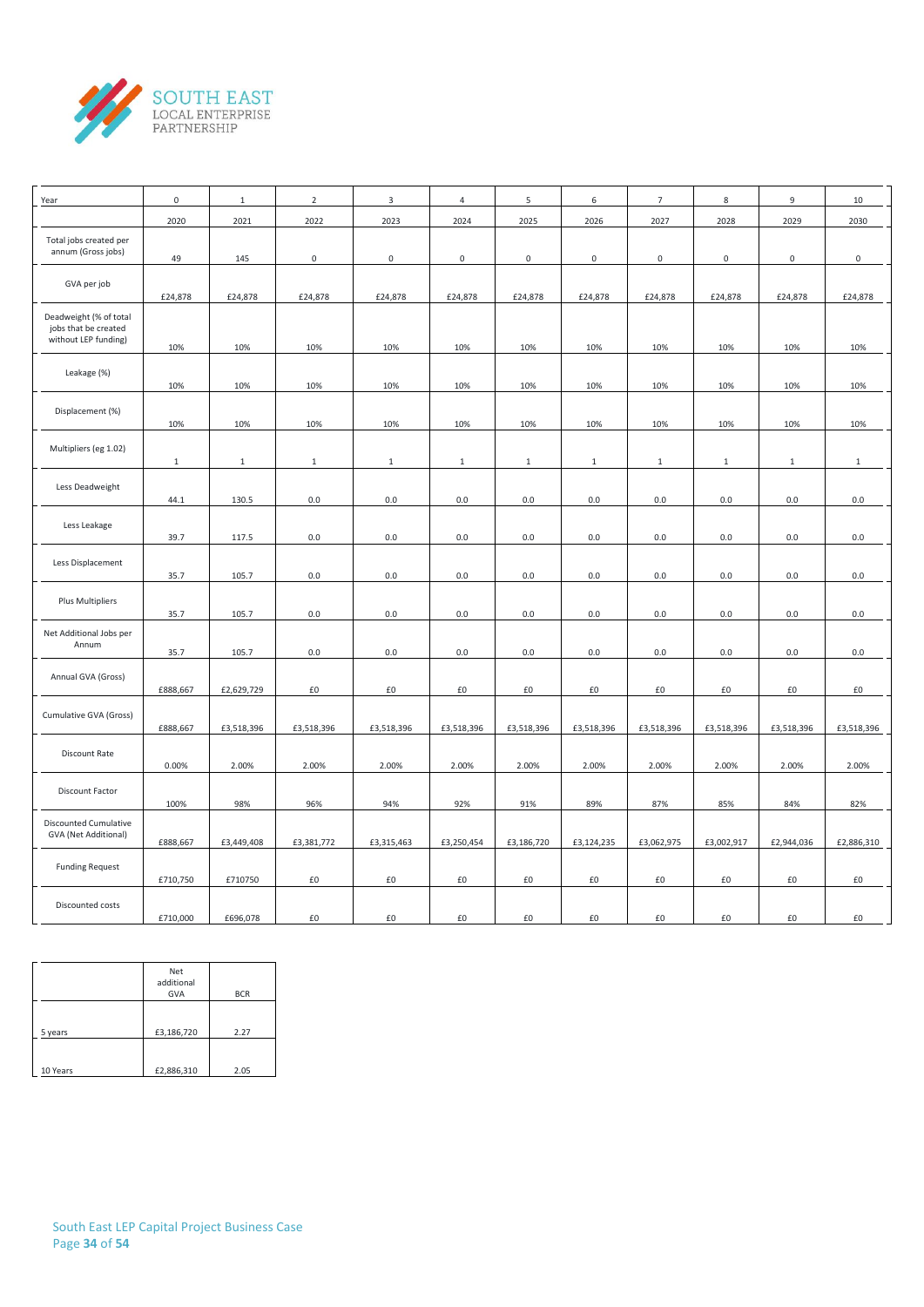

#### *3.5.* Costs:

Total scheme costs are quoted at £2.843M including non-capital costs, contingency sum & 5% for cost inflation over contract duration. These are robustly supported by firm quotes (all of which are attached (**APPENDIX K**) from the same suppliers and contractors that delivered the first phase of construction at the site, these suppliers and contractors are familiar with the simple construction method employed and our straightforward way of working as the client which has enabled them to provide firm quotes for phase 2 rather than estimates. Below is a list of the breakdown of contractor's, suppliers and their quoted costs:

## **Please Note: All costs provided by contractors and suppliers as provided are 2019 prices quoted and provided based on a project start date of July 2019 and valid for a minimum of 6 months. We have this confirmed in writing from all key suppliers and can be provided if needed.**

| Demolition and groundwork including tarmac roads and exit / entrance | £1.078M  |
|----------------------------------------------------------------------|----------|
| Blockwork construction -                                             | £348K    |
| Builder's merchant supplies to include windows, concrete floors,     |          |
| Stairs and roof trusses -                                            | £450K    |
| Roof trusses installation -                                          | £74K     |
| Roof covering, gutters and installations -                           | £199K    |
| Rendering -                                                          | £76K     |
| Scaffolding -                                                        | £52K     |
| Insulation -                                                         | £15K     |
| Dry lining -                                                         | £25K     |
| Electrical installations and fire alarms -                           | £118K    |
| Doors & roller shutters -                                            | £26K     |
| Contingency including redirecting UKPN & BT services on site         | £100K    |
| Plumbing installation                                                | £8K      |
| Screeding                                                            | £94K     |
| Non capital costs legal, finance arrangement and advertising         | £45K     |
| Inflation over construction phase @ 5%                               | £135K    |
| <b>Total Costs-</b>                                                  | £2.843M  |
| Bank loan development finance -                                      | £1.4215M |
| SELEP LGF Funding -                                                  | £1.4215M |
| Total project funding -                                              | £2.843M  |

## *3.6.* Benefits:

#### **Initial Benefits**

Having consulted the Green Book and associated guidance GTCH have identified the following Initial Benefits delivered by Project Flightpath.

These have been grouped as follows: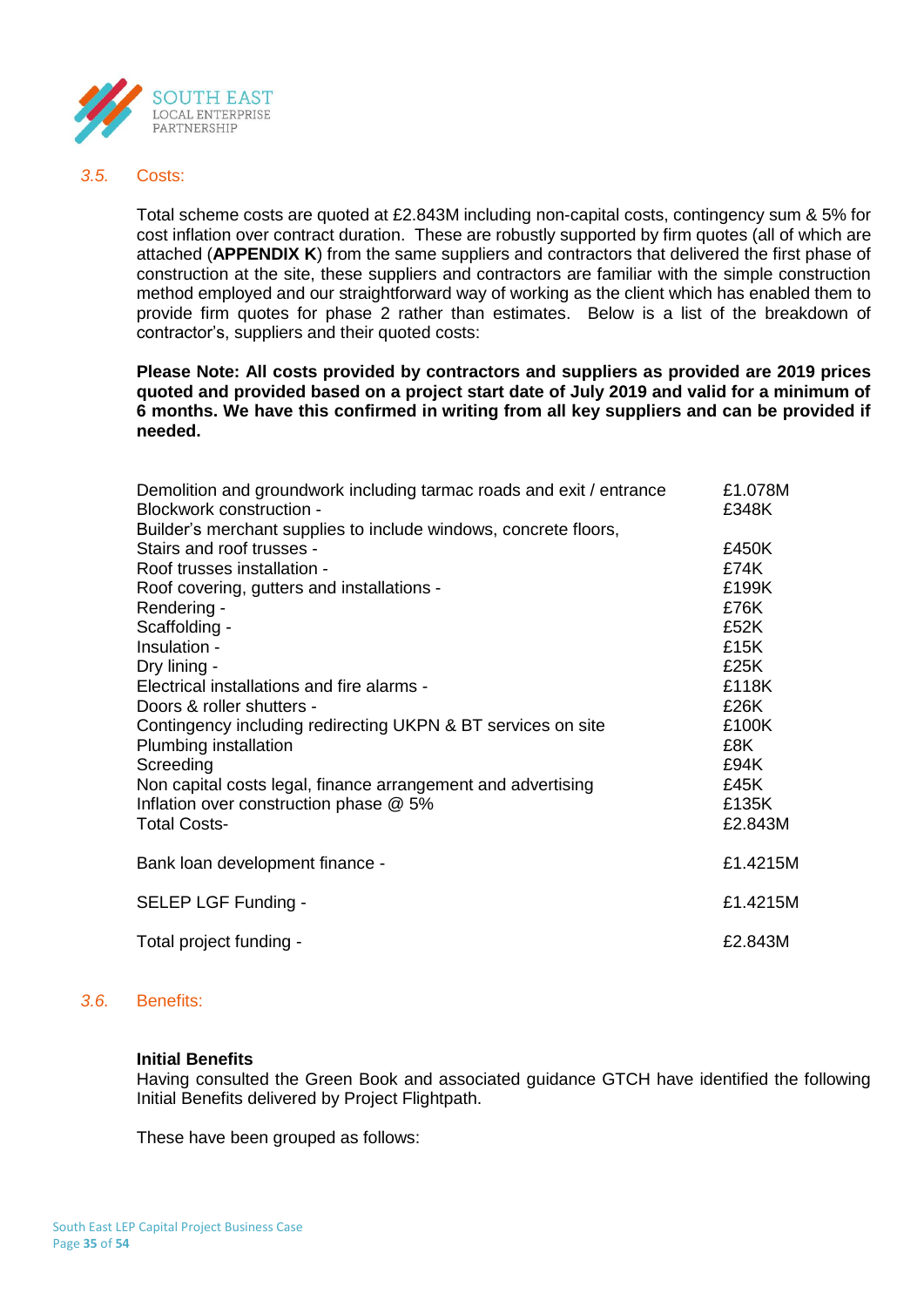

## **Air Quality:**

The proposed location of this project is a current Brownfield site on the edge of Epping Forest (which itself is an area of Specific Scientific Interest) there is no direct change in the air quality (which is of a good standard) with this development. The proposed development will result in the demolition of the larger units which typically attract heavier more industrial businesses to be replaced by storage and small office spaces, which will result in a negligible change to the Air Quality onsite. There is no removal of trees of other factors which would reduce the air quality onsite.

The 'damage cost' of this scheme, as defined by the DEFRA calculations would identify no meaningful change in the air quality, the same result is determined using the DEFRA EVL tool to assess the impact of this scheme.

The scheme is located on the edge of Epping Forest and as such there are some trees on the perimeter of the site are protected by Tree Preservation Orders (TPO). As the promoters of the scheme GTCH feels these are important assets both for air quality and to keep the positive environmental approach to the site.

The current buildings on the site do have, in small quantities, asbestos in the fabric of their construction, by removing these aged units and replacing them with new efficient buildings the risks associated with asbestos in the general atmosphere are reduced and air quality improved.

## **Environmental:**

The site is currently a brownfield site with planning permission approved within the confines of the original site, there is no detrimental effect to the environment in building the new commercial spaces. Measures have and will be taken as part of the construction in line with the approved planning permission to mitigate the effect on local wildlife, to include but not limited to; nesting boxes for bats and the approved external low LUX lighting scheme has been designed not to interfere with wildlife.

Along with the TPO's the site will also benefit from new landscaping once completed and this will include suitable local tree species and hedgerow planting for the benefit of the immediate area and to add a general benefit for the district.

## **Transport:**

There are a number of benefits which can be realised from the creation of local workspaces in Project Flightpath. If more workspace is created within the district then residents will have the opportunity to work locally and therefore reduce their travel to and from work, in time, cost and environmental impact if using a vehicle.

Given the mix of tenants already in place on the site we know businesses relocate from a number of London locations particularly the East where rents are extremely high. Therefore it could be assumed that the Value of Travel Times Savings (VVTS) would be accrued as business owners and staff would not be travelling into London from the Epping District area. This would be offset against additional travel into these areas in the course of doing business.

Given this will vary depending on the tenant we cannot accurately cost this benefit.

## **Crime:**

There is no evidence the site currently suffers from crime in excess of the average but it is anticipated that once all Phases are competed there will sufficient volume of tenants to warrant full time security staff to be onsite out of working hours, this along with the perimeter fencing will act as a deterrent to crime within the site.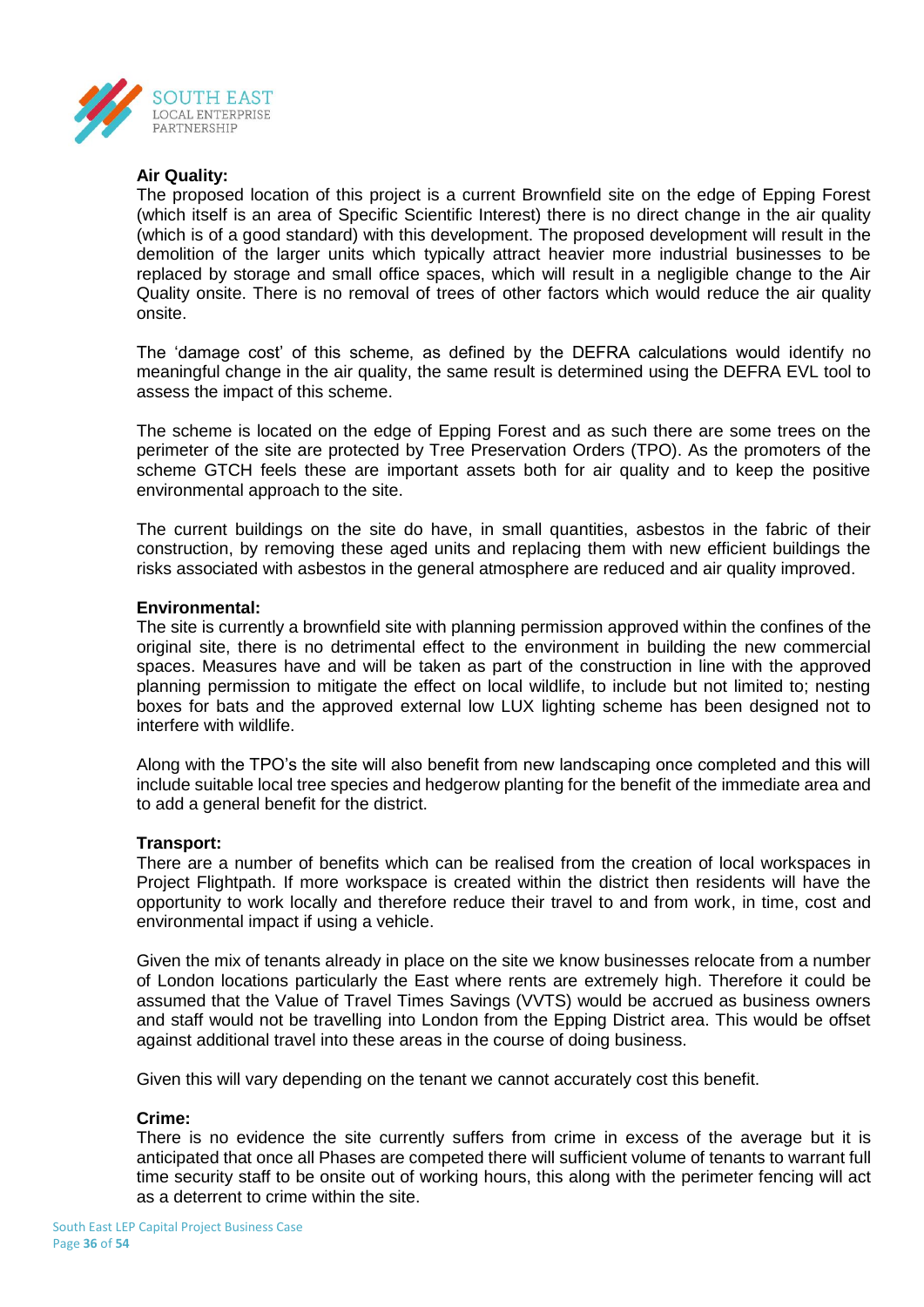

## **Energy Use**:

The current buildings on the Woodside site were primarily constructed during the World War 2 period and as such do not meet the latest energy (EPC) requirements, they are typically at EPC-D, E & F grade currently. All of the new buildings are constructed in line with current regulations and will be a minimum of EPC – C grade, making them energy efficient for now and the future.

This is further improved with the addition of LED lighting, double glazing and insulation, making each space more efficient, cheaper to run (which benefits the tenant new businesses) and better for the environment.

## *Adjusted Benefits*

## **Knowledge & Skills:**

As part of this proposal GTCH have considered the additional adjusted benefits of the Phase 2 scheme. If more commercial space is available within the district then more residents will work within the district in all forms of commercial activity. This creates a base of skills and activities within the district which as these businesses are now operating will encourage growth and the transference of skills to staff.

This in turn encourages collaboration between a hub of businesses who share services, knowledge to further increase their productivity and fuels their ability to grow.

The net effect of all of this is an increase in trained professionals within the district, which cycles into the estate, and in turn the district, becoming an area for business activity which again encourages more professionals and training within the area. All of these factors give a stronger commercial base for residents with a number of other local benefits, increased employment, increased life satisfaction and reduction of reliance on local and state support.

As important as generation of the new FTE staff is the protection of the site and the retention of existing FTE staff by protecting and developing the site as an employment location. This, for both the current and new FTE fosters entrepreneurship and business growth. This acts as a driver for private entities to take on new apprentices, upskilling staff across a wide range of business sectors, as already found on Woodside Industrial Estate (see tenant list **Appendix H**).

## **Supply Chain:**

In the expansion of the business park and the creation of a range of varying commercial spaces allows complimentary businesses to base themselves together, thus creating a chain of industry working together to develop their businesses for their benefit and that of the district.

## **Health & Wellbeing:**

The proposal does include a provision for the landscaping of the existing site (along with areas affected by the new buildings) which has a positive impact on the visual appeal of both the site for those working on the site and those local residents who pass by the site. Although the landscaping will not provide an area for recreation it will provide natural sights and open spaces will remain on and immediately surrounding the site, sounds and scents which all aid the mental wellbeing of tenants and staff.

More generally the site is located directly opposite Epping Forest which does offer recreational facilities for all which gives tenants and staff opportunities for exercise and rest breaks in a calming and peaceful environment.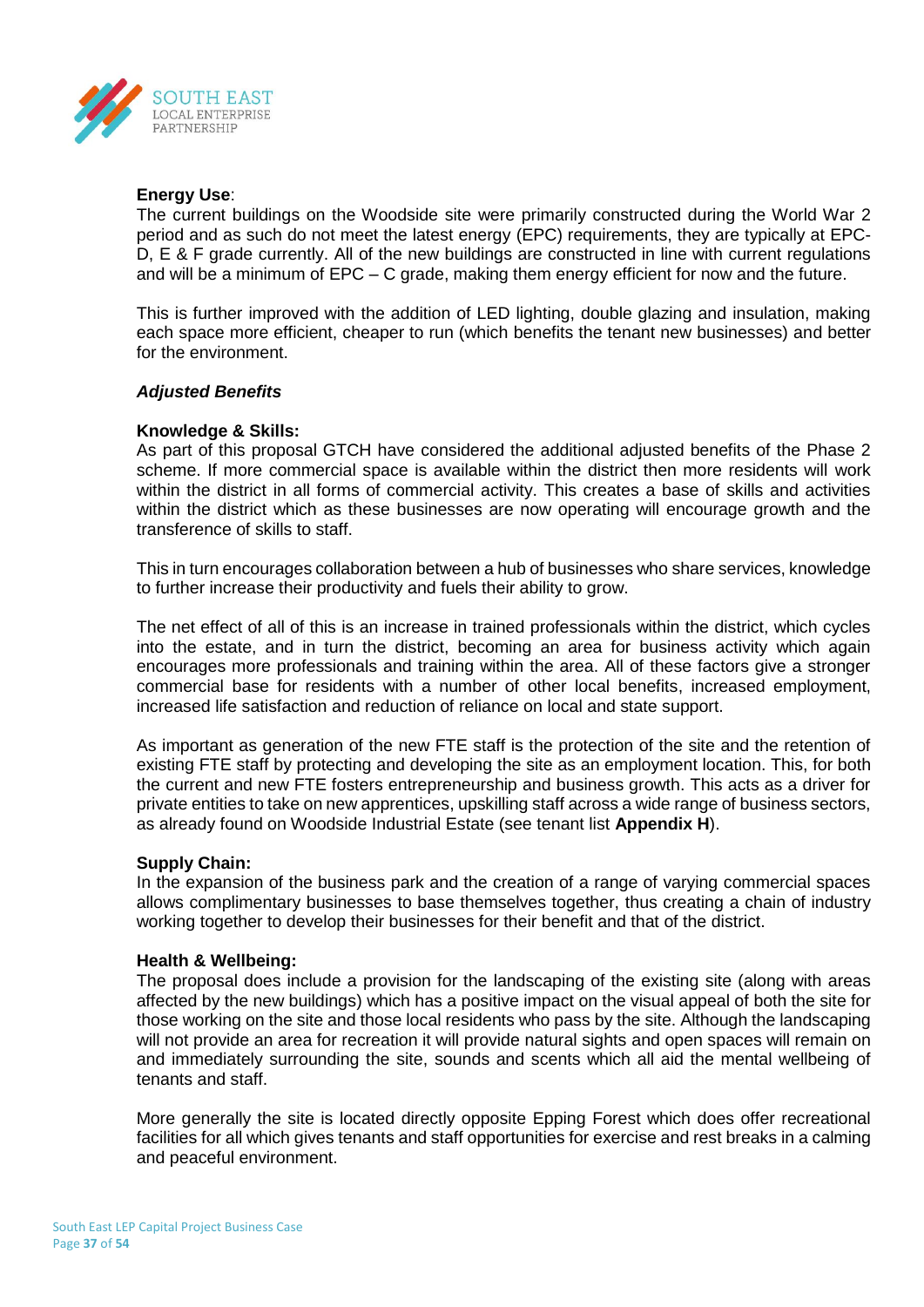

#### 3.7. Local impact:

Woodside Industrial Estate is located in the Epping Forest District on the outskirts of Thornwood village. There are other commercial estates within the district but this is located most closely to the town of Epping and Epping Forest and therefore does have an impact locally.

We have identified these impacts as below:

An increase in small and medium sized commercial space within the local area. This will result in residents being able to locate their new or expanding businesses within the district.

Benefits of this will include, increase in business rates for the local authority, a reduction in the time business owners and employees will have to travel to get to their place of employment. This in turn reduces traffic movements to other areas for example a reduction in vehicles using major trunk roads (M11, M25, A12, A13) during congested peak hours.

There is also evidence that those who live and work within the same local area are more likely to walk or cycle to travel between home and work.

This has a wider supplementary benefit that the health of these residents/ tenants will improve, reducing their need locally and regionally to access NHS services over the entire lifetime.

It should be noted that the intensity of the site will be increased as new buildings are added and others are replaced during Phase 2. This is in line with PPG, local, regional and National planning guidelines but will increase traffic flows onto and out of the site. This will have a local impact but Essex Highways have confirmed (see **Appendix P**) that this will not have a significantly detrimental impact on the local area. Likewise the nature of tenant on the site is changing away from heavy industry to storage, online based businesses and small office space which does have lower transport requirements and smaller vehicles.

## 3.8. Economic appraisal results

Option 1 – Do something scenario based option preferred option from shortlist of options and preferred option, please see 3.1 & 3.2.

Option 2 - Do minimum scenario is to leave the estate in its current form and not invest or improve the place, ultimately this does not make sound commercial sense and as such would not support the level of investment in initial purchase cost, in time the revenues would deteriorate in line with the condition of the site and the risk of the site being lost forever as am employment site in favour of residential development becomes a real threat.

For clarity we have used the GVA approach to appraising non-residential development in the DCLG guidance which is the preferred option to apply for commercial workspace based developments. For reference we have used the 2015 published GVA for West Essex of £24,878 per FTE.(Income Based GVA for West Essex 2015 (ons.gov.uk)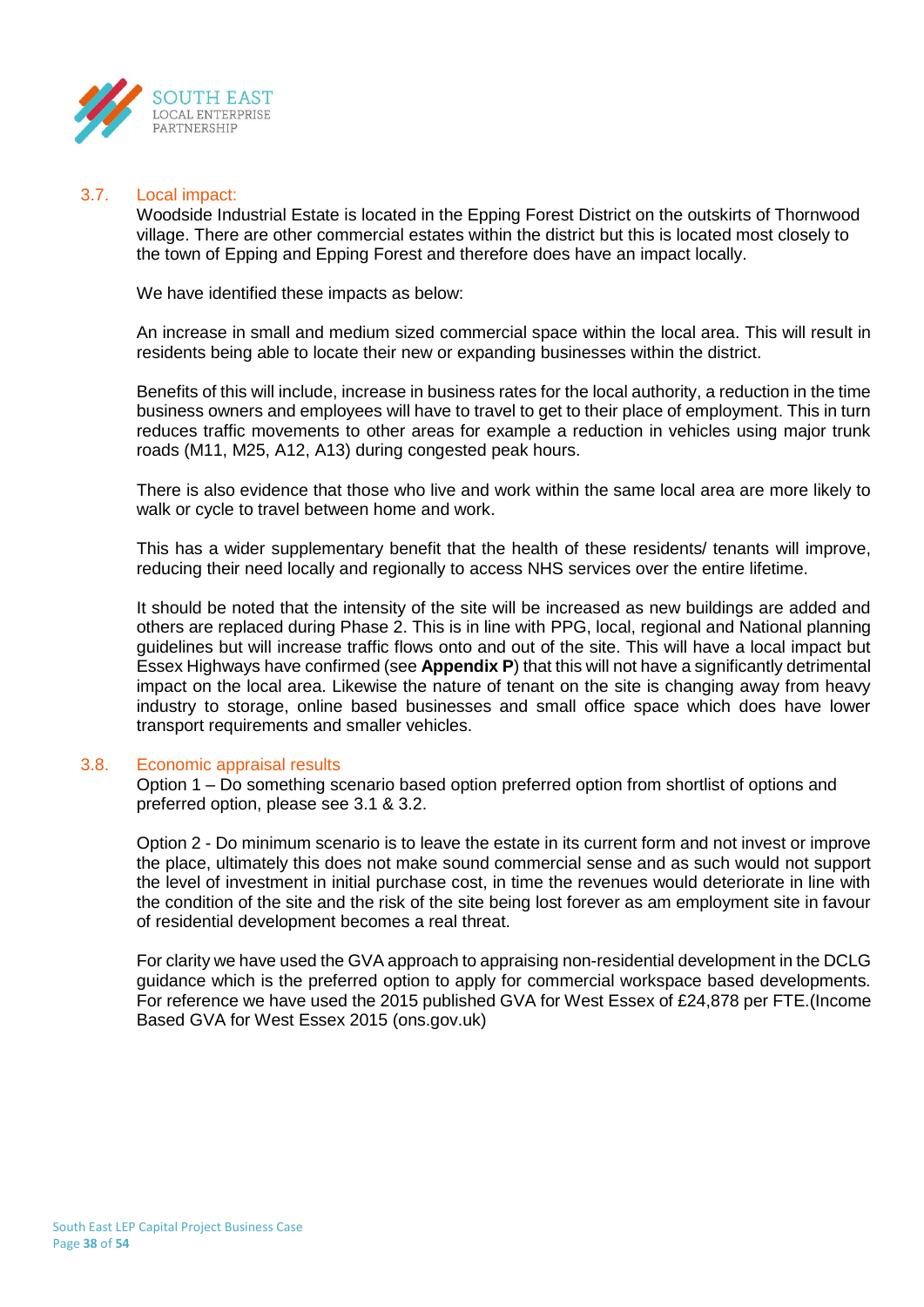

|                | <b>DCLG Appraisal Sections</b>                                                                                                                           | <b>Option 1 relative to</b><br>status quo (Do<br>Something)                                                                                                                                | <b>Option 2 relative to</b><br>status quo (Do<br>Minimum)                            |
|----------------|----------------------------------------------------------------------------------------------------------------------------------------------------------|--------------------------------------------------------------------------------------------------------------------------------------------------------------------------------------------|--------------------------------------------------------------------------------------|
| A              | <b>Present Value Benefits</b><br>[based on Green Book<br>principles and Green Book<br>Supplementary and<br><b>Departmental Guidance</b><br>$(\text{Em})$ | £12.95M based on<br>delivery project<br>Flightpath phase 1 & 2<br>£2.85M construction<br>jobs boost & the<br>resulting total 406 FTE<br>projected employed at<br>the site @ GVA<br>£24,878 | Current £3.9M based<br>on GVA £24,878 X 157<br>FTE currently employed<br>at the site |
| B              | Present Value Costs (£m)                                                                                                                                 | £4.35Mbased on<br>overall costs of project<br>Flightpath phases 1 &<br>$\overline{2}$                                                                                                      | Zero based on not<br>implementing project<br>Flightpath                              |
| $\overline{C}$ | Present Value of other<br>quantified impacts (£m)                                                                                                        | £1.4215 M 50%<br>private match funding                                                                                                                                                     | Zero based on using<br>GVA method to<br>calculate non-<br>residential development    |
| D              | Net Present Public Value<br>$(\text{\pounds}m)$ [A-B] or [A-B+C]                                                                                         | £9.85M                                                                                                                                                                                     | £3.9M                                                                                |
| Е              | 'Initial' Benefit-Cost Ratio<br>[A/B]                                                                                                                    | 2.98<br>0                                                                                                                                                                                  |                                                                                      |
| F              | 'Adjusted' Benefit Cost<br>Ration [(A+C)/B]                                                                                                              | 3.26                                                                                                                                                                                       | 0                                                                                    |
| G              | <b>Significant Non-monetised</b><br>Impacts                                                                                                              | Refer to section 3.6 for details                                                                                                                                                           |                                                                                      |
| H.             | Value for Money (VfM)<br>Category                                                                                                                        | Project Flightpath (the application) offers a BCR<br>of 3.26 and as such offers high value for money<br>using the DCLG reference guidance value                                            |                                                                                      |
| L              | Switching Values &<br>Rationale for VfM Category                                                                                                         | Removing applicants match funding from the<br>calculation still delivers an initial BCR of 2.98 and<br>consequently offers high value for money                                            |                                                                                      |
| J              | DCLG Financial Cost (£m)                                                                                                                                 | £1.4215M                                                                                                                                                                                   | 0                                                                                    |
| K              | <b>Risks</b>                                                                                                                                             | Cost overruns, project<br>delays, inclement<br>weather, supplier<br>failure etc                                                                                                            | Loss of employment<br>site forever to<br>residential development                     |
| Г              | <b>Other Issues</b>                                                                                                                                      | None<br>None                                                                                                                                                                               |                                                                                      |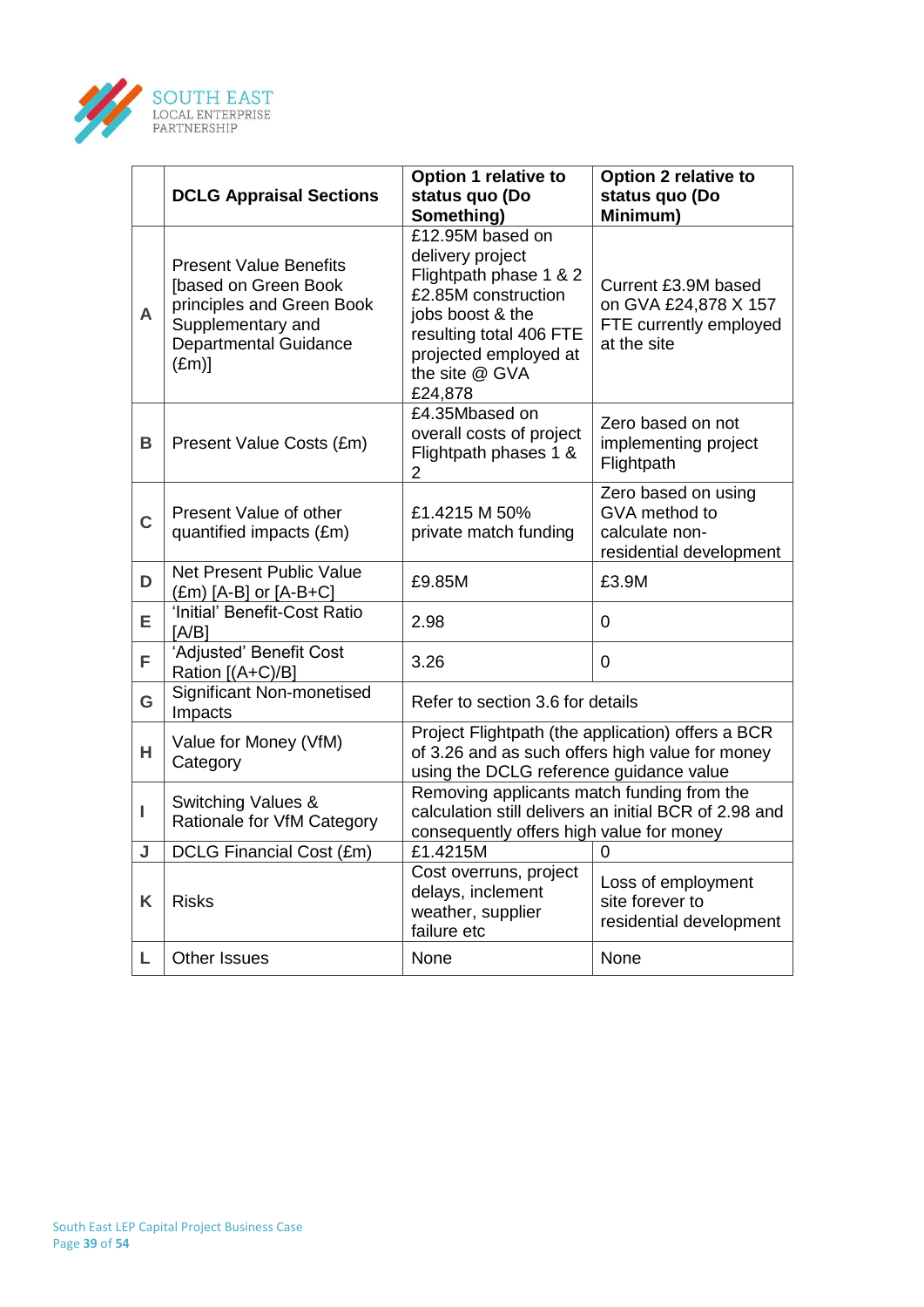

## 4. COMMERCIAL CASE

## *4.1.* Procurement options:

GTCH carried out a full competitive tender process for Phase 1 of the project which was a full EU procurement process as required for the LEADER funding. This included obtaining a minimum of 3 quotes from suitably qualified suppliers which were all checked for robustness to include financial, director & VIES VAT checks, this was driven in part by the Eastern Plateau LEADER funding intervention for Phase 1, suppliers were chosen primarily on best in class pricing on the basis quotes were like for like.

The majority of the selected suppliers were engaged to carry out the work very successfully however in some cases availability and changes to the work program meant that a second choice supplier was engaged, best in class pricing doesn't always equate to best in reality.

The lessons learned from Phase 1 tell us that the supplier market isn't straightforward at this level of construction. The scheme is too large for small building firms or self-employed contractors. Therefore we found ourselves dealing with contractors who would normally work for national house builders on schemes of a much larger scale than ours so project management is key to keeping the work flow and contractors on site, labour costs are high and money is quickly wasted when things go wrong and the correct materials aren't in place just in time.

To summarise, what we did in Phase 1 worked really well with some valuable lessons learned that will feed into making Phase 2 an even more robust project and a low risk intervention for SELEP LGF.

## *4.2.* Preferred procurement and contracting strategy*:*

The preferred procurement and contracting strategy is to break the construction down into various elements, self-manage the project and engage individual contractors and suppliers.

The SRO likes to retain overall control of the construction phase & post construction management phase and prefers to break down construction into smaller supplier contracts thus reducing the overall risk and extra cost of engaging a main contractor which on a project this size could add a substantial amount to the final build cost and ultimately the value of engaging a project manager in this private sector match funded project when the skills exist in the business has to be questioned. In short the directors of the business prefer to retain control given the level of personal financial investment involved; this in turn protects any LGF intervention as the interests of both parties are wholly and equally aligned and there is no scapegoat  $3<sup>rd</sup>$  party to potentially apportion blame to.

Our building design is simplistic and solid employing fast well known constructions methods. Traditional strip foundations, insulated cavity blockwork with externally rendered walls, concrete floors and stairs and trussed roof construction make the units fast and easy to build and provide for a solid finished building unlike many of the soulless metal frame clad industrial buildings so common today on other commercial sites. Construction using these methods allows the SRO to cleanly break works down between construction trades / suppliers to roughly 10 elements thus reducing inefficiencies and risk of supplier failure

This approach to construction and method ensures any potential problems encountered can be quickly overcome at minimal cost and without unnecessary delays that may be encountered if a main contractor was in place, the SRO visiting site almost every day to ensure progress is continuous, identifying issues and dealing with them before they arise and lining up following trades in a timely manner, effectively the SRO becomes overarching project manager and has an on-site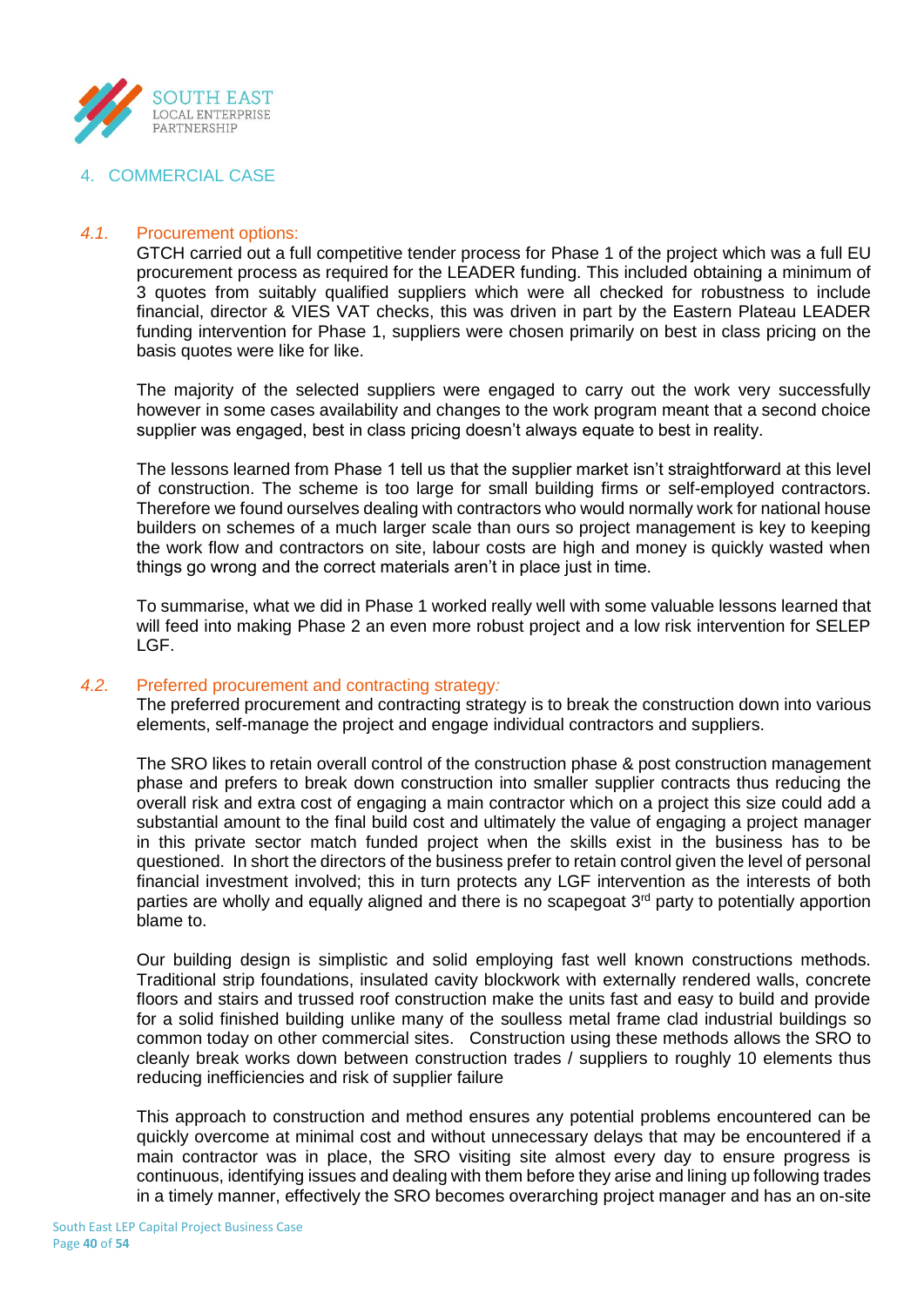

office for the duration of the build. It has been decided that should LGF intervention be approved that the SRO will base himself permanently on site for the duration of the construction phase and for a sufficient period thereafter to bed in new tenants and handover effectively to the new directly employed GTCH FTEs that will run the site thereafter under the ultimate direction of the SRO.

## *4.3.* Procurement experience:

GTCH have extensive experience of developing commercial work space units built up over the last 10 years since the start of the recession, a number of project have been completed since 2009, the major notable projects being in 2010, 2013, 2014 & 2017 consisting of major refurbishment and subdivision of existing commercial property and new build schemes alike.

The largest and most recent being the Phase 1 of project flightpath at Woodside Industrial Estate which is nearing completion on schedule and budget early in 2019. Over this time relationships have been built with trusted suppliers and contractors who like the way we work and appreciate our straightforward approach, ability to make decisions quickly and financial stability.

Project flightpath Phase 1 has exposed just one supplier (scaffolding contractor) who although presented as best in class pricing and passed all relevant checks simply did not live up to expectations being such a fundamental part of the construction process. The new scaffolding contractor selected for phase 1 will be managed with tight SLAs for all stages of the build with payment by results and penalties for non-compliance accordingly.

The rest of the procurement for Phase 1 was broadly on point and we are happy to engage the same suppliers / contractors for Phase 2, this should offer SELEP some comfort knowing that the process is tried and tested with trusted delivery partners.

## *4.4.* Competition issues:

Phase Two of Project Flightpath is a follow on from the 1<sup>st</sup> Phase which has been completed. As part of this first Phase GTCH completed a full set of checks on the supply chain in line with LEADER funding. This was an EU Procurement process which included:

- Three quotes for all material and labour elements.
- Company check with Companies House for all suppliers.
- Director check with Companies House for all suppliers.
- Insolvency check with Companies House for all suppliers.
- VIES VAT check for all suppliers

- Credit Check and Contract Value Check completed for all suppliers to ensure they are fit and capable of completing the required works at a commercial level.

Given the success of delivering Phase 1 on time and on budget it is our full intention to use, with the exception of one supplier (Smart scaffolding) the same suppliers who understand the project, the site and have all passed the above checks for Phase 2.

Based on this experience we believe this will provide continuity and quality we require to deliver Phase 2 of this project within the timescales needed and to the quality required. Additionally all of these suppliers have now worked together and intimately understand each others requirements, which on a build of this scale is important to ensure the project runs on smoothly and effectively.

The process of obtaining three quotes for Phase 1 has also driven the market to its most efficient price and allowed GTCH to obtain a comparable quote for each element, so we can ensure there is a standardised approach to each price. We have no specialist or unique construction methods or materials so we can be sure our build is not reliant on a specific or incomparable product or part which is not replaceable if there is a supply chain issue.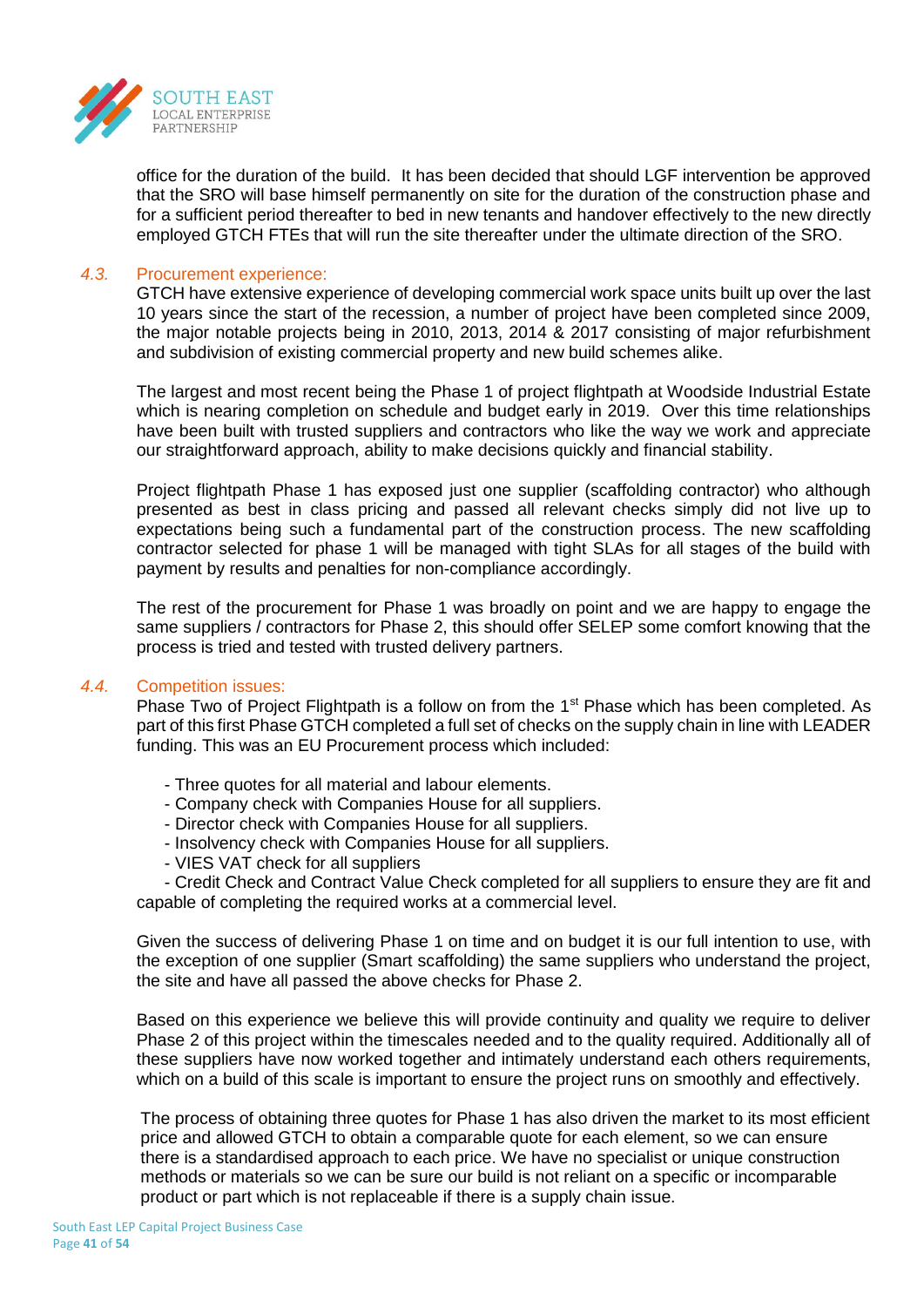

#### *4.5.* Human resources issues:

As this business case outlines we have a clearly defined management structure with the SRO Grant Richardson being the lead on this project. He is backed by Luke Wastell and the other ancillary staff within GT Comms Ltd who all have knowledge of the project, its timeline and requirements. Should the SRO become unavailable during the project then the lead would be passed to Luke Wastell to lead Project Flightpath.

GTCH has a defined business structure so there is a line of responsibility to ensure that there is no reliance on one person to deliver the project.

Additionally the majority of the project is being completed by suppliers, as part of their selection (for Phase 1) was to ensure they had appropriate resource to complete the given element of the project within a defined timeframe and to check their own resource levels.

The build process for Phase 2 is a standard non specialist construction method and therefore we foresee no issues in the supply chain obtaining additional resource (as part of their process) should they require additional staff to complete elements of the construction process.

For reference all suppliers will also have completed an Anti-Slavery statement which is held on file as part of the project.

#### *4.6.* Risks and mitigation:

Commercial risk is to be mitigated in a number of ways, firstly the proposed project is match funded by the promoters and they have proof of mainstream bank development finance offers to the full value of 50% of the project cost (See **APPENDIX O**), with LGF intervention for the remaining 50% the commercial risk is split almost equally between the private and public sector and the finances to complete the project will be available from the start ensuring swift completion and minimal cost increases due to labour cost inflation or material cost increase.

The way in which the project delivery will be managed by the promoters offers further financial risk mitigation in respect that goods and services are only paid for once received and in arrears and to a number of smaller individual suppliers and contractors rather than one large main contractor, as we all know they do fail! Financial exposure to suppliers and contractors will be virtually nonexistent as all are paid in arrears and will be the same contractors and suppliers from Phase 1 who are familiar and know the way we work paying promptly for what's been done or delivered once completed, this goodwill and established supplier relationship offer a robust commercial risk mitigation strategy that guarantees SELEP that the scheme will come in on budget and on time.

The day to day financial management of GTCH is undertaken at the companies head office in Braintree, Essex where this function exists for both the telecoms and property business, the finance department is well established and has robust measures and controls in place to ensure financial compliance and cost controls for all stakeholders.

The SRO retains ultimate sign off for all payments large and small and the company is up to date with all legislation and statutory and regulatory financial requirements.

To offer further assurances to SELEP both GTCH and GT Comms Limited have extremely strong credit and contract limits on all credit checking portals and as such have no issues securing credit terms and accounts with suppliers and contractors as necessary.

## *4.7.* Maximising social value*:*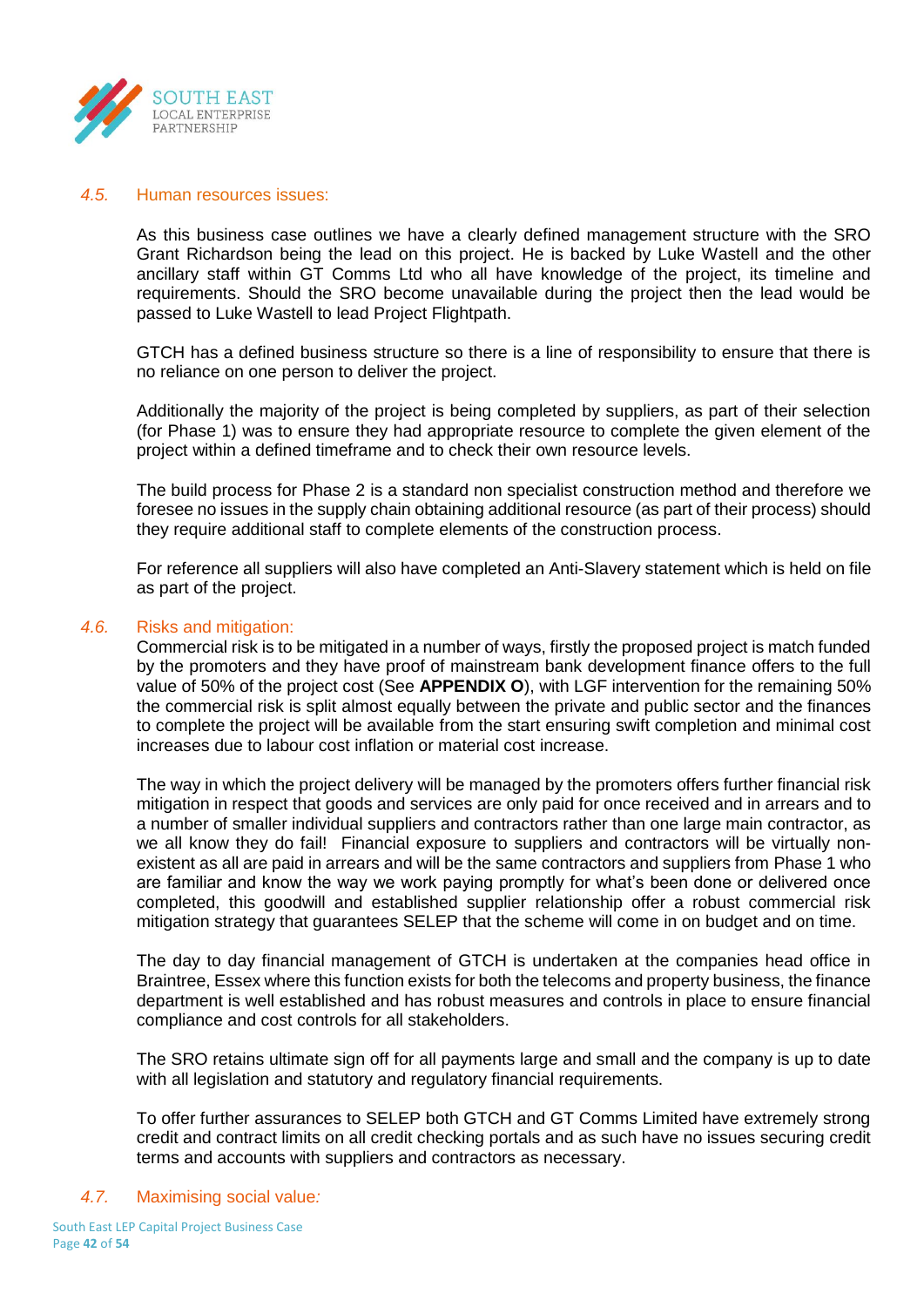

Where possible GTCH will during Phase 2 and always have previously used local contractors and suppliers, it has been an ethos of the company since the outset not to go out of area for material suppliers or contractors unless absolutely necessary, to promote localism, encourage economic growth in the local area and build local relationships for the long term.

The reality with construction is that labour and materials are very expensive; the movement of both over long distances adds cost and time delays so procuring locally reduces cost and delays in construction.

We can proudly say without exception that every penny of the whole project cost will be spend with suppliers and contractors within the SELEP area giving a £2.843M economic boost to jobs in the regional construction sector.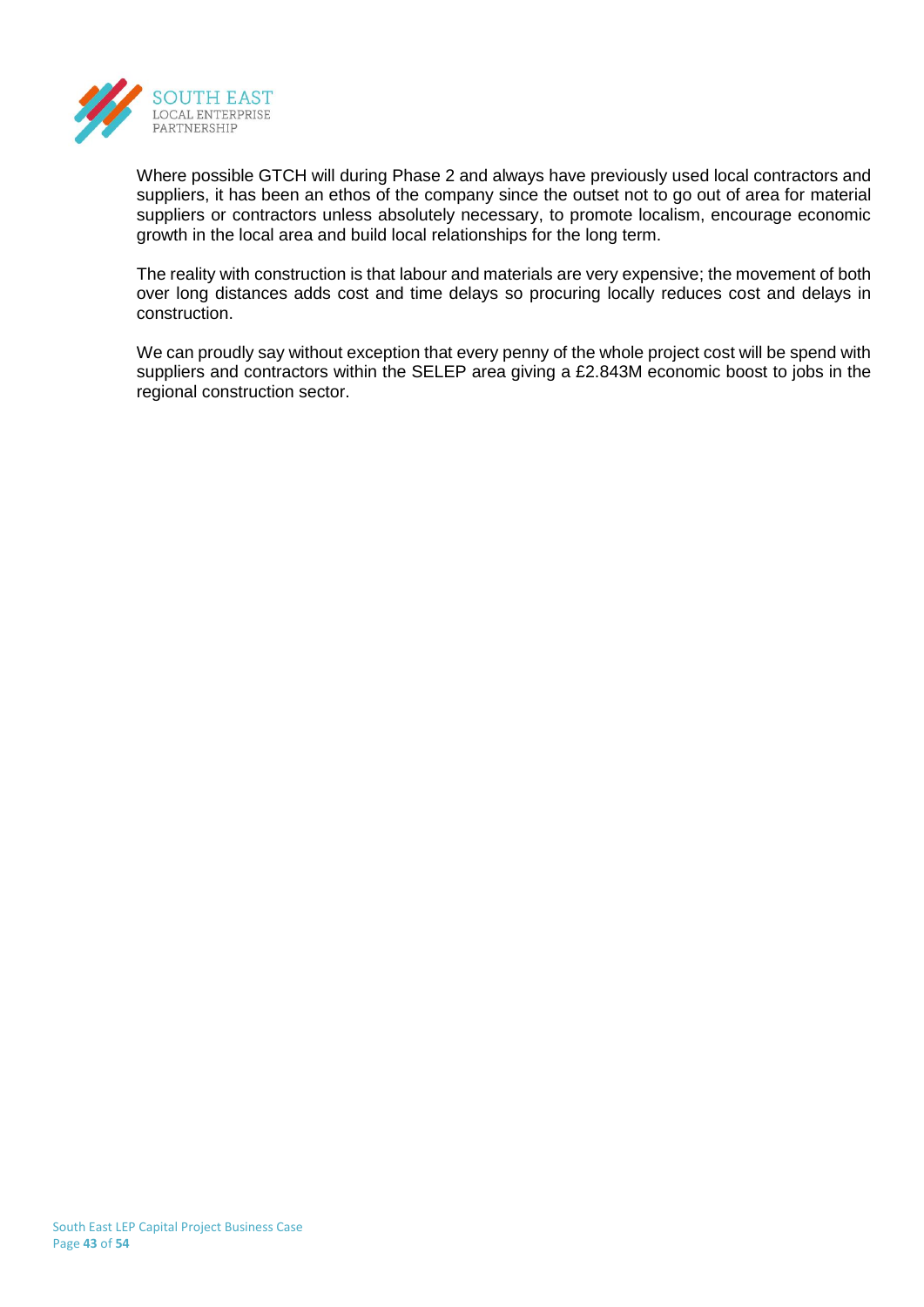

5. FINANCIAL CASE

#### *5.1.* Total project value and funding sources:

Total project value is £2.843M, GTCH are seeking £1.4215M intervention form SELEP LGF and intend to match fund the balance of £1.25M by way of commercial development finance secured against the site and have agreements in principle for the above sum, please see offer letters attached (APPENDIX 0)

## *5.2.* SELEP funding request, including type (LGF, GPF, etc.,):

LGF Intervention is sought to the sum of £1.4215M representing a match funding of 50% of the overall project value.

## *5.3.* Costs by type:

|                                                                                                                                                 |               | <b>Expenditure Forecast</b> |
|-------------------------------------------------------------------------------------------------------------------------------------------------|---------------|-----------------------------|
| <b>Cost type</b>                                                                                                                                | 19/20<br>£000 | 20/21<br>£000               |
| Capital [For example by stage, key cost<br>elements for construction, and other<br>cost elements such as contingency,<br>overheads and uplifts] |               |                             |
| Demolition & groundwork                                                                                                                         | £826k         | £252K                       |
| <b>Blockwork construction</b>                                                                                                                   | £232k         | £116K                       |
| Building materials including concrete<br>floors, stairs, roof trusses and windows                                                               | £226K         | £224K                       |
| Scaffolding                                                                                                                                     | £22K          | £30K                        |
| Doors & roller shutters                                                                                                                         | <b>NA</b>     | £26K                        |
| Rendering                                                                                                                                       | <b>NA</b>     | £76K                        |
| Roof structure erection                                                                                                                         | £37K          | £37K                        |
| Roof covering                                                                                                                                   | <b>NA</b>     | £199K                       |
| Electrical installations and fire alarms                                                                                                        | <b>NA</b>     | £118K                       |
| <b>Plumbing installations</b>                                                                                                                   | <b>NA</b>     | £8K                         |
| Floor screeding                                                                                                                                 | <b>NA</b>     | £94K                        |
| Insulation                                                                                                                                      | <b>NA</b>     | £15K                        |
| <b>Drylining</b>                                                                                                                                | <b>NA</b>     | £25K                        |
| Overall contingency sum to include<br>diversion of UKPN & BT owned assets                                                                       | £60K          | £40K                        |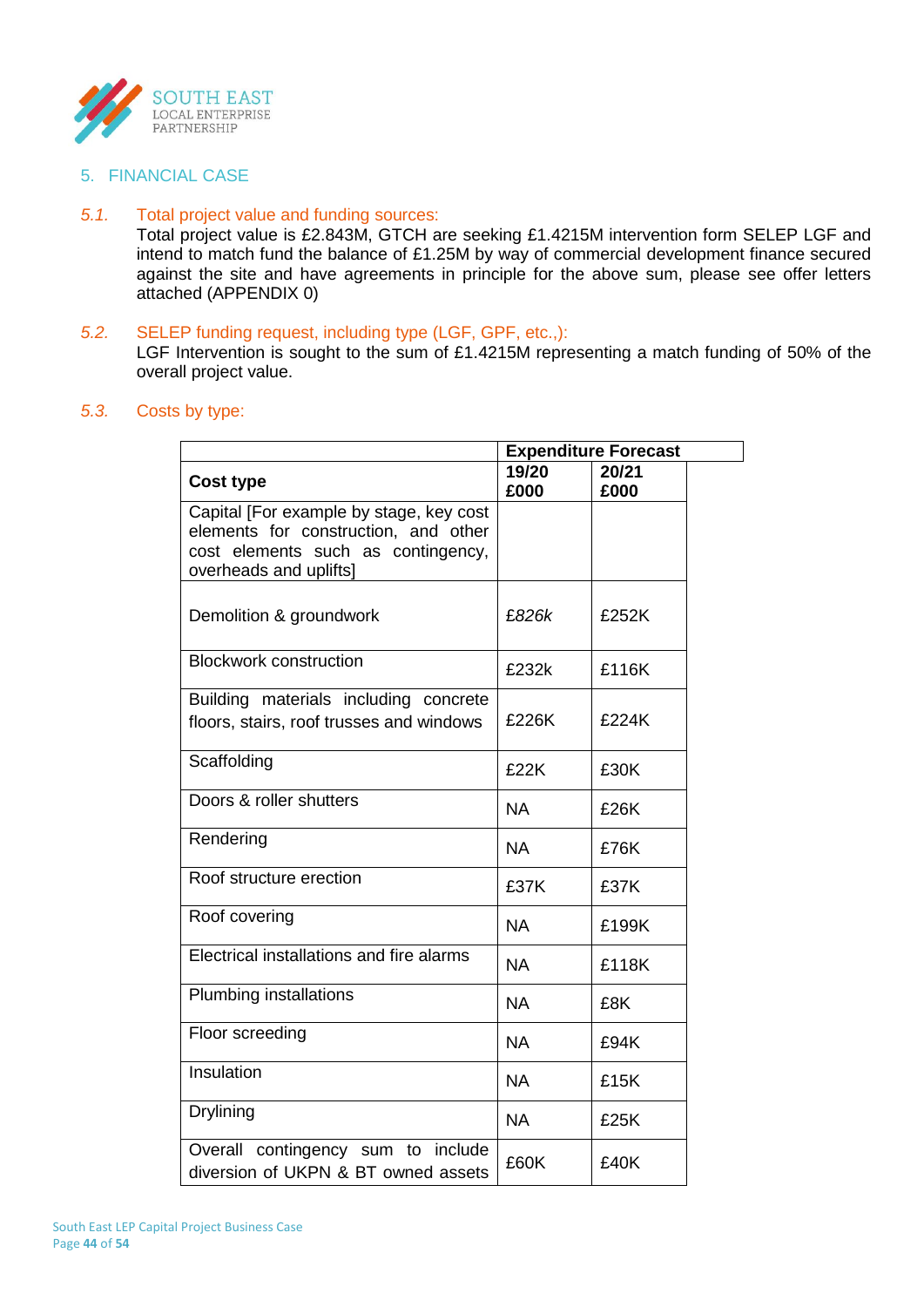

| on site (not yet quoted for, lead time too<br>long)                                         |                   |           |
|---------------------------------------------------------------------------------------------|-------------------|-----------|
|                                                                                             |                   |           |
|                                                                                             |                   |           |
| Non-capital [For example<br>revenue<br>liabilities for scheme development and<br>operation] |                   |           |
| QRA                                                                                         | NA.               | <b>NA</b> |
| Advertising and marketing                                                                   | £7.5K             | £7.5K     |
| Legal and finance arrangement costs                                                         | £15K              | <b>NA</b> |
| Monitoring and Evaluation                                                                   | £6K               | £9K       |
| <b>Total funding requirement</b>                                                            | £1,431,5 $K \mid$ | £1,276.5K |
| Inflation (%)<br>5%                                                                         | £71.575K          | £63,8K    |

## *5.4.* Quantitative risk assessment (QRA):

Phase Two of Project Flightpath is a follow on from the 1<sup>st</sup> Phase which has been completed. As part of this first Phase GTCH completed a full set of checks on the supply chain in line with LEADER funding. This was an EU Procurement process which included:

- Three quotes for all material and labour elements.
- Company check with Companies House for all suppliers.
- Director check with Companies House for all suppliers.
- Insolvency check with Companies House for all suppliers.
- VIES VAT check for all suppliers

- Credit Check and Contract Value Check completed for all suppliers to ensure they are fit and capable of completing the required works at a commercial level.

Given the success of delivering Phase 1 on time and on budget it is our full intention to use, with the exception of one supplier (Smart scaffolding) the same suppliers who understand the project, the site and have all passed the above checks for Phase 2.

Based on this experience we believe this will provide continuity and quality we require to deliver Phase 2 of this project within the timescales needed and to the quality required. Additionally all of these suppliers have now worked together and intimately understand each others requirements, which on a build of this scale is important to ensure the project runs on smoothly and effectively.

The process of obtaining three quotes for Phase 1 has also driven the market to its most efficient price and allowed GTCH to obtain a comparable quote for each element, so we can ensure there is a standardised approach to each price. We have no specialist or unique construction methods or materials so we can be sure our build is not reliant on a specific or incomparable product or part which is not replaceable if there is a supply chain issue.

We have attached (APPENDIX QUOTES) all the quotes we have had for Phase 2, as stated on each quote we have these valid for 6 months. Therefore the costs provided are validated and based on true quotes provided by all suppliers and these are 2019 prices and have been revalidated to ensure they remain correct as of May 2019.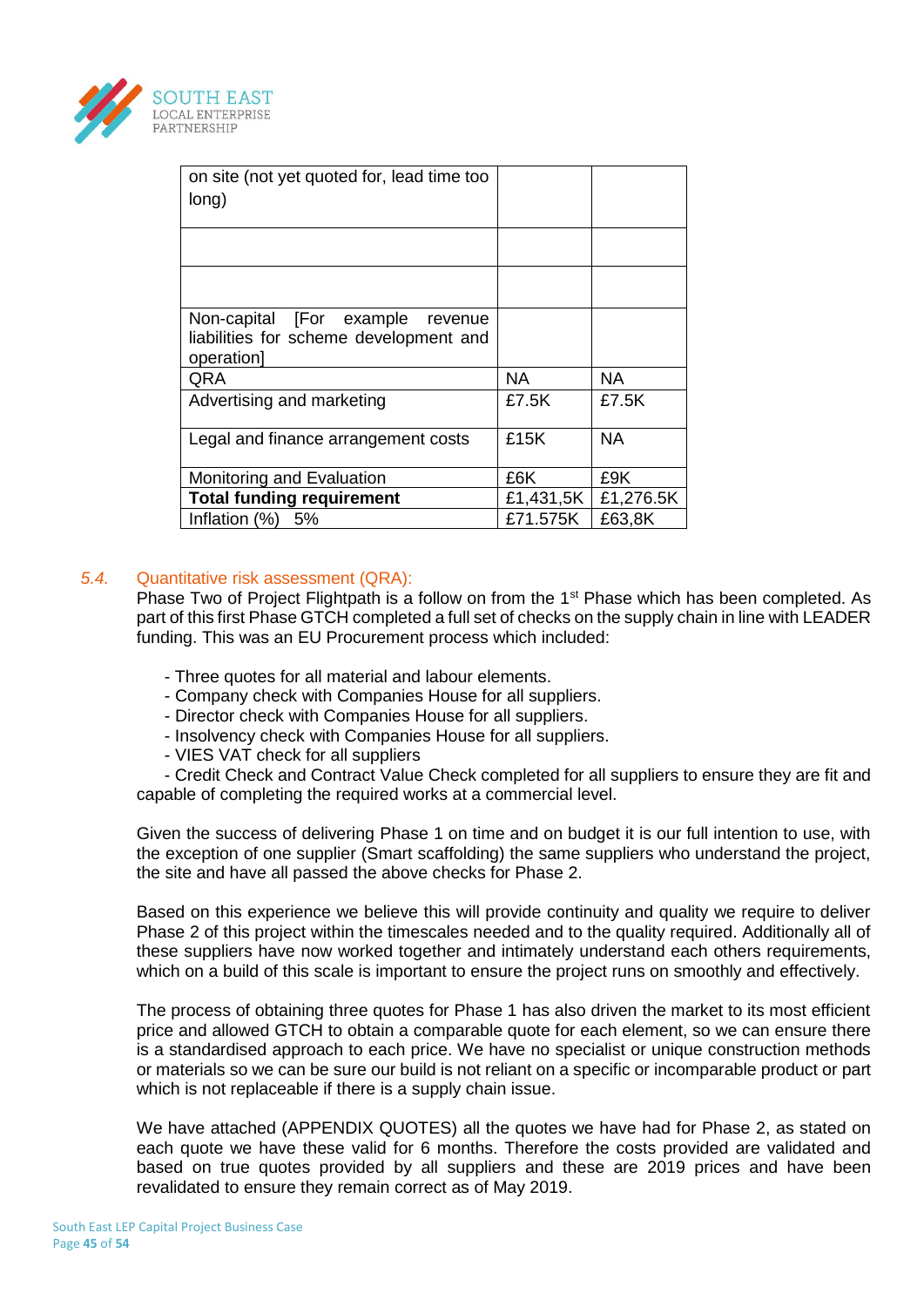

We have completed a Risk Management Strategy (APPENDIX B) and identified a number of potential risks to be the project. We have placed a solution to each of these, be it process or financial and provided a risk rating for each eventuality identified.

From a financial impact perspective we have identified that there is a risk in increases in material costs. We have mitigated these by asking all suppliers for quotes fixed for 6 months. We have further mitigated this by including a 5% inflation on the total project cost which is some way below the current (March 2019) inflation rate of 2.1%.

Additionally we have risk managed the SRO becoming incapacitated by appointing and documenting a process where others within GTCH can manage the project should the SRO be unavailable. Noting that this would be a disruptive risk to the project we have a process in place to ensure that this risk is suitable mitigated at all times with regular (weekly) internal meetings so all GTCH staff are aware of the project and it operational progress.

Given we have followed a very defined supplier appointment process we have identified that risk of supplier failure is a possibility, which is always going to be of concern, but given they have all been through our EU procurement process (as listed above) and given the straightforward nature of the build process we have rated it as low risk as each element/supplier can be replicated within the regional construction supply chain.

Other risks include inclement weather which is an uncontrollable factor but one we have mitigated with a proven (from Phase 1) timetable for works which includes a time buffer for factors such as inclement weather. The current build schedule includes a sensible buffer for any delays which may occur during winter months but it is planned that by this time there will be coverings on the buildings to allow works to continue internally even if the outside weather is poor.

The Groundworks, which are the most dependant on the weather, will take place during July 2019- October 2019 which reduces the risk of poor, or wet weather which would prevent work from taking place.

## *5.5.* Funding profile (capital and non-capital):

Capital funding profile is £2,796,150 & non-capital funding profile is £47,250. Subject to successful LGF intervention funding would be profiled 50% GTCH bank backed finance (see APPENDIX 0) and 50% LGF intervention but noting that all non-capital funding elements to covered by the bank backed finance as this would not be covered by the SELEP intervention.

External factors that have influenced the proposed funding profile is the broken commercial property finance market which has no appetite to lend at commercially viable rates and terms for speculative commercial developments.

GTCH has on a number of occasions previously sought bank finance from mainstream lenders however has not been successful due to the aged stock currently existing on the site (ie. the security on offer).

Whilst there are non-mainstream specialists that offer short term development finance better geared towards residential property developments the rates and terms are not commercially viable and the directors do not wish to unduly risk the security that has been built up in the site thus far.

With the work that GTCH have carried out since taking over the site in regularising the tenant profile, lease agreements thereof and with the self-funded Phase 1 nearing completion, along with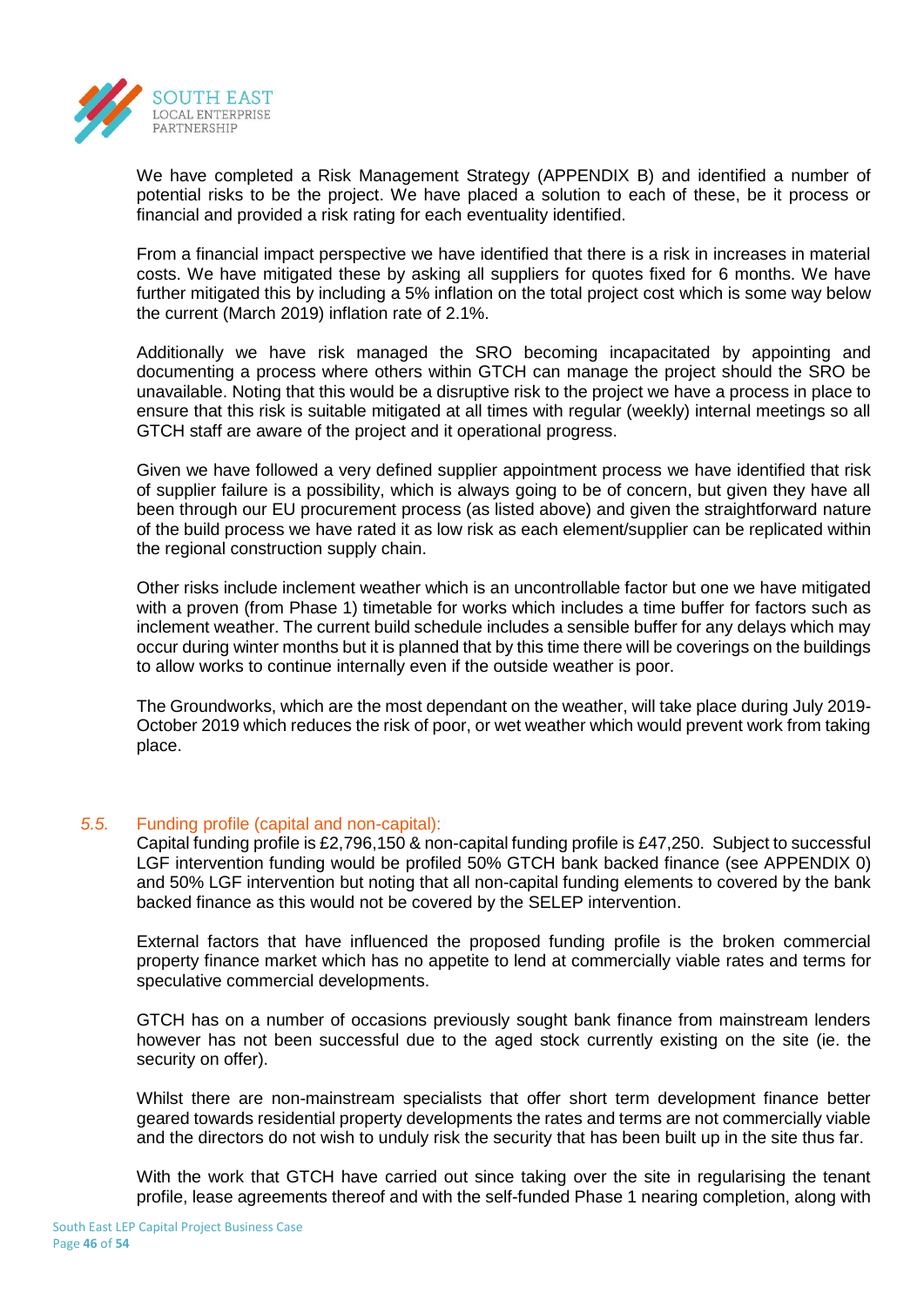

the offer of LGF intervention the prospect of part financing phase 2 to match LGF has become a real possibility to accelerate Phase 2 and bring the 21 new employment sites to market.

For reference please find attached in **APPENDIX 0** offer letter from Lloyds confirming their agreement to provide finance for the match amount subject to confirmation of success in obtaining SELEP LGF intervention for the balance.

|                                                 | <b>Expenditure Forecast</b> |            |       |            |
|-------------------------------------------------|-----------------------------|------------|-------|------------|
| <b>Funding source</b>                           | 19/20                       | 20/21      | 21/22 | Total      |
| Capital source 1 SELEP<br><b>LGF</b>            | £1,421,500                  | £0.00      | ΝA    | £1,421,500 |
| Capital source 2 GTCH bank<br>backed finance    | £147,400                    | £1,250,475 | ΝA    | £1,397,875 |
| Non-capital source: GTCH<br>bank backed finance | £3,000                      | £20,625    | ΝA    | £23,625    |
| <b>Total funding requirement</b>                | £1,571,900                  | £1,271,100 | ΝA    | £2,843,400 |

Please refer to section 5.5 for Funding split explanation.

## *5.6.* Funding commitment:

The match funding from the lead applicant is assured having a formal offer of commercial finance (See **APPENDIX 0**) on the table both from mainstream lenders for the full match amount.

It is confirmed that the lead applicant will cover any cost over runs to expenditure and programme delivery as per the template in 5.3. The financing of cost overruns will be met either from rental income received over the duration of the project or from limited cash flow support from GT Comms (up to £200K).

The applicant is highly confident on the accuracy of Phase 2 costings having the benefit of experience of the near completed phase 1and lessons learned from the same.

## *5.7.* Risk and constraints:

Flightpath Phase 2 being able to commence in the short to medium term is constrained by the lack of available private finance from the promotors and the inability of the same to raise sufficient development finance on commercially viable rates to completely self-finance the scheme.

This has been a common theme since taking over the site given the mainstream lenders lack of appetite for speculative commercial development and the non-mainstream lenders prohibitive noncommercially viable rates and terms applied to such deals.

This constraint will hopefully be met by successful LGF matched intervention along with which the scheme promoters have secured commercial development finance to the sum of 44% of the project value in order to match the LGF intervention applied for. The risk of our application for LGF intervention not being successful would mean the project would be delayed for a number of years whilst the squeeze on available commercial property in the district continues unabated and strangles economic growth.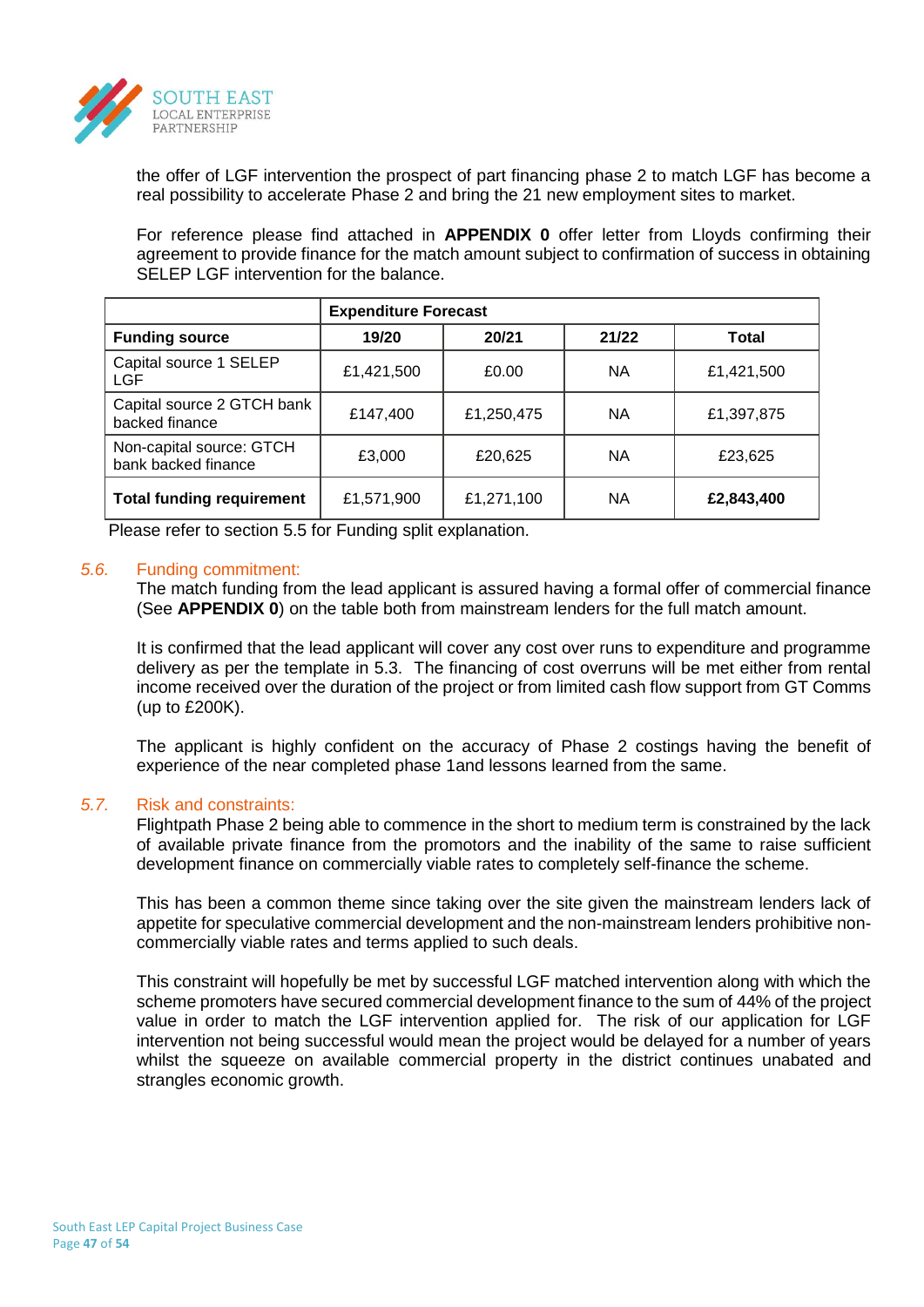

## 6. MANAGEMENT CASE

#### *6.1.* Governance:

Project Sponsor & SRO is Grant Richardson on behalf of GT Commercial Holdings Limited the promoters of the project. Grant Richardson (45) is the managing director and shareholder of the company, working alongside Grant is Luke Wastell (36) who has done so for 14 years since joining the sister company GT Comms Limited as a marketing graduate via the SHELL STEP post graduate placement scheme shortly after graduating Birmingham University with an honours degree in Commerce (B.Com).

Since then the pair have worked closely together firstly building the telecoms business and in recent years GT Commercial Holdings Limited, Luke becoming director and shareholder in both companies, a testament to his continued hard work and dedication to both companies.

The directors together offer a good mix in terms of skills and abilities that compliments one another, the underlying similarity being a solid work ethic and clear understanding of what's going on in their businesses.

The company is governed and closely managed at all times by the two directors, as was the same structure for previous developments namely Flightpath Phase 1 and Nazeing Seedbed Centre before that, a development of 11 incubation units both in the Epping Forest District.

The need for other managerial roles and delegated responsibilities at this stage is not required, the directors are fully accountable and responsible on a daily basis and see no need to introduce unnecessary layers of cost and management. They are supported by a team of staff who assist in the administrative and operational tasks.

Regular site visits have been carried out by the SRO for the duration of Phase 1 of the project and this along with now tried and trusted contractors has ensured delivery of the project on time and in budget save for unforeseen problems which have been dealt with quickly due to the on hand & hands on management style of the SRO who likes to get stuck in!

Should LGF intervention be secured for Phase 2 it has been decided that the SRO will base himself on site for the duration of the project to offer absolute confidence to SELEP & ensure timely delivery, completion and outputs for the scheme.

In addition site visits also include H&S, environmental, waste compliance etc, in almost all instances the directors can communicate and respond immediately to all stake holders.

## *6.2.* Approvals and escalation procedures:

Approvals / sign offs are carried out by the directors who also deal with or escalate and issues directly with the suppliers and / or stakeholders.

The directors have considered employing a project manager for Phase 2 however have dismissed the idea as should SELEP intervention become reality the only way to completely ensure delivery and outputs in to take ownership & control and manage the project start to finish.

This hands-on approach should give SELEP confidence in the project being delivered within the required timescales.

## *6.3.* Contract management: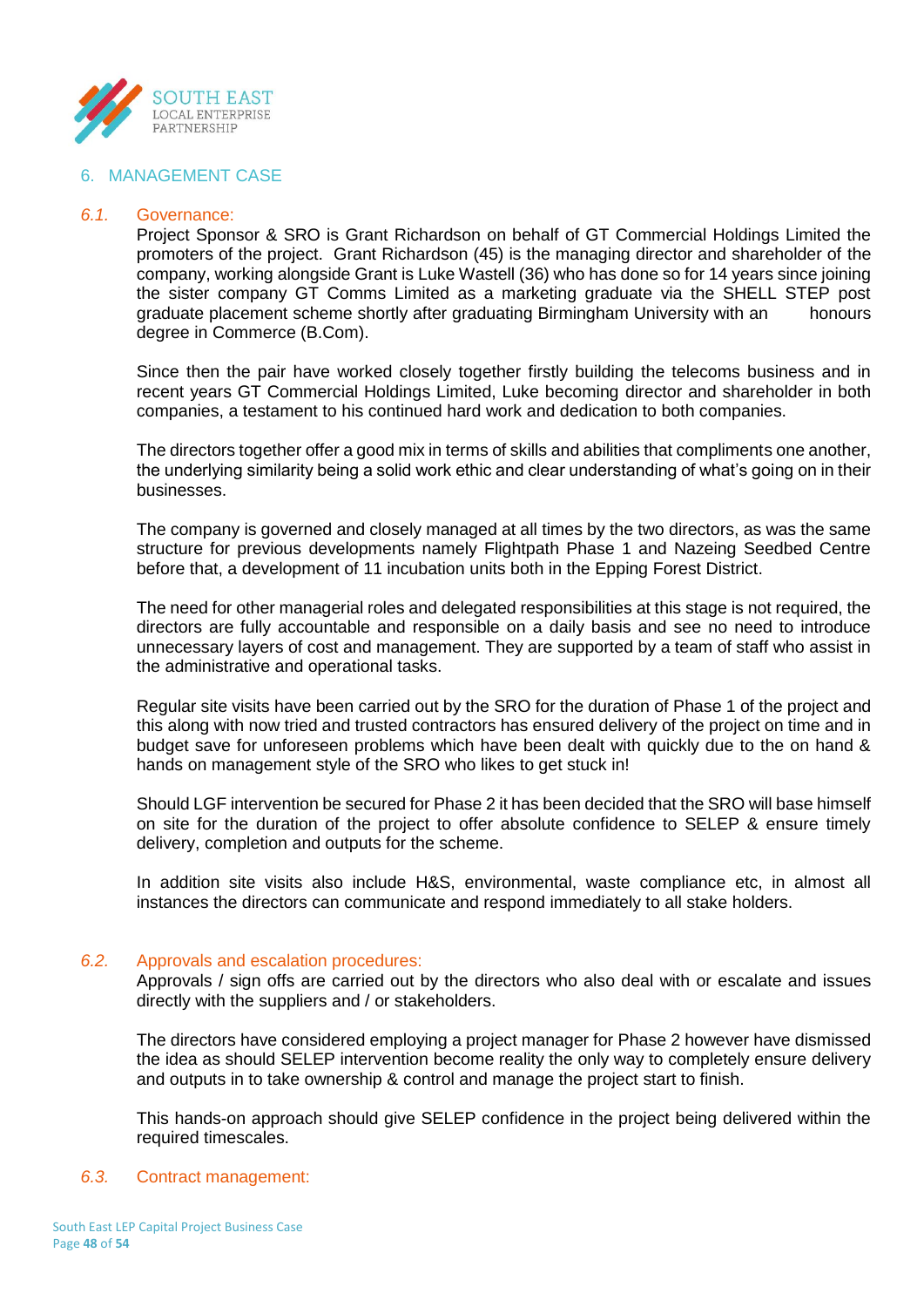

It is recognised and lessons have been learned that procurement and contract management is an increasingly important aspect to delivering successful projects. The management team have extensive knowledge in managing and coordinating all aspects of delivery in line with contract scope, timescale and quality.

GANTT charts are used to plan and monitor the work in progress so an up to date overview can be taken at any time. This is useful e.g. If weather delays other work and another contractor is due following completion of that work. This mitigates potential further delays and possible add on costs through contractors fines and the need to perhaps engage with new suppliers in such an instance.

Although applicable to public organisations, the national audit office good practice management guidance has been downloaded for reference and guidance.

The upfront and continued long term financial commitment that both the directors have made to this project and investment in turn means there is a strong personal as well as professional interest in all of the above matters which should offer SELEP a good degree of comfort.

The SRO can offer SELEP complete evidence based confidence on contract management and delivery in line with scope, cost and timescale. Having run "proper" businesses since 1998 and employing in excess of 40 staff the SRO has a solid background in contract management and delivery from his early days running the telecoms business through to the last decade transferring those learned skills to the property and construction industry.

Although the SRO has no formal business or management qualifications he efficiently runs two multi million pound businesses and remains the public interface of both in a very hands on way which is the best way to describe the management approach.

The success of Flightpath Phase 1 given its scale demonstrates the ability of the SRO to confidently undertake and deliver Phase 2 and look after SELEPs LGF interest in the project.

## *6.4.* Key stakeholders:

Key stakeholders are the company, the directors and shareholders, SELEP including its government partners, Epping Forest District Council, the Bank (Barclays or Lloyds), suppliers, contractors and their employees, current and future tenant businesses, their customers and community from which the business draws its resources.

Although already happening in some instances, a formal PR awareness campaign and stakeholder engagement plan is being considered as the process of Phase 1 of project flightpath at Woodside nears completion.

This will be a blueprint for Phase 2.

## *6.5.* Equality Impact:

An EqIA has not yet been undertaken due to the relevance at this stage of the project. The ACAS managers guide to equality impact assessment has been downloaded for reference and guidance including a template for completion.

## *6.6.* Risk management strategy:

The risk management strategy should provide a structured and coherent approach to identifying, assessing and managing risk. It builds in a process for regularly updating and reviewing the assessment in **Appendix B** based on new developments or actions taken. Regular risk assessments both of the overall project and daily on site will be carried out and fed into the risk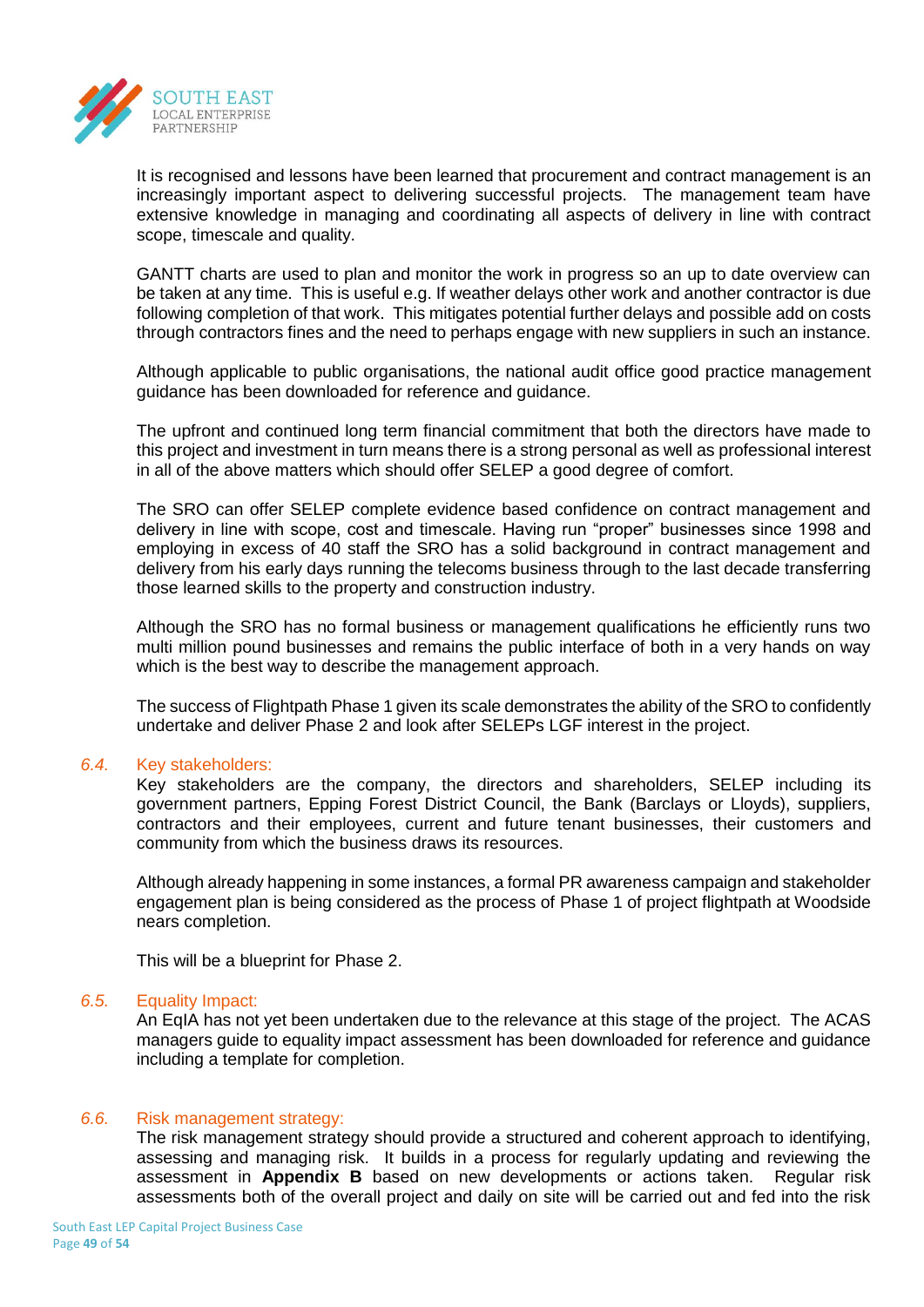

management strategy document. By regularly assessing risks we are able to be actively aware of where uncertainty surrounds events or outcomes exist and identifying steps that can be taken to protect the organisation, stakeholders, people and assets concerned.

The SRO / project manager will ultimately be responsible for carrying out the risk assessments and updating the risk management strategy.

#### *6.7.* Work programme:

Please see Gantt chart (**APPENDIX C**)

#### *6.8.* Previous project experience:

The SRO has been completing similar commercial property related projects since 2009, the first of which consisted on creating 6 x 1100 sq ft business starter units in the Epping Forest District known as Nazeing Seedbed Centre, shortly after in 2013 a second phase of Nazeing Seedbed Centre was completed comprising a further 5 units of various sizes, in total Nazeing Seedbed Centre comprises a total of 17,000 sq ft of high quality easy in easy out work space that has been 100% fully let without a single day of void period since opening in 2010.

In 2014 two new build starter units of 1200 sq ft each were created on redundant yard space to the rear of the telecoms companies new head office in Braintree and again these have been fully let without void since completion.

Since 2015 the SRO has focussed all efforts on Woodside industrial estate undertaking large scale refurbishment of the retained older buildings on the site and the first phase of project Flightpath similar in size and scale to that of Phase 2. Phase 1 of Flightpath is on budget and on time for completion early 2019.

All projects undertaken by the SRO are self-managed with tight cost controls in place and as such projects have been delivered on time and on budget save for unforeseen problems which are dealt with quickly and in the most cost efficient manner.

## *6.9.* Monitoring and evaluation:

#### *Inputs*

*Describe what is being invested in terms of resources, equipment, skills and activities undertaken to deliver the scheme*

In total £2.843M will be invested in Phase 2 of the project overall, the vast majority of which will be construction materials and related construction labour to build out the scheme.

In funding this project there will be the need for skilled and qualified tradespeople to work on the build project, an input is the use of these skills to deliver the different build elements to the high quality standard needed.

#### Outputs (delivering the scheme/project) *Identify what will be delivered and how it will be used*

The project will deliver 21 new B1 / B8 mixed use industrial / office units to let for SME use in a prime location close to the M11 & M25 ranging from 1000 sq ft to 2600 sq ft, the buildings will provide grow on and start up space alike for local businesses in the Epping Forest District and surrounding areas.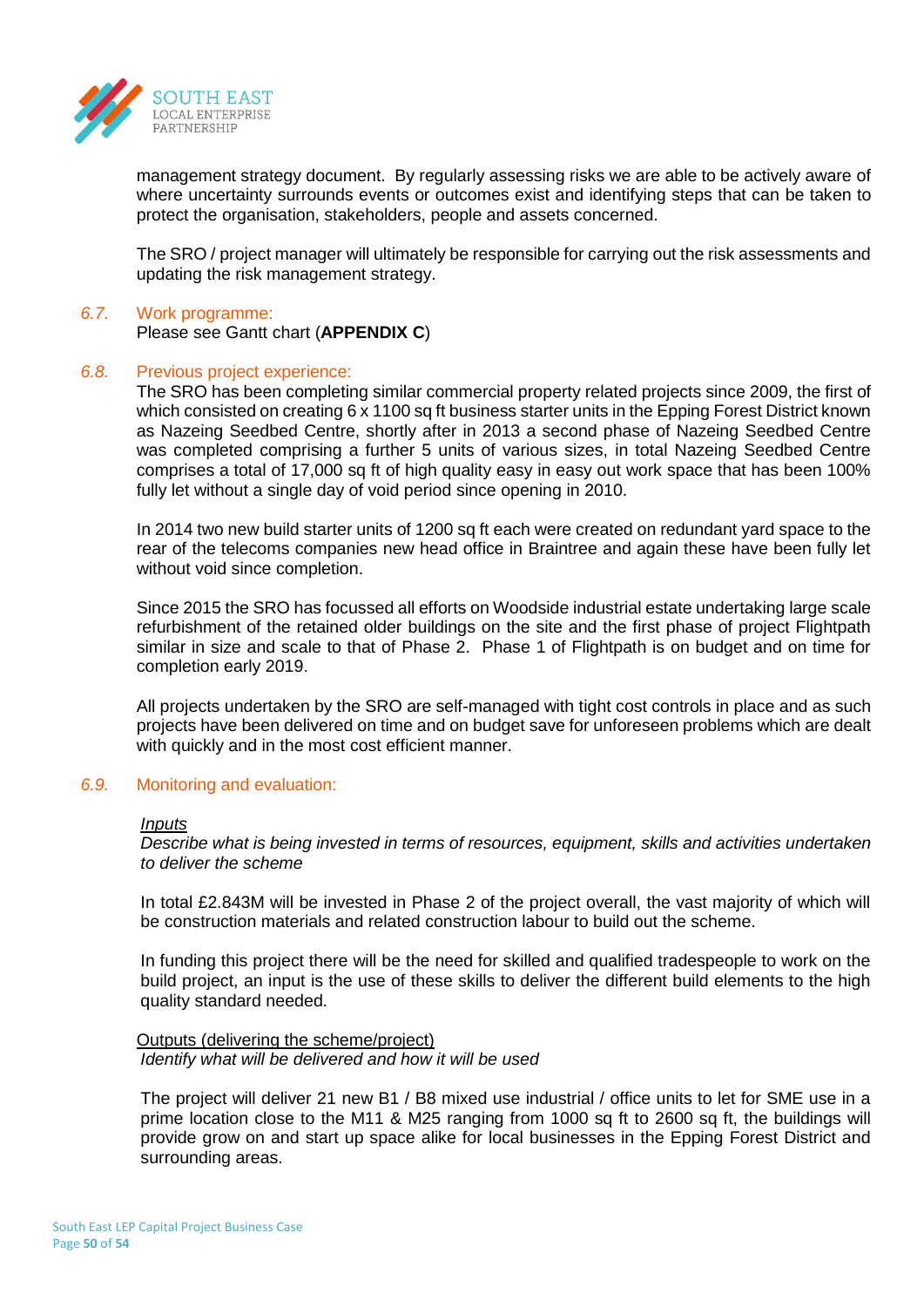

The delivery of new jobs into the SELEP area, these will be monitored as part of the tenancy agreement with new tenants to report of staff numbers on a quarterly basis to the SRO (GTCH) with the recorded data being fed back to SELEP on an agreed basis.

There will be an output of £2.843 million spent on construction services to businesses within the SELEP area (see Stakeholders) safeguarding local construction sector jobs for the period of the construction project.

Jobs of existing tenants will be protected within the area as the site will grow and remain as an employment site (the Do Something scenario) as opposed to under investment and potentially closure of the site for residential development.

The improvement of services (Fibre Communication) to the site for the improved productivity of all current and future tenants. Improved efficiency makes these businesses more competitive and improves their future prospects. This in turn improves the skills and knowledge of staff employed by these businesses.

The increased employment both from the build phase and subsequent new tenants also feeds into wider economy with revenues from taxation feeding funds into central Government at a time of public spending constraints.

## Outcomes (monitoring)

*Identify and describe how the relevant performance indicators (KPIs) will be used to monitor the outcomes, including high-level outcomes, transport (outputs), land, property and flood protection (outputs) and business, support, innovation and broadband (outputs) (as per the table in Appendix D)*

The construction phase will be timeline managed to ensure delivery of the completed scheme in line with quoted timescales and within SELEPs requirements for funding spend etc, the SRO is highly confident of being able to deliver the scheme within the SELEP timelines having previously delivered Phase 1 over a similar but shorter time period.

The outcome of real interest to SELEP will be the indirect job creation that results from the scheme, this will be closely monitored though reporting by the new incoming businesses as a result of the scheme. As new stakeholders they will be required to provide quarterly reporting on jobs as part of their lease responsibilities and this in turn will be formulated into a table of information for feeding back to SELEP as meaningful data on new job creation.

## Impacts (evaluation)

*Describe how the impacts will be evaluated 2 and/or 5 years post implementation depending on the size of the project.* 

The impact of intervention in the project will be monitored for 5 years post completion on the following criteria:

- Amount of commercial / employment floor space created in sq m, sq ft and premises
- Number & type of new businesses created & annual turnover
- Number and type of existing businesses safeguarded & annual turnover
- Number of businesses leaving Woodside and why
- Number of new jobs created, type of job and salary
- Number of existing jobs safeguarded, type and salary
- Number of jobs lost, type and salary and reason why
- Rates paid £psf to qualify that market price charged / does not breach state aid rules GBER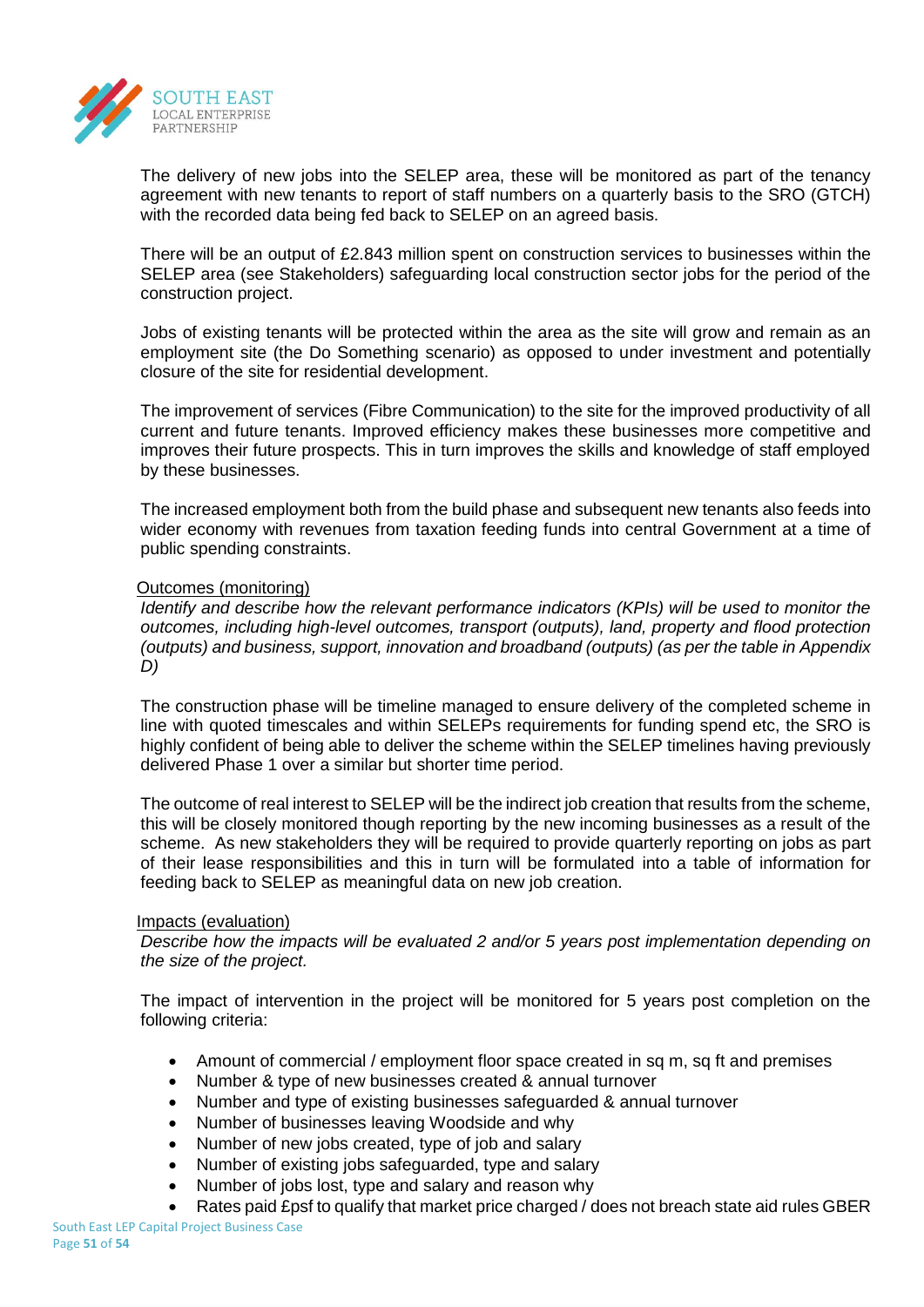

- Turnover of premises and reasons why
- Void periods of premises

Businesses that accommodate the new units will be required as new stakeholders in the scheme to provide quarterly reporting in a standardised format to feed into the overall reporting to be packaged by the promoters into meaningful data for submission to SELEP.

#### *6.10.* Benefits realisation plan:

The primary benefit and objective of project Flightpath Phase 2 is economic development through job creation as a result of providing appropriate accommodation for SME to thrive, so in isolation the measure of benefits is the number of jobs created, safeguarded and sustained.

The benefits will be tracked and measured through stakeholder tenants reporting on a quarterly basis, the data from which will be fed into overall reporting back to SELEP to measure outputs against project projections and ultimately quantify return on investment.

Risks that may prevent the benefits being realised in the volume predicted could be economic downturn as a result of Brexit or other changes in the employment market. GTCH have modelled variations in the market rate of rental income that could occur from a downward change to the economy and we have identified that Phase 2 could have a reduction of 25% in rental incomes (against the current market rate) without adversely affecting the ability to cover the bank finance repayments. Given the bank interest rate on offer, any potential reduction in rental incomes would mean the loan would take longer to repay. However all the risk is borne by the promoters of the scheme as the tenants would have the benefit of the buildings and the space. This is in line with the long term stable objectives of GTCH and the site.

The critical success factors that will determine the projects overall success will be driven by market forces and the initial and subsequent pricing of the finished product to market to ensure the scheme is filled, sold out and utilised in a timely manner however bearing in mind that the service must be charged at a market price so as not at risk of being deemed as State Aid.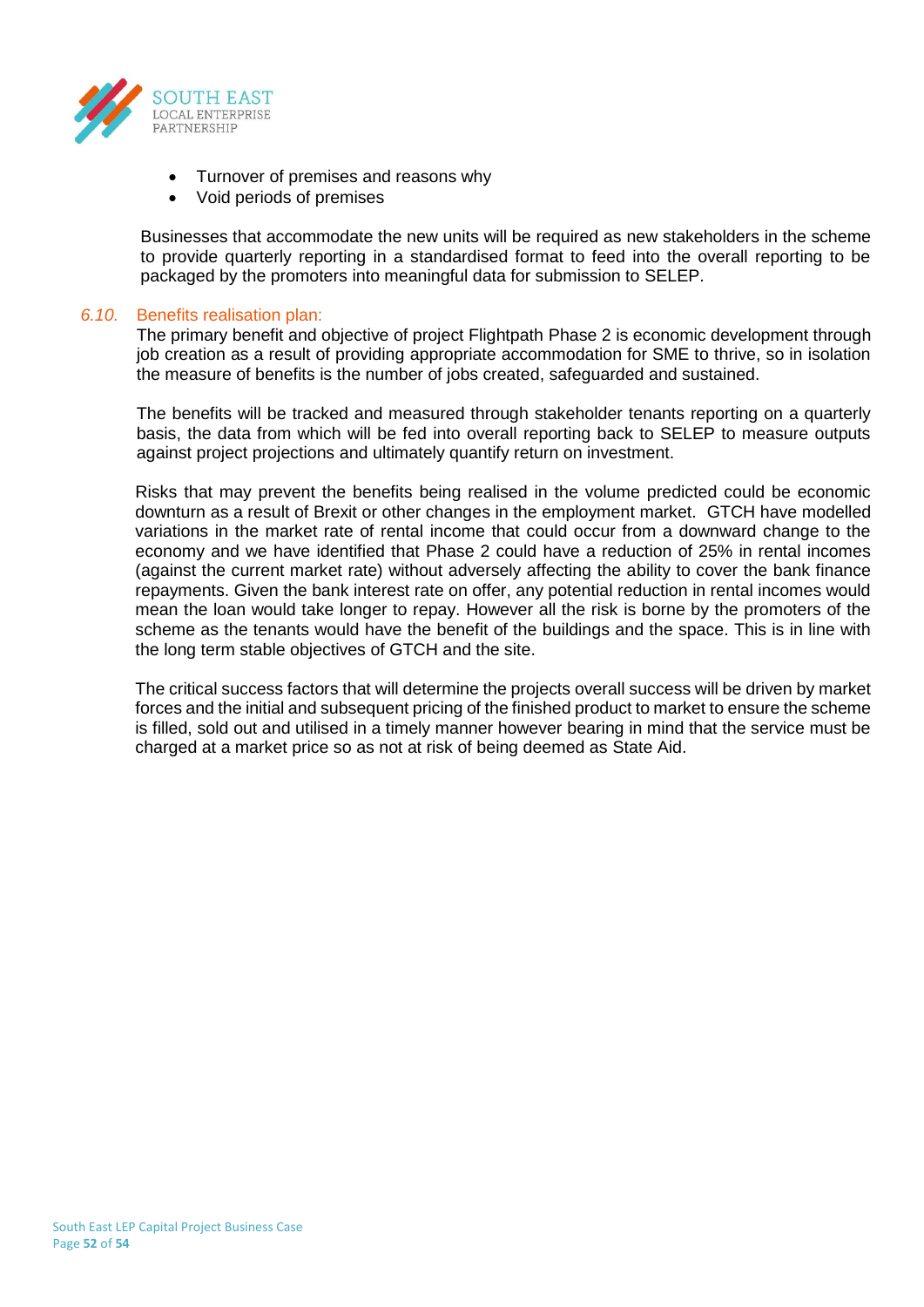

## 7. DECLARATIONS

| Has any director/partner ever been disqualified from being a<br>company director under the Company Directors Disqualification<br>Act (1986) or ever been the proprietor, partner or director of a<br>business that has been subject to an investigation (completed,<br>current or pending) undertaken under the Companies, Financial<br><b>Services or Banking Acts?</b> | No. |
|--------------------------------------------------------------------------------------------------------------------------------------------------------------------------------------------------------------------------------------------------------------------------------------------------------------------------------------------------------------------------|-----|
| Has any director/partner ever been bankrupt or subject to an<br>arrangement with creditors or ever been the proprietor, partner or<br>director of a business subject to any formal insolvency procedure<br>such as receivership, liquidation, or administration, or subject to<br>an arrangement with its creditors                                                      | No. |
| Has any director/partner ever been the proprietor, partner or<br>director of a business that has been requested to repay a grant<br>under any government scheme?                                                                                                                                                                                                         | No  |

*\*If the answer is "yes" to any of these questions please give details on a separate sheet of paper of the person(s) and business(es) and details of the circumstances. This does not necessarily affect your chances of being awarded SELEP funding.*

I am content for information supplied here to be stored electronically, shared with the South East Local Enterprise Partnerships Independent Technical Evaluator, Steer Davies Gleave, and other public sector bodies who may be involved in considering the business case.

I understand that a copy of the main Business Case document will be made available on the South East Local Enterprise Partnership website one month in advance of the funding decision by SELEP Accountability Board. The Business Case supporting appendices will not be uploaded onto the website. Redactions to the main Business Case document will only be acceptable where they fall within a category for exemption, as stated in Appendix E.

Where scheme promoters consider information to fall within the categories for exemption (stated in Appendix E) they should provide a separate version of the main Business Case document to SELEP 6 weeks in advance of the SELEP Accountability Board meeting at which the funding decision is being taken, which highlights the proposed Business Case redactions.

I understand that if I give information that is incorrect or incomplete, funding may be withheld or reclaimed and action taken against me. I declare that the information I have given on this form is correct and complete. Any expenditure defrayed in advance of project approval is at risk of not being reimbursed and all spend of Local Growth Fund must be compliant with the Grant Conditions.

I understand that any offer may be publicised by means of a press release giving brief details of the project and the grant amount.

| Signature of applicant |                         |
|------------------------|-------------------------|
| <b>Print full name</b> | <b>GRANT RICHARDSON</b> |
| Designation            | <b>DIRECTOR</b>         |